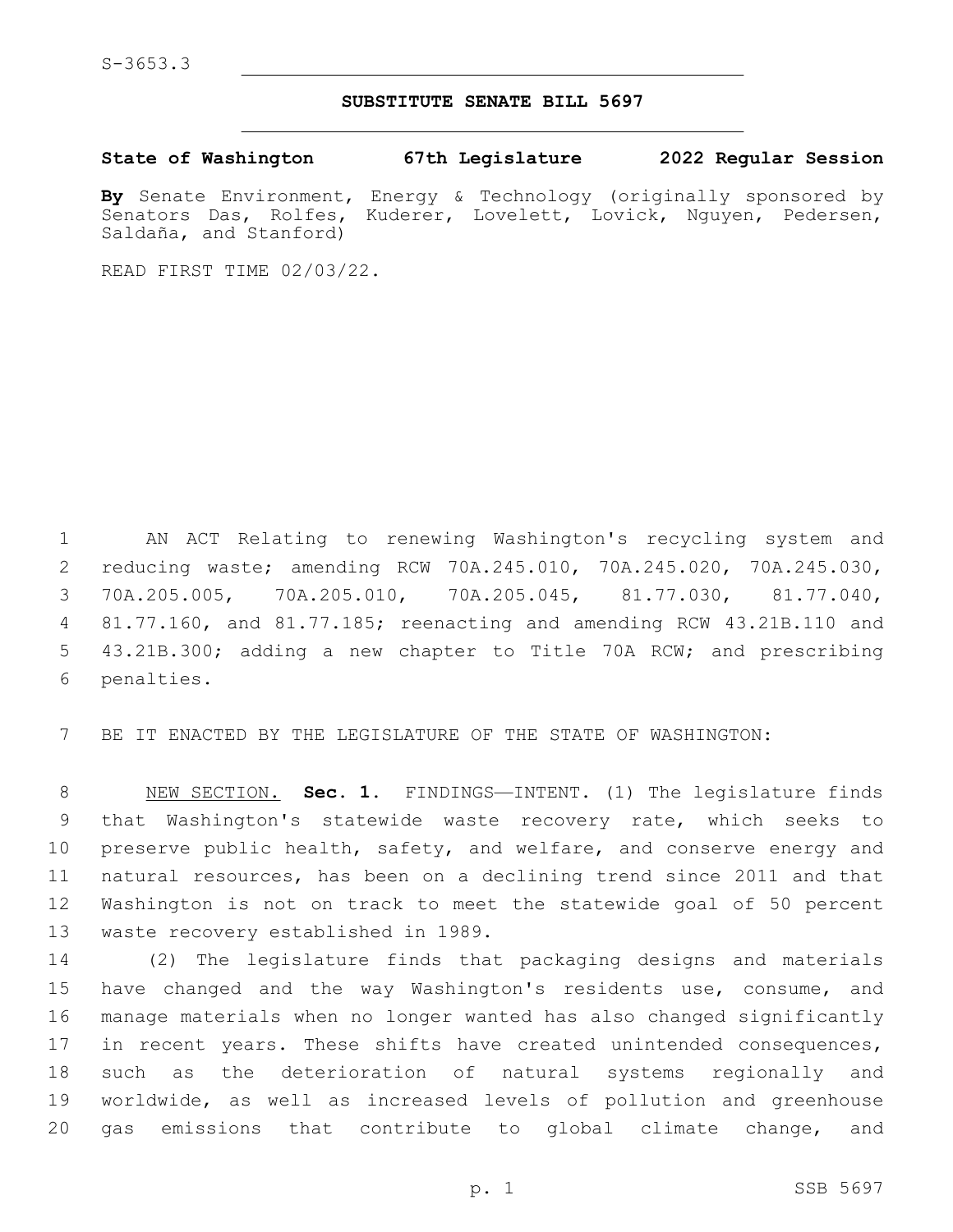reductions in human well-being, especially for the most vulnerable 2 populations.

 (3) The legislature finds that convenient and environmentally sound extended producer responsibility programs that include collecting, transporting, reusing, and recycling, or the proper end- of-life management of unwanted products help protect Washington's environment and the health of state residents. Unwanted products should be managed in a manner where a priority is placed on prevention, waste reduction, source reduction, reuse, and recycling 10 over energy recovery and landfill disposal.

 (4) The legislature finds that many residents, particularly those who live in rural areas and in multifamily residences, do not have access to convenient or affordable curbside recycling, and must rely on taking recyclables to drop box locations, and that extended producer responsibility programs could make curbside recycling available and affordable for most people in the state.

 (5) The legislature also finds that the department of ecology was directed, through an independent consultant, to study how plastic packaging is managed in the state, assess various policy options, and that the study recommendations included establishing an extended producer responsibility policy for all consumer packaging and paper products with a framework that makes producers responsible for achieving specific management and environmental outcomes for the packaging and paper products they supply into Washington state.

 (6) In addition, the legislature finds extended producer responsibility policies designed to cover all material types collected through the state's existing recycling system offers the potential for greater economies of scale and operational efficiencies than could be achieved under a policy applied only to a subset of 30 materials collected through that system.

 (7) It is the intent of the legislature that extended producer responsibility programs, including targets, are implemented by and for producers of consumer packaging and paper products in a manner that involves producers from design concept to end-of-life management, and incentivizes innovation and research to minimize environmental impacts of the packaging and paper products.

 (8) It is also intended that these programs be responsibly managed, so that covered products are handled from the point of collection through the final destination in a way that benefits the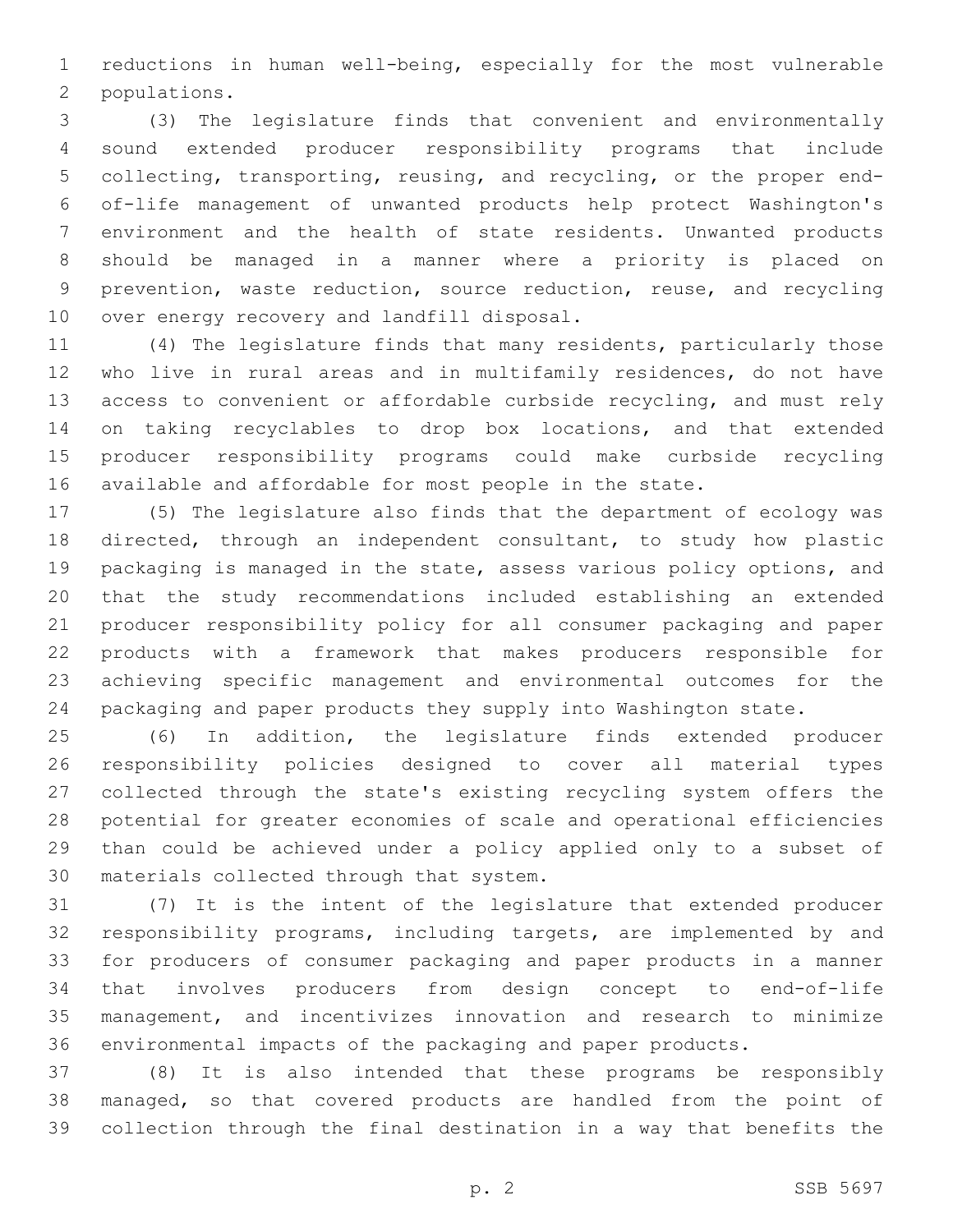environment and minimizes risks to public health and worker health 2 and safety.

 (9) Finally, it is further the intent of the legislature that, through design and innovation, industry shall reduce the use of consumer packaging and paper products, increase the use of postconsumer recycled content and make all packaging reusable, recyclable, or compostable. The legislature intends that the policy of the state is to ensure that by 2040 an overall recycling and reuse rate of 90 percent is achieved for consumer packaging and paper 10 products.

 NEW SECTION. **Sec. 2.** DEFINITIONS. The definitions in this section apply throughout this chapter unless the context clearly requires otherwise.

 (1) "Aluminum" means a covered product made of the chemical element aluminum that forms a silvery white to dull gray, nonmagnetic 16 metal.

 (2) "Brand" means a name, symbol, word, or mark that identifies a product and attributes the product and its components, including 19 packaging, to the brand owner of the product as the producer.

 (3) "Brand owner" means a person who owns or licenses a brand or who otherwise has rights to market a product under the brand, whether 22 or not the brand trademark is registered.

 (4) "Compostable" means a covered product that is capable of undergoing aerobic biological decomposition in a system meeting the requirements of chapter 70A.205 RCW, that results in the material being broken down primarily into carbon dioxide, water, inorganic 27 compounds, and biomass.

 (5) "Consumer" means a person who purchases or receives a covered product and is the intended end user or recipient of the covered 30 product for personal use.

31 (6) "Contamination" means:

 (a) The presence of materials in a given collected material stream that are not on the list of materials designated for 34 collection in that material stream; or

 (b) The presence of materials in a given recycled material delivered as a feedstock or commodity that are not specified or accepted as a component of the feedstock or commodity.

 (7) "Covered product" means packaging and paper products sold or 39 supplied to consumers.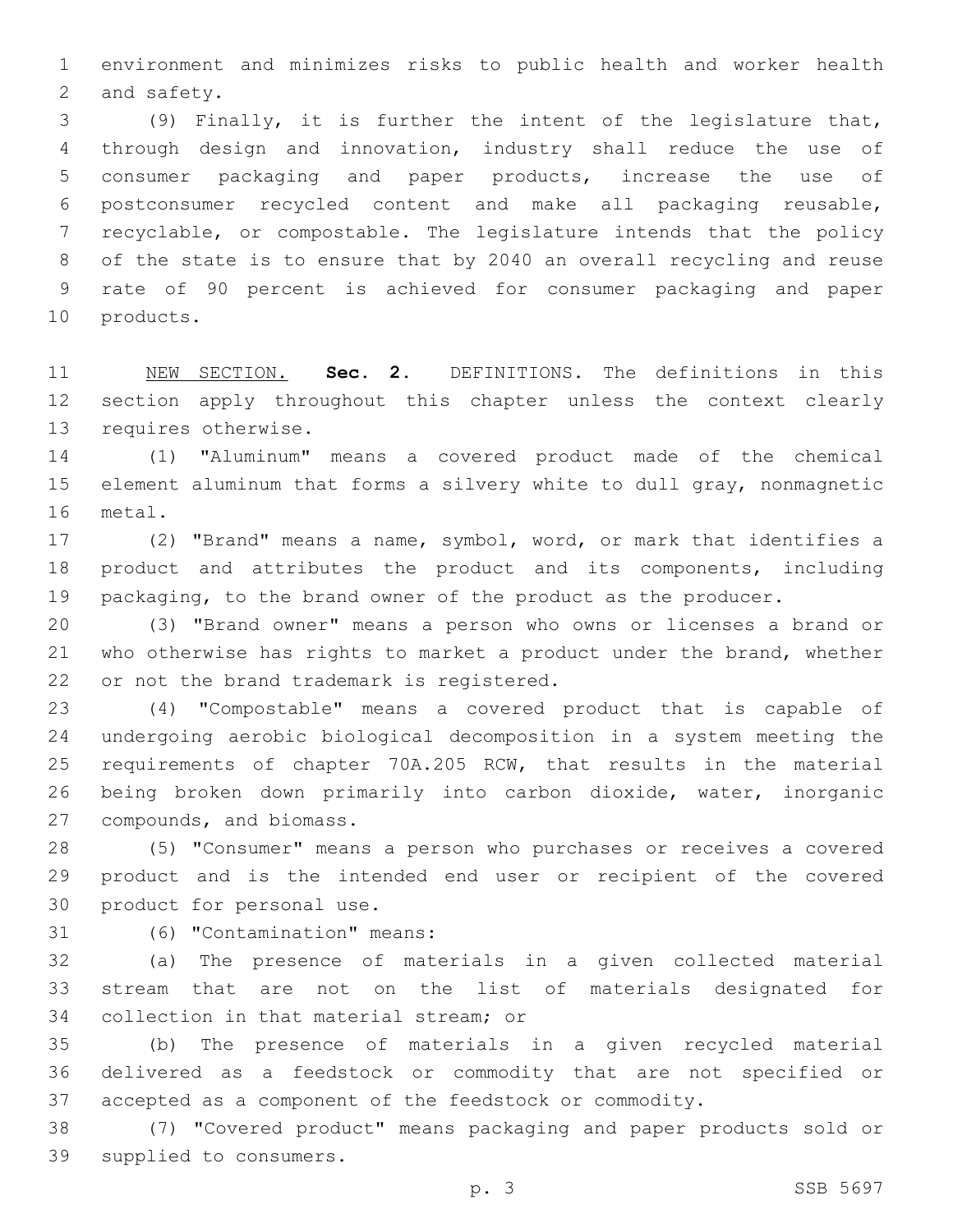1 (8) "Department" means the department of ecology.

 (9) "Designated for collection" means the covered products that are included in the material categories listed in a producer responsibility organization's plan to be collected for reuse or 5 recycling.

6 (10) "Final disposition" means the point at which a covered 7 product:

8 (a) Becomes a reused material;

(b) Becomes a recycled material; or9

10 (c) Is delivered to a disposal facility.

11 (11) "Flexible plastic" means any covered product made of 12 polymers that is flexible in form, including films and multilayer 13 laminates.

14 (12) "Glass" means a covered product made of soda lime glass.

15 (13) "Government agency" means any:

 (a) County, city, town, or other local government agency, including any municipal corporation, quasi-municipal corporation, or special purpose district, or any office, department, division, bureau, board, commission, or agency thereof, or other local public 20 agency;

21 (b) State office, department, division, bureau, board, 22 commission, or other state agency;

23 (c) Federally recognized Indian tribe whose traditional lands and 24 territories include parts of Washington; or

25 (d) Federal office, department, division, bureau, board, 26 commission, or other federal agency.

 (14) "Material category" means a group of covered products defined by the producer responsibility organization that have similar properties such as chemical composition, shape, or other 30 characteristics including, but not limited to:

31 (a) Plastic beverage containers;

```
32 (b) Rigid plastic (excluding plastic beverage containers);
```
33 (c) Flexible plastic;

34 (d) Paper;

(e) Aluminum;35

36 (f) Steel; and

(g) Glass.37

38 (15)(a) "Packaging" means a material, substance, or object that is:39

40 (i) Used to protect, contain, transport, or serve a product;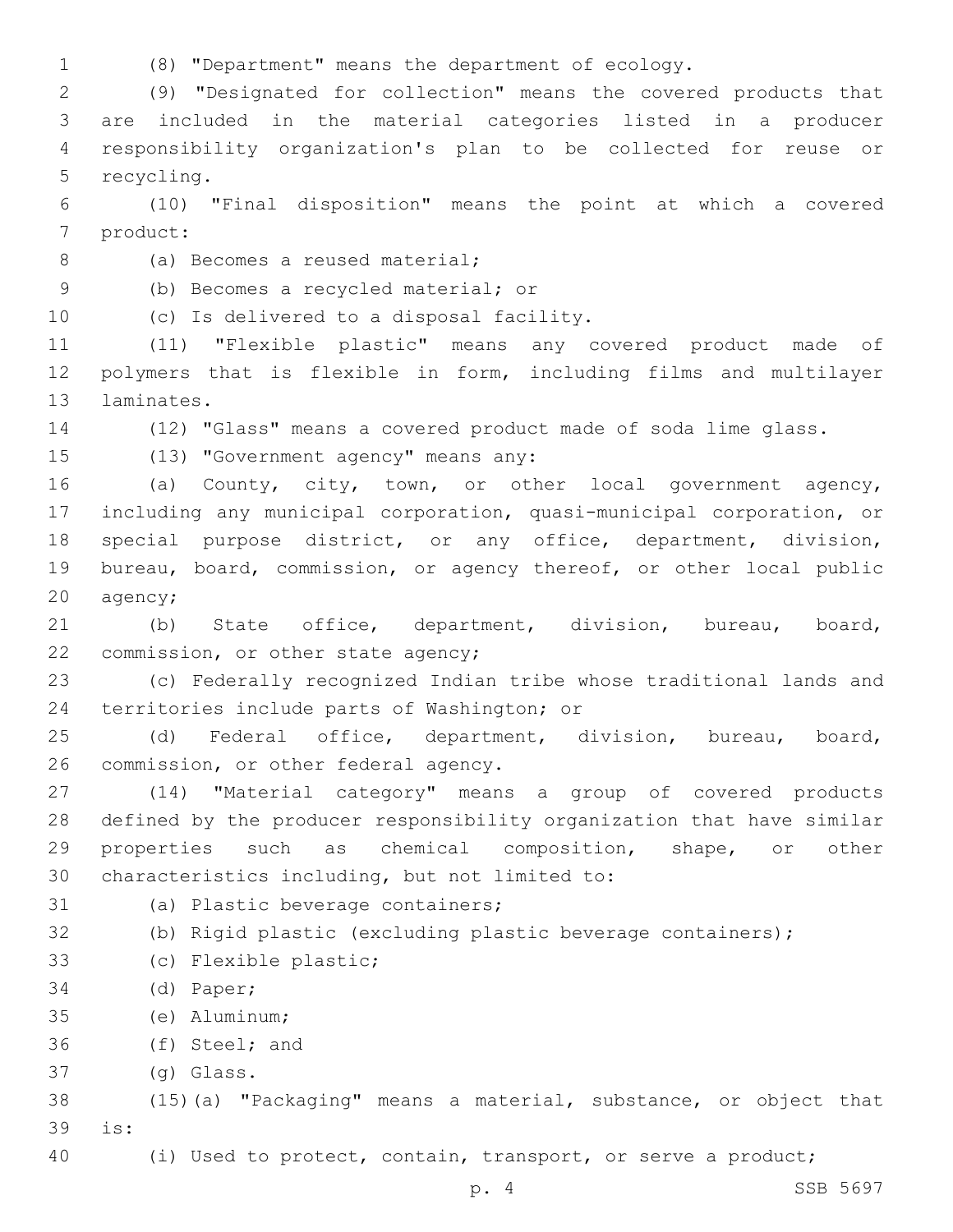(ii) Sold or supplied to consumers expressly for the purpose of protecting, containing, transporting, or serving products;

 (iii) Attached to a product or its container for the purpose of marketing or communicating information about the product;

 (iv) Supplied at the point of sale to facilitate the delivery of 6 the product; or

 (v) Supplied to or purchased by consumers expressly for the purpose of facilitating food or beverage consumption that is ordinarily disposed of after a single use or short-term use, whether 10 or not it could be reused.

11 (b) "Packaging" does not include:

 (i) Materials intended to be used for the long-term storage or protection of a durable product, that is intended to transport, 14 protect, or store the product on an ongoing basis and that can be expected to be usable for that purpose for a period of at least five 16 years; and

 (ii) Materials regulated by the federal insecticide, fungicide, 18 and rodenticide act, 7 U.S.C. Sec. 136 et seq.

 (16) "Paper" means a covered product made of paper fiber, regardless of its cellulosic fiber source, which may include, but is not limited to: Wood, wheat, rice, cotton, bananas, eucalyptus, 22 bamboo, hemp, and sugar cane or bagasse.

 (17) "Paper product" means paper sold and supplied including, but not limited to, flyers, brochures, booklets, catalogs, newspapers, magazines, copy paper, printing paper, and all other paper materials except for: (a) Bound books; and (b) paper products that, by their 27 use, could become unsafe or unsanitary to handle.

 (18) "Plan" means description of the approach and activities developed by a producer responsibility organization to fulfill the requirements and to carry out the responsibilities of producers under 31 this chapter.

 (19) "Postconsumer recycled content" means the content of a covered product made of recycled materials derived specifically from recycled material generated by households or by commercial, industrial, and institutional facilities in their role as end users of a product that can no longer be used for its intended purpose. "Postconsumer recycled content" includes returns of material from the 38 distribution chain.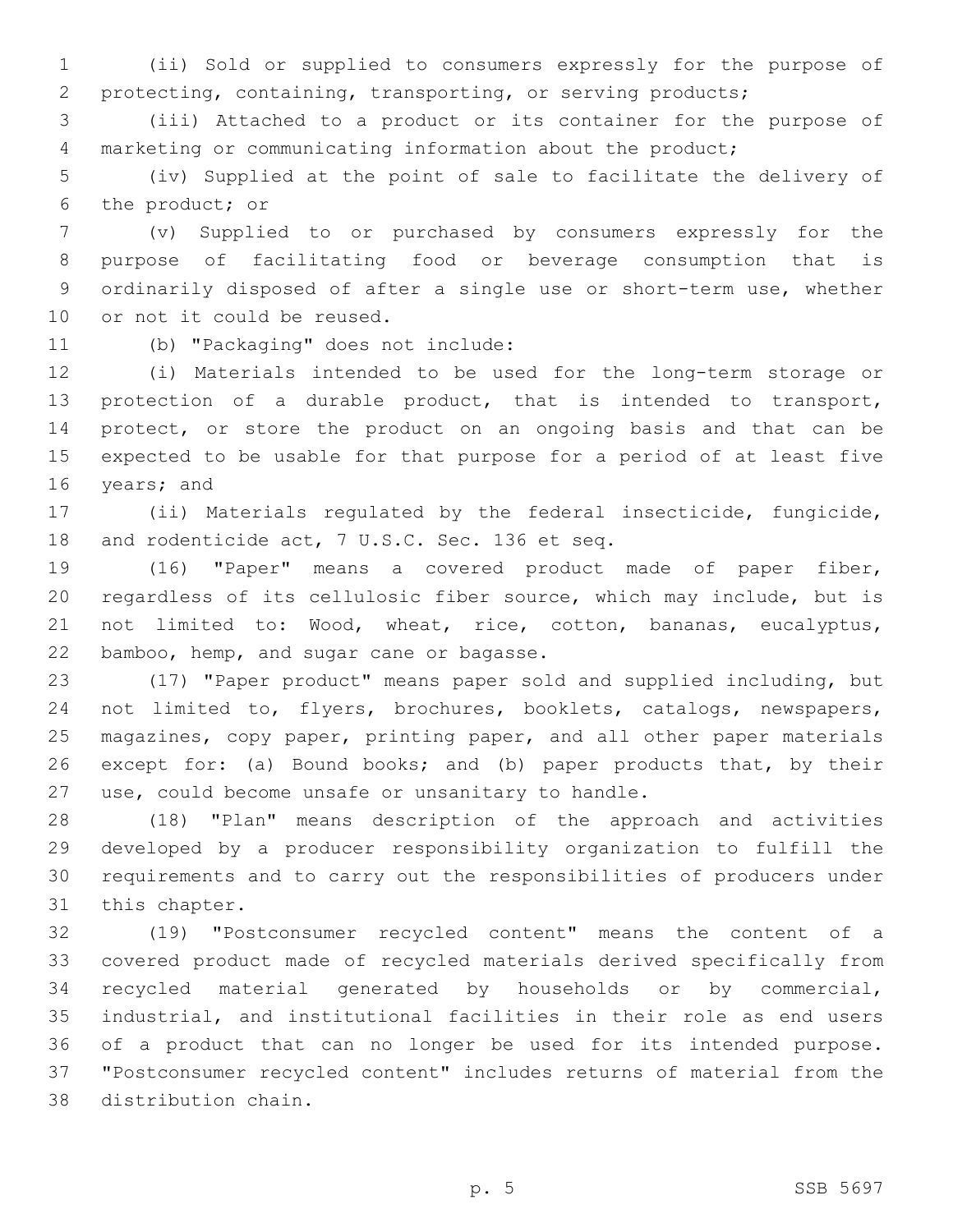(20)(a) "Producer" means the following person responsible for compliance with requirements under this chapter for a covered product sold, offered for sale, or distributed in or into this state:

 (i) For items sold in packaging at a physical retail location in 5 this state:

 (A) If the item is sold in packaging under the manufacturer's own brand or is sold in packaging that lacks identification of a brand, the producer of the packaging is the person that manufactures the 9 packaged item;

 (B) If the item is manufactured by a person other than the brand owner, the producer of the packaging is the person that is the licensee of a brand or trademark under which a packaged item is used in a commercial enterprise, sold, offered for sale, or distributed in 14 or into this state, whether or not the trademark is registered in 15 this state; or

 (C) If there is no person described in (a)(i)(A) or (B) of this subsection within the United States, the producer of the packaging is the person who imports the packaged item into the United States for use in a commercial enterprise that sells, offers for sale, or 20 distributes the item in this state.

 (ii) For items sold or distributed in packaging in or into this 22 state via remote sale or distribution:

 (A) The producer of packaging used to directly protect or contain the item is the same as the producer for purposes of (a)(i) of this 25 subsection.

 (B) The producer of packaging used to ship the item to a consumer is the person that packages and ships the item to the consumer.

 (iii) For all other packaging that is a covered product, the producer of the packaging is the person that first distributes the 30 packaged item in or into this state.

 (iv) For paper products that are magazines, newspapers, catalogs, telephone directories, or similar publications, the producer is the 33 publisher.

 (v) For paper products not described in (a)(iv) of this 35 subsection, the producer is:

 (A) The person that manufactures the paper product under the 37 manufacturer's own brand;

 (B) If the paper product is manufactured by a person other than the brand owner, the producer of the paper product is the person that is the owner or licensee of a brand or trademark under which the

p. 6 SSB 5697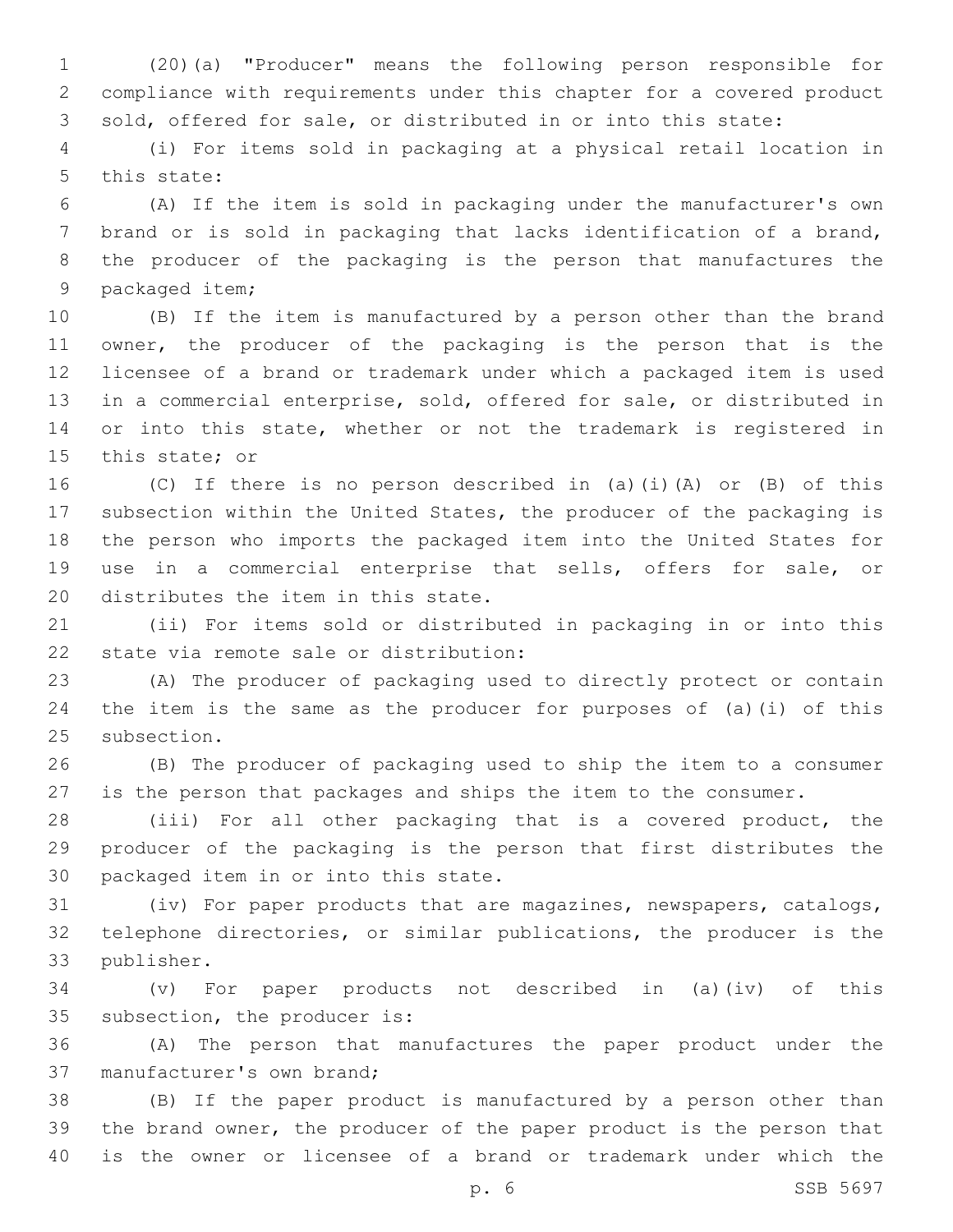paper product is used in a commercial enterprise, sold, offered for sale, or distributed in or into this state, whether or not the 3 trademark is registered in this state; or

 (C) If there is no person described in (a)(v)(A) or (B) of this subsection within the United States, the producer of the paper product is the person that imports the paper product into the United States for use in a commercial enterprise that sells, offers for 8 sale, or distributes the item in this state.

(b) "Producer" does not include:9

 (i) Government agencies, municipalities, or other political 11 subdivisions of the state;

 (ii) Registered 501(c)(3) charitable organizations and 501(c)(4) 13 social welfare organizations; or

 (iii) De minimis producers that annually sell, offer for sale, distribute, or import in or into the country for sale in Washington:

 (A) Less than one ton of a single category of covered products 17 each year; or

 (B) A single category of a covered product that in aggregate generates less than \$1,000,000 each year in revenue.

(21) "Producer responsibility organization" means:

 (a) A nonprofit organization that qualifies for a tax exemption under 26 U.S.C. Sec. 501(c)(3) of the federal internal revenue code and is designated by a producer or group of producers to develop and 24 carry out the activities required of producers by this chapter;

 (b) Until January 15, 2025, an organization that has applied for a tax exemption under 26 U.S.C. Sec. 501(c)(3) of the federal internal revenue code and is designated by a producer or group of producers to develop and carry out the activities required of 29 producers by this chapter; or

(c) An organization as defined by the department.

 (22) "Program" means the activities conducted to implement an approved producer responsibility organization plan.

 (23)(a) "Public place" is an indoor or outdoor location open to and generally used by the public and to which the public is permitted to have unrestricted access including, but not limited to, streets, sidewalks, plazas, town squares, public parks, beaches, forests, or other public land open for recreation or other uses, and transportation facilities such as bus and train stations, airports, 39 and ferry terminals.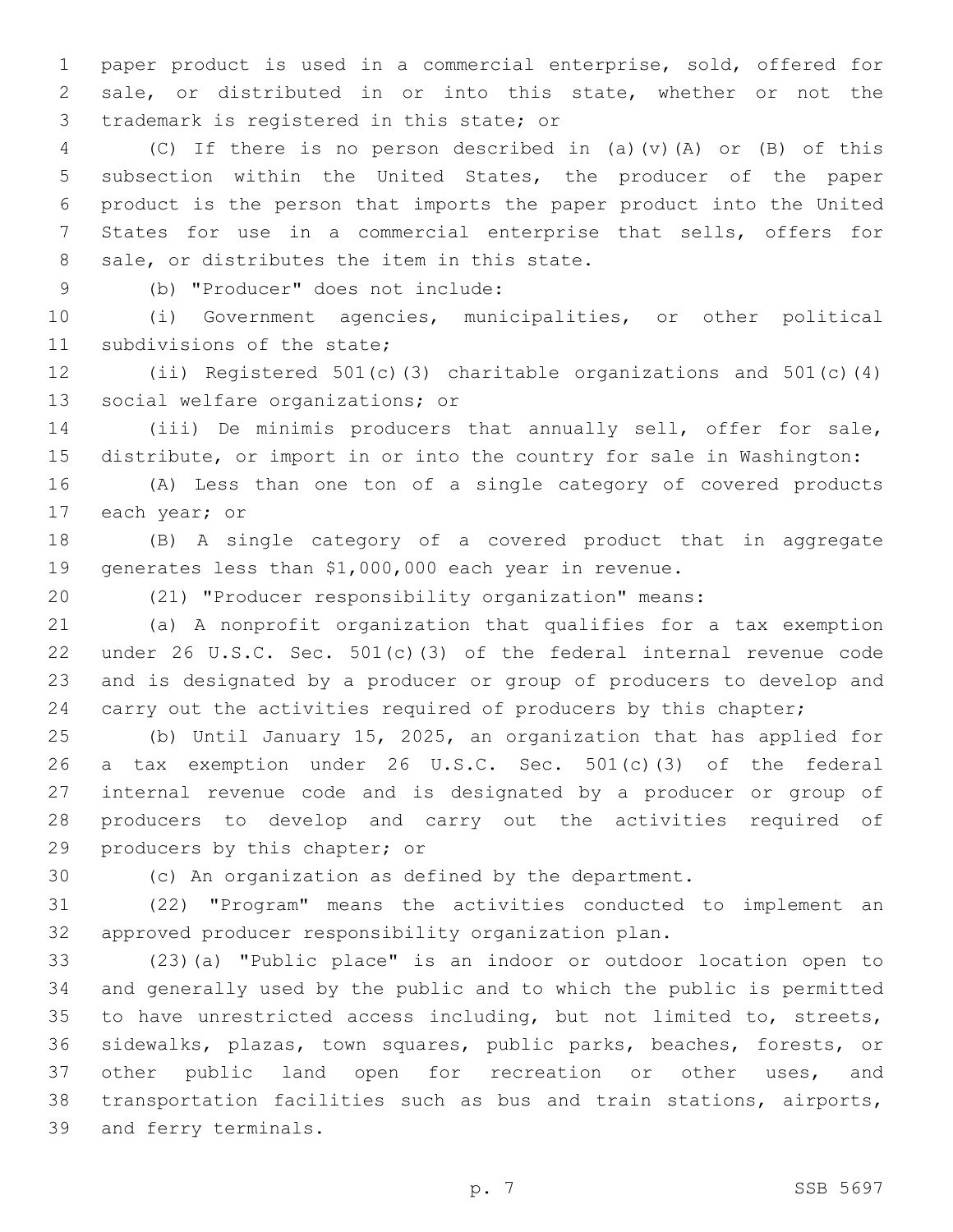(b) "Public place" does not include a retail establishment or industrial, commercial, or privately owned property.

 (24) "Recyclable" means a covered product that is regularly collected, separated, and reprocessed into a recycled material, and that does not contain harmful chemical, physical, biological, or radiological substances that will pose a threat to human health or the environment for its intended or likely manner of use.

 (25)(a) "Recycled material" means material derived from covered products that is reprocessed into products or delivered as feedstocks or commodities for use in the production of new products whether for 11 the original or another purpose.

 (b) "Recycled material" does not include energy recovery and the reprocessing of materials that are to be used as fuels or landfill 14 cover.

 (26) "Responsible management" means the handling, tracking, and disposition of covered products from the point of collection through the final destination of the collected material in a way that benefits the environment and minimizes risks to public health and 19 worker health and safety.

 (27) "Retail establishment" includes any person, corporation, partnership, business, facility, vendor, organization, or individual that sells or provides merchandise, goods, or materials directly to a 23 customer.

 (28) "Reusable" means a covered product that is sufficiently durable for multiple rotations of its original or similar purpose or function in a system of reuse, and that does not contain harmful chemical, physical, biological, or radiological substances that will pose a threat to human health or the environment for its intended or 29 likely manner of use.

 (29) "Reused material" means material that is collected after use and reused for its original or similar purpose or function.

 (30) "Rigid plastic" means any covered product made of polymers that is rigid or semirigid in form, including foams.

(31) "Socially just management" means practices that:

 (a) Provide equitable access to and benefits from services, regardless of race, income, socioeconomic status, health, and other population vulnerability or sensitivity characteristics;

 (b) Prevent or, if not preventable, reduce environmental harms or 39 risks; and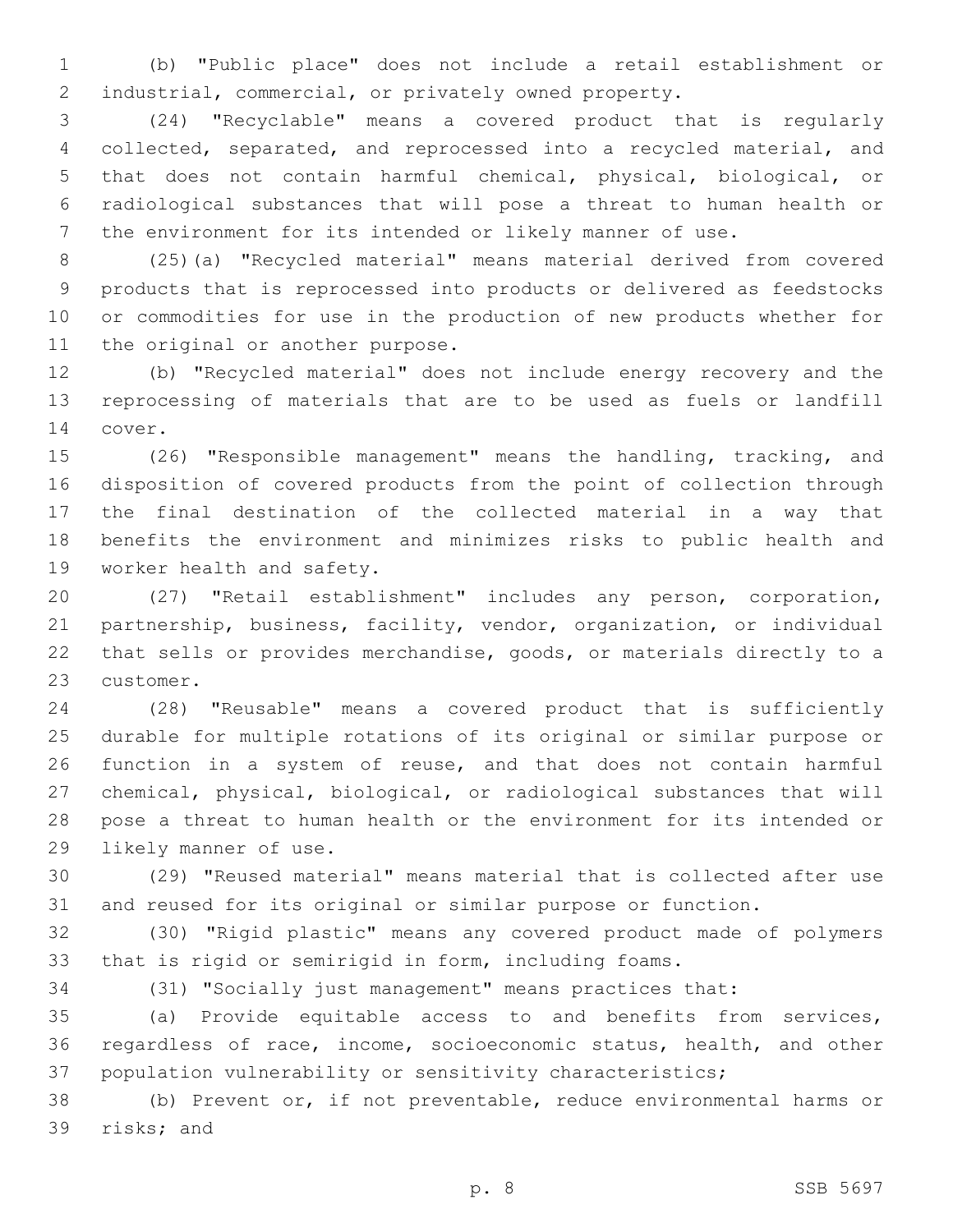(c) Prevent or, if not preventable, mitigate impacts to overburdened communities or vulnerable populations as defined in RCW 3 70A.02.010.

 (32) "Steel" means any covered product made of a ferrous metal 5 substance.

 NEW SECTION. **Sec. 3.** PRODUCER RESPONSIBILITY ORGANIZATION DUTIES. (1)(a) Beginning January 15, 2023, each producer that offers for sale, sells, or distributes in or into Washington covered products must join a producer responsibility organization that is registered with the department. Producers that have not joined a producer responsibility organization may not sell or supply covered products in or into Washington.

 (b) A producer is not required to join a producer responsibility organization for any covered product if another person has joined a producer responsibility organization and registered as the producer responsible for that covered product under this chapter.

 (2) A producer responsibility organization that meets the definition under section 2(21) (a) or (b) of this act may not include on its board of directors, or otherwise be governed by, representatives or affiliates of any public or private entities that submit bids to perform work for the producer responsibility organization or that contract with the producer responsibility 23 organization.

 (3) By January 15, 2023, and each January 15th thereafter, producer responsibility organizations must register with the department and submit with their registration the following:

 (a)(i) A list of all their member producers and their brands of covered products, and members of the board of directors;

 (ii) If there are changes to the list of member producers and brands or members of the board of directors by the end of a given quarter, a producer responsibility organization must submit an updated list to the department within 30 days of the end of that 33 quarter;

 (b) Until a producer responsibility organization begins to submit annual reports, as specified under section 18 of this act, the following data for the prior calendar year: The weight, by material category, of covered products supplied into the state to consumers, accompanied by a description of how the producer responsibility organization has distinguished and apportioned the quantities of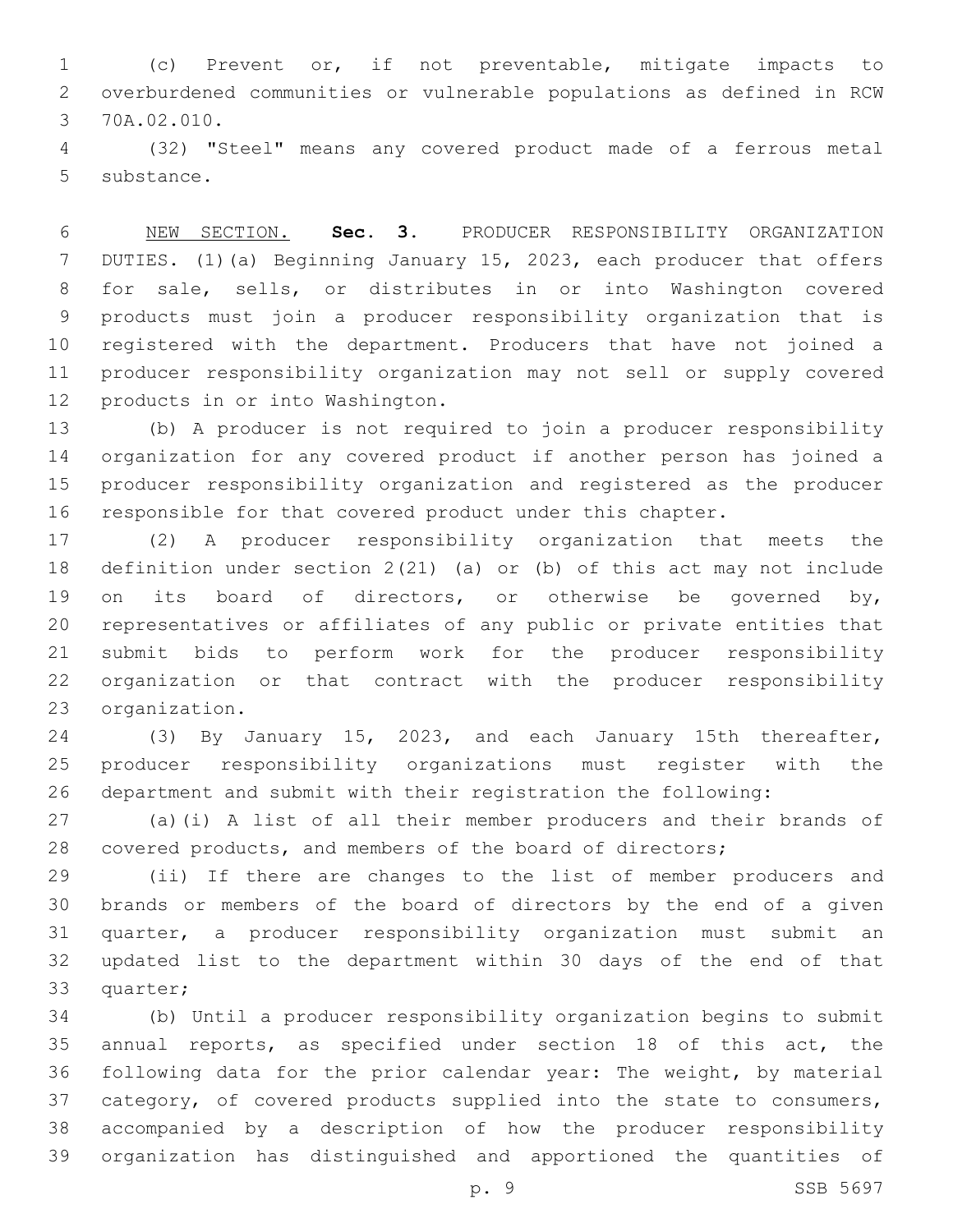packaging and paper products sold or supplied to consumers, which are considered covered products under this chapter, from quantities of packaging and paper products sold or supplied for other uses that are not considered covered products under this chapter. A producer responsibility organization may rely on member reporting for this description;6

 (c) A producer responsibility organization may submit national data allocated on a per capita basis for Washington to approximate the information required in this subsection if state-level data is 10 not available or feasible to generate.

 (4) By June 30, 2023, and every June 30th thereafter, every registered producer responsibility organization must submit an annual 13 payment for the following fiscal year, as determined by the 14 department in section 4 of this act, to fund the:

 (a) Costs to implement, administer, and enforce this chapter, 16 including rule making;

 (b) Statewide needs assessment established in section 5 of this 18 act; and

 (c) Support and facilitation of the renew advisory council 20 created in section 20 of this act.

 (5) Beginning July 1, 2025, or within six months of the first adoption of rules relating to this chapter, whichever is later, every registered producer responsibility organization must submit a plan to the department for approval consistent with the requirements of this 25 chapter.

 (a) A producer responsibility organization registered with the 27 department as of January 15, 2025, must:

 (i) Implement its plan as approved by the department by July 1, 2026, or within six months of plan approval, whichever is later; and

 (ii) Submit an annual report for the prior calendar year to the department consistent with section 18 of this act by July 1, 2027, 32 and each July 1st thereafter.

 (b) A producer responsibility organization registering with the 34 department after January 15, 2025, must:

 (i) Submit the list of producers, brands, board members, data, and department payment as required in subsections (3) and (4) of this 37 section:

 (ii) Submit a plan to the department for approval, informed by a stakeholder consultation process and consistent with the requirements 40 of this chapter, within one year of registration;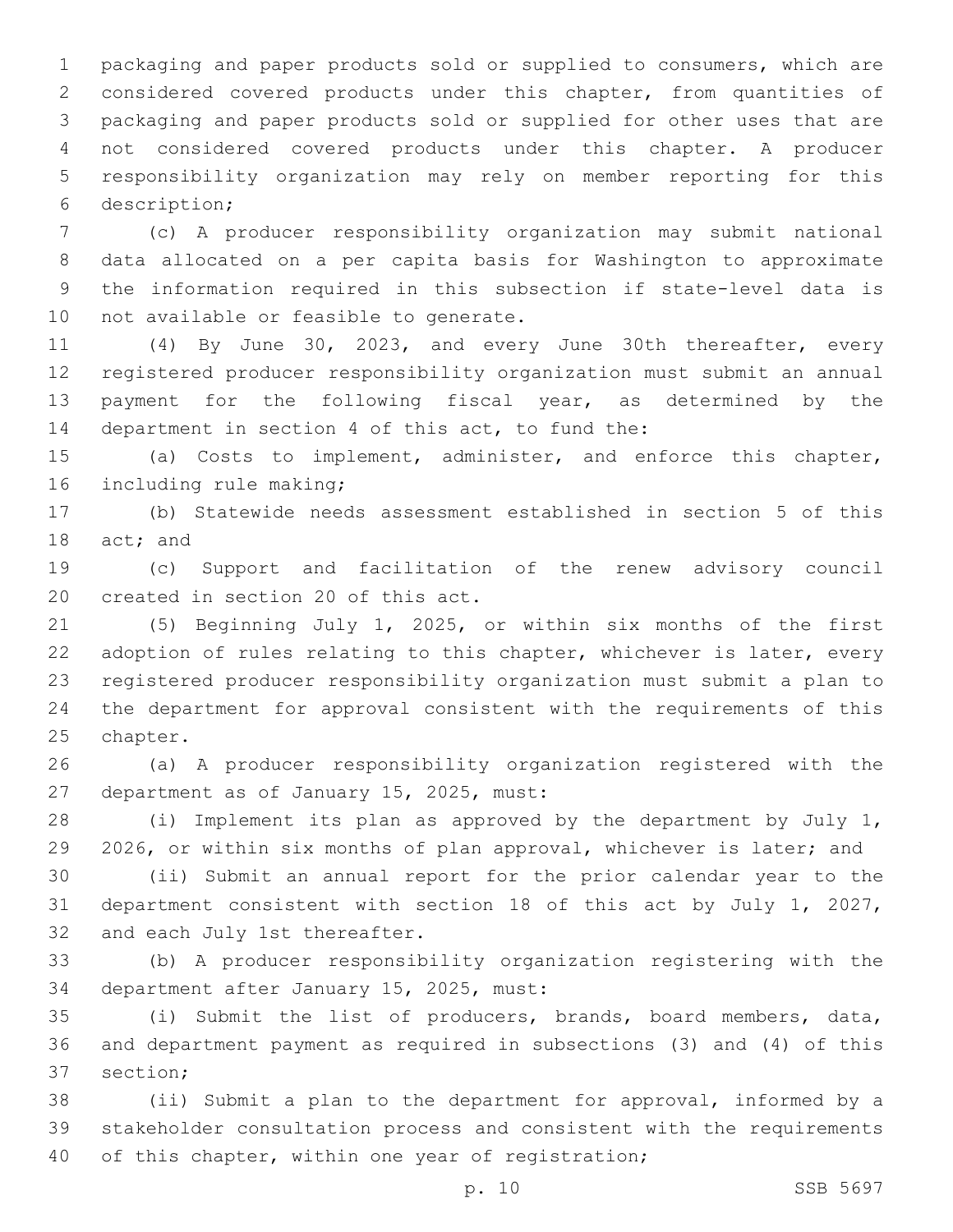(iii) Implement its plan as approved by the department within six 2 months of approval; and

 (iv) Submit an annual report for the prior calendar year to the department consistent with section 18 of this act by July 1st, beginning the first year after plan implementation.

 (6) A producer responsibility organization that submits information or records to the department under this chapter may request that the information or records be made available only for the confidential use of the department, the director, or the appropriate division of the department. The director of the department must give consideration to the request and if this action is not detrimental to the public interest and is otherwise in accordance with the policies and purposes of chapter 43.21A RCW, the director must grant the request for the information to remain 15 confidential as authorized in RCW 43.21A.160.

 (7) Any funds directly collected by the producer responsibility organization for the purposes of this chapter may not be used for costs associated with litigation against the state.

 NEW SECTION. **Sec. 4.** DEPARTMENT'S DUTIES. (1) The department must implement, administer, and enforce this chapter.

 (2)(a) By April 1, 2023, and every April 1st thereafter, the 22 department must:

 (i) Identify the annual costs to implement, administer, and 24 enforce this chapter, including rule making, in the next fiscal year;

 (ii) Determine a total annual fee payment to be paid by each producer responsibility organization that is adequate to cover, but not exceed, the costs identified in (a)(i) of this subsection and the 28 costs of the:

 (A) Statewide needs assessment established in section 5 of this 30 act;

 (B) Reuse and recycling rate targets study established in section 32 9 of this act; and

 (C) Support and facilitation of the renew advisory council 34 created in section 20 of this act;

 (iii) Until rules are adopted under (a)(iv) of this subsection, issue a general order to all registered producer responsibility organizations. The department must equitably determine fee amounts 38 for producer responsibility organizations;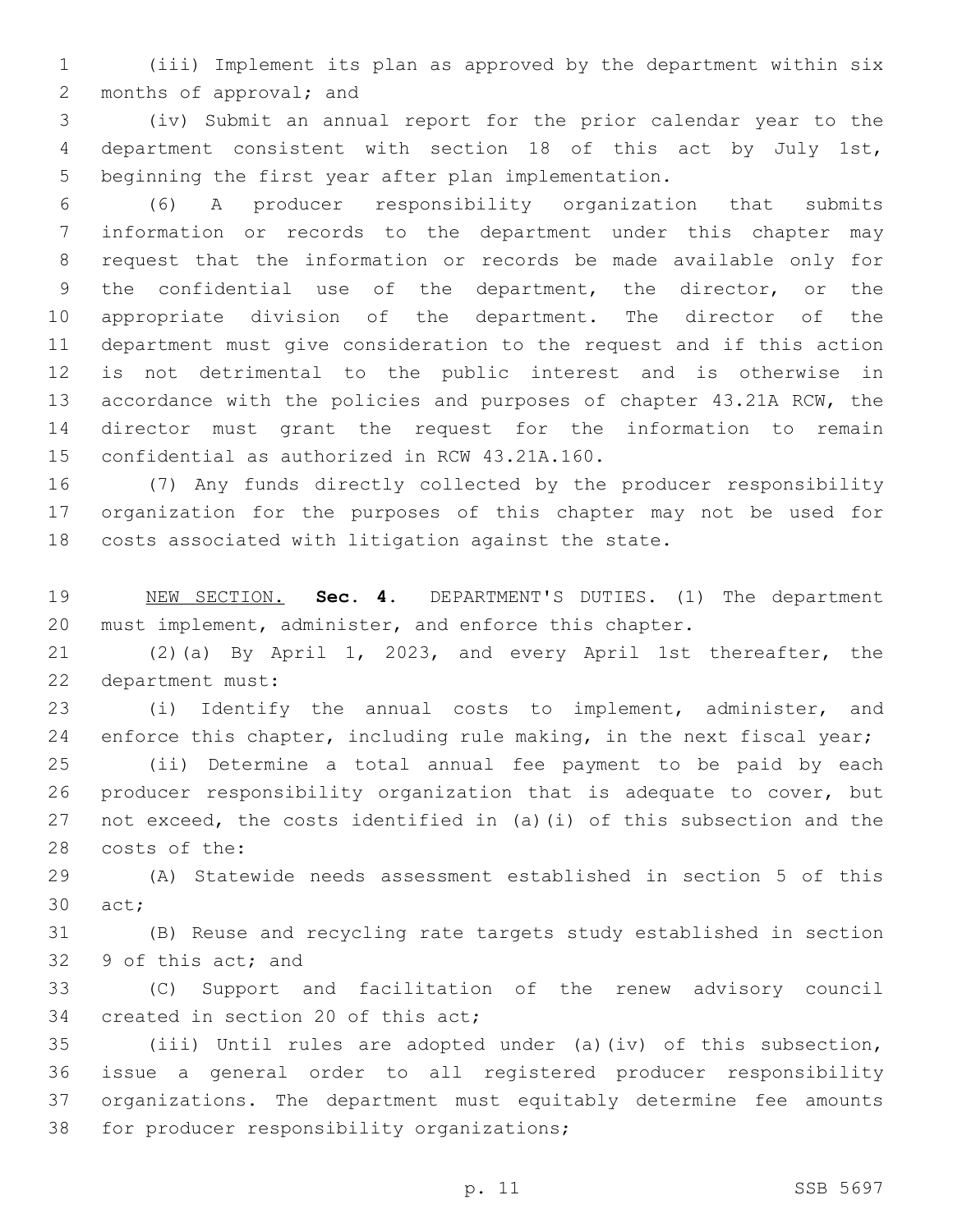(iv) By 2025, adopt rules to equitably determine annual fee payments by producer responsibility organizations. Once these rules are adopted, the general order issued under (a)(iii) of this 4 subsection is no longer effective; and

 (v) Send notice to producer responsibility organizations of fee amounts due consistent with either the general order issued under (a)(iii) of this subsection or rules adopted under (a)(iv) of this 8 subsection.

(b) The department must:9

 (i) Apply any remaining annual payment funds from the current 11 year to the annual payment for the coming fiscal year, if the collected annual payment exceeds the costs identified under (a)(ii) 13 of this subsection for a given year; and

 (ii) Increase annual payments for the coming fiscal year to cover the costs identified under (a)(ii) of this subsection, if the collected annual payment was less than the amount required to cover 17 those costs for a given year.

 (3) The department must review proposed reuse and recycling rate targets to be achieved by the ninth calendar year from the effective date of this section submitted by producer responsibility organizations as required in section 9 of this act. The department 22 must:

 (a) Make proposed reuse and recycling rate targets available for 24 public review and comment for at least 30 days;

 (b) Review proposed reuse and recycling rate targets within 90 26 days of receipt of a complete submission;

 (c) Make a determination as to whether or not to approve proposed reuse and recycling rate targets and notify the producer 29 responsibility organization of the:

 (i) Determination of approval if the submission meets the requirements of this chapter, taking into consideration comments 32 received under (a) of this subsection; or

 (ii) Reasons for not approving a submission of proposed targets. The producer responsibility organization must submit new or revised proposed targets within 30 days after receipt of the letter of 36 disapproval.

 (4)(a) The department must review new, updated, and revised plans submitted by producer responsibility organizations as required in 39 section 19 of this act. The department must: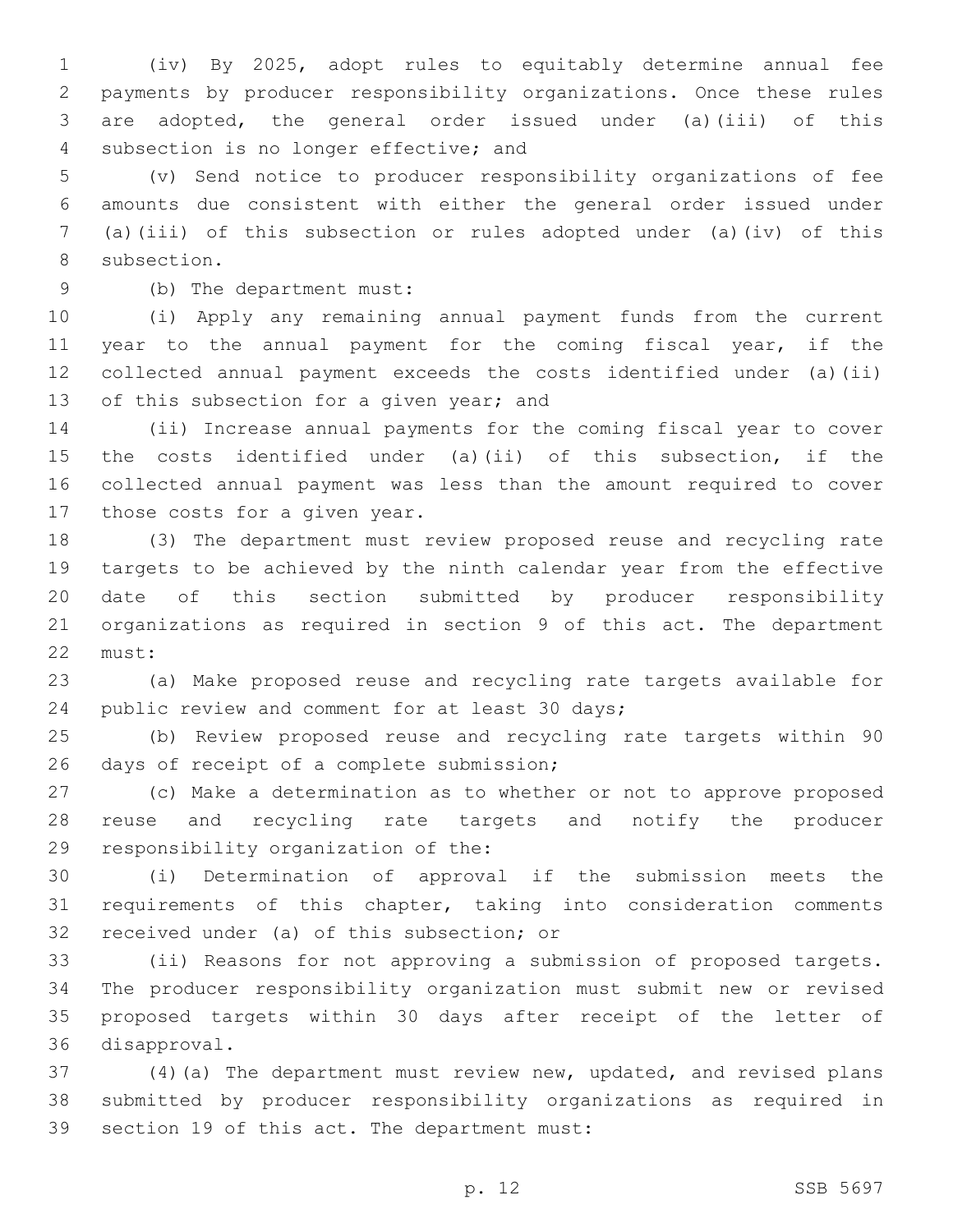(i) Make new, updated, and revised plans available for public 2 review and comment for at least 30 days;

 (ii) Review new, updated, and revised producer responsibility organization plans within 120 days of receipt of a complete plan;

 (iii) Make a determination as to whether or not to approve a plan, plan update, or plan revision and notify the producer 7 responsibility organization of the:

 (A) Determination of approval if a plan provides for a program that meets the requirements of this chapter, taking into consideration comments received under (a)(i) of this subsection; or

 (B) Reasons for not approving a plan. The producer responsibility organization must submit a new or revised plan within 60 days after 13 receipt of the letter of disapproval.

 (b) The approval of a plan by the department does not relieve producers participating in the plan from responsibility for 16 fulfilling the requirements of this chapter.

 (5) The department must review annual reports submitted by producer responsibility organizations as required in section 18 of 19 this act. The department must:

 (a) Make annual reports available for public review and comment 21 for at least 30 days;

 (b) Review within 120 days of receipt of a complete annual 23 report;

 (c) Make a determination as to whether or not an annual report meets the requirements of section 18 of this act and notify the 26 producer responsibility organization of the:

(i) Determination of approval of the annual report; or

 (ii) Reasons for not approving the annual report. The producer responsibility organization must submit a revised annual report within 60 days after receipt of the letter of disapproval;

 (d) Notify a producer responsibility organization if the annual report demonstrates that the program and activities to implement the plan fail to achieve the reuse and recycling targets approved by the department or otherwise fail to achieve significant requirements 35 under this chapter.

 (6) The department may adopt rules as necessary to implement, administer, and enforce this chapter including, but not limited to:

 (a) Establishing the requirements an organization other than a nonprofit organization that qualifies for a tax exemption under 26 U.S.C. Sec. 501(c)(3) of the federal internal revenue code must meet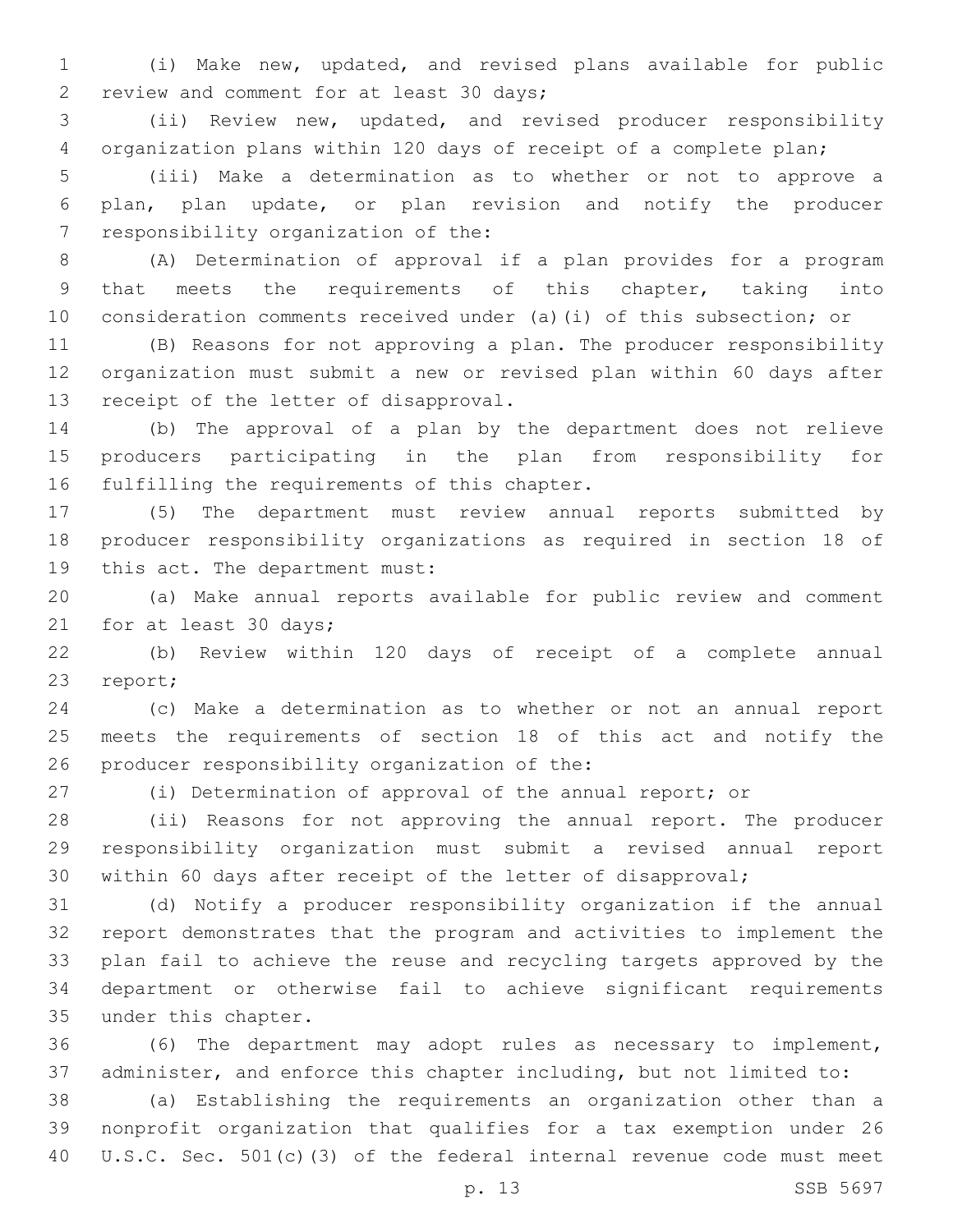to submit a plan and implement a program as a producer responsibility 2 organization;

 (b) Establishing an equitable formula for determining each producer responsibility organization's share of the annual payment necessary to cover the costs identified under subsection (2)(a)(ii) of this section;6

 (c) Establishing additional plan content in addition to the requirements established under section 7 of this act, as necessary to 9 fulfill the intent of this chapter;

 (d) Establishing elements to be included as annual reporting requirements, in section 18 of this act, necessary to determine the program's compliance with the requirements of this chapter including, but not limited to, any reused or reusable covered products 14 determined to be necessary to be reported by number of units;

 (e) Establishing third-party audit and verification requirements; 16 or

 (f) Establishing processes for new, updated, and revised plan 18 approvals as required in section 19 of this act.

 (7)(a) Beginning January 1, 2028, and no more frequently than every five years, the department may by rule require producer responsibility organizations to fund activities to make convenient collection services available for recycling of covered products designated for collection from additional locations or entities determined to be significant sources of covered product waste including, but not limited to, public places and official gatherings.

(8) The department must maintain a public website that:

 (a) Lists each registered producer responsibility organization along with its member producers and their covered products that are included under the producer responsibility organization's plan; and

 (b) Makes available each plan and annual report received by the 31 department under this chapter.

 (9) The department must conduct the statewide needs assessment 33 established under section 5 of this act.

 (10) The department must conduct the reuse and recycling rate targets study established under section 9 of this act.

 (11)(a) The department must establish the renew advisory council 37 under section 20 of this act.

 (b) The department may select an impartial, third-party facilitator to convene and provide administrative support to the 40 renew advisory council.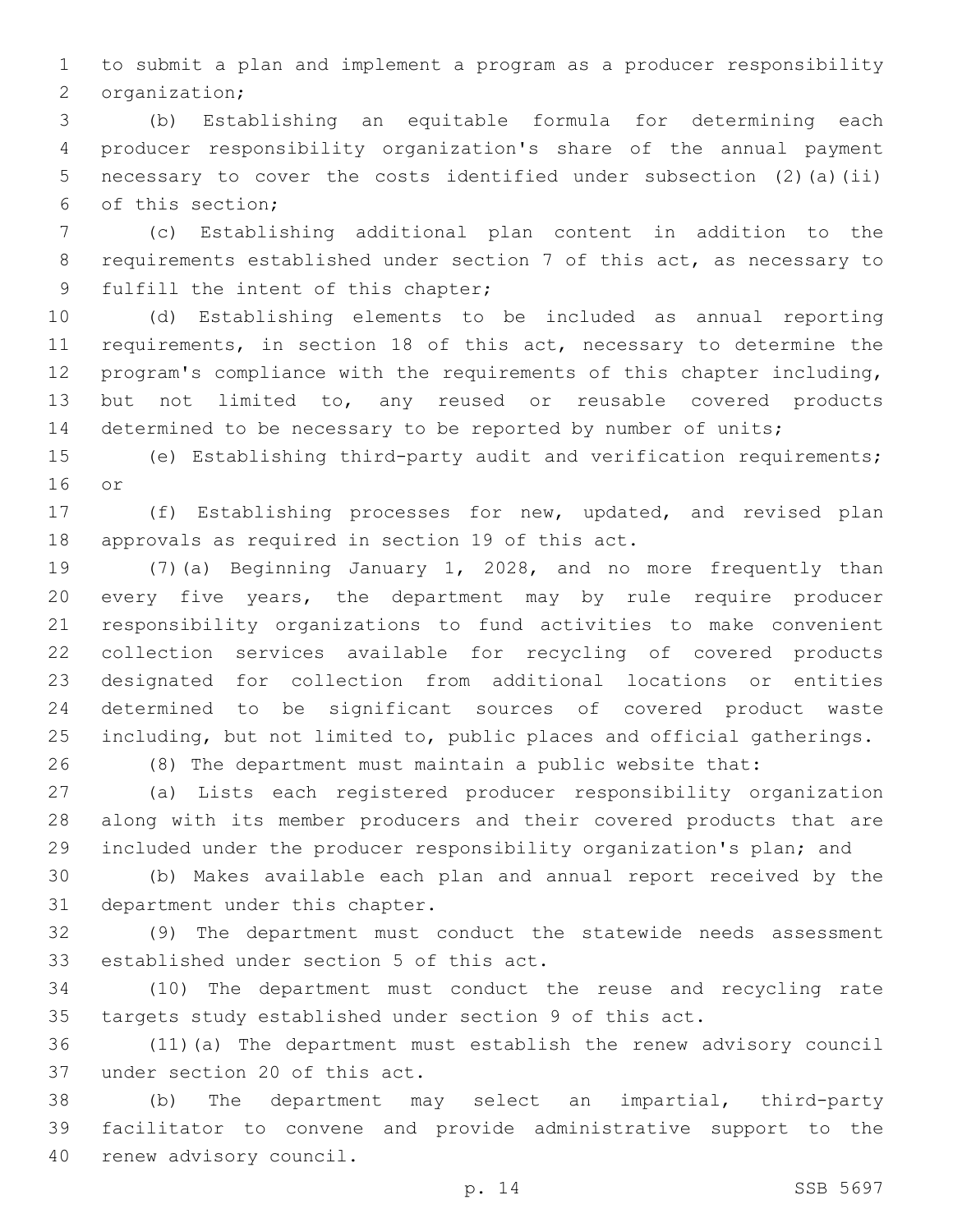(c) The department must solicit comments and recommendations from the renew advisory council on program implementation activities.

 (d) The department must respond to the council's written comments 4 and recommendations within 60 days of receipt.

 (12)(a) The department may administratively impose a civil penalty of up to \$1,000 per violation per day on any person who violates this chapter and up to \$10,000 per violation per day for the 8 second and each subsequent violation.

 (b) Any person who incurs a penalty under this section may appeal the penalty to the pollution control hearings board established in 11 chapter 43.21B RCW.

 (c) Penalties levied under this subsection must be deposited in the responsible packaging management account created in section 28 of 14 this act.

 NEW SECTION. **Sec. 5.** STATEWIDE NEEDS ASSESSMENT. (1) The department must conduct a statewide needs assessment, to be completed 17 within two years of the effective date of this section, subject to the following requirements:

 (a) The final scope of the statewide needs assessment must be determined based on comments and recommendations from the renew advisory council established in section 20 of this act, from the utilities and transportation commission, and from any producer responsibility organization that is registered with the department by 24 January 15, 2023; and

 (b) The utilities and transportation commission, renew advisory council, and registered producer responsibility organizations must have the opportunity to review and comment on a draft statewide needs 28 assessment prior to its completion.

29 (2) The statewide needs assessment must be:

 (a) Carried out by a third-party consultant selected by the 31 department;

 (b) Funded through payments collected from producer 33 responsibility organizations;

 (c) Informed by the findings and recommendations of the reuse and recycling rate targets study established in section 9 of this act and the targets submitted by producer responsibility organizations and 37 approved by the department; and

 (d) Accepted from the selected consultant as complete by the department.39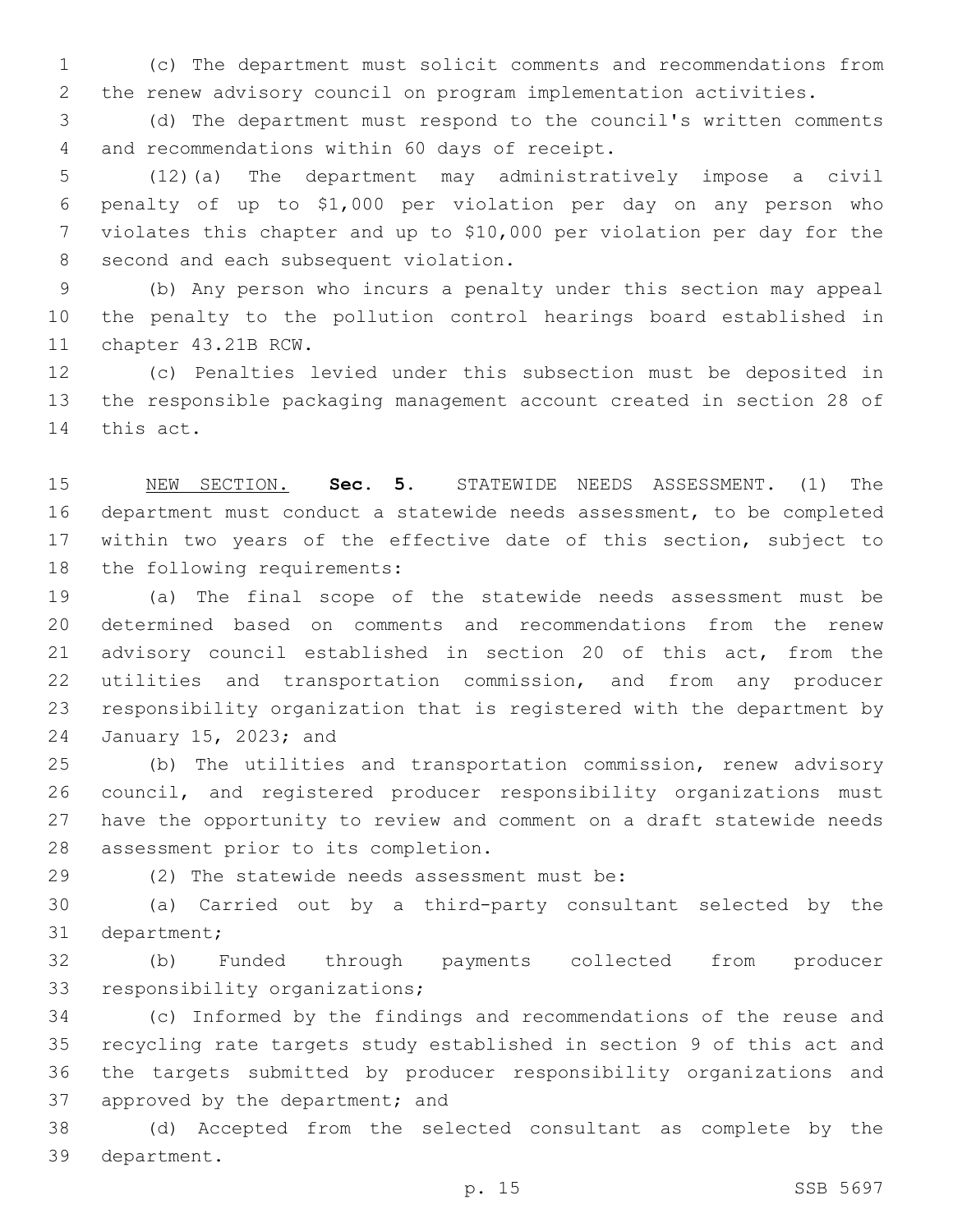(3) The statewide needs assessment must:1

 (a) Evaluate the capacity, costs, gaps, and needs for the 3 following factors:

 (i) Availability and types of recycling services for covered products relative to the convenience standards specified in section 11 of this act and to additional potential service methods recommended by producer responsibility organizations during the study 8 scoping process;

 (ii) Education and outreach activities relative to the standards 10 specified in section 17 of this act;

 (iii) Availability and performance of collection, transport, and processing capacity and infrastructure relative to the management standards specified in section 8 of this act and the approved reuse and recycling rate targets submitted by producer responsibility organizations, including consideration of material quality and 16 contamination:

 (iv) Necessary capital investments to existing reuse and 18 recycling infrastructure; and

 (v) Infrastructure or other factors necessary to enable reuse of covered products or the recycling of covered products not currently 21 recycled in the residential recycling system;

 (b) Compile information related to actual costs incurred by government agencies for curbside collection services, drop-off collection services, and other information relevant to the funding requirements for producer responsibility organizations in accordance with section 10 of this act, including costs for various service methods recommended by producer responsibility organizations during 28 the study scoping process;

 (c) Identify cost factors and other variables to be considered in the development of base cost formulas for establishing per unit reimbursement rates to government agencies for curbside collection services delivered in accordance with this chapter. Cost factors and variables to be considered in the base cost formulas include:

(i) Population size and density of a local jurisdiction;

(ii) Types of households serviced and collection method used;

 (iii) Distance from a local jurisdiction to the nearest recycling 37 facility;

 (iv) Whether a jurisdiction pays for transportation and sorting of collected materials and whether it receives a commodity value from 40 processed materials;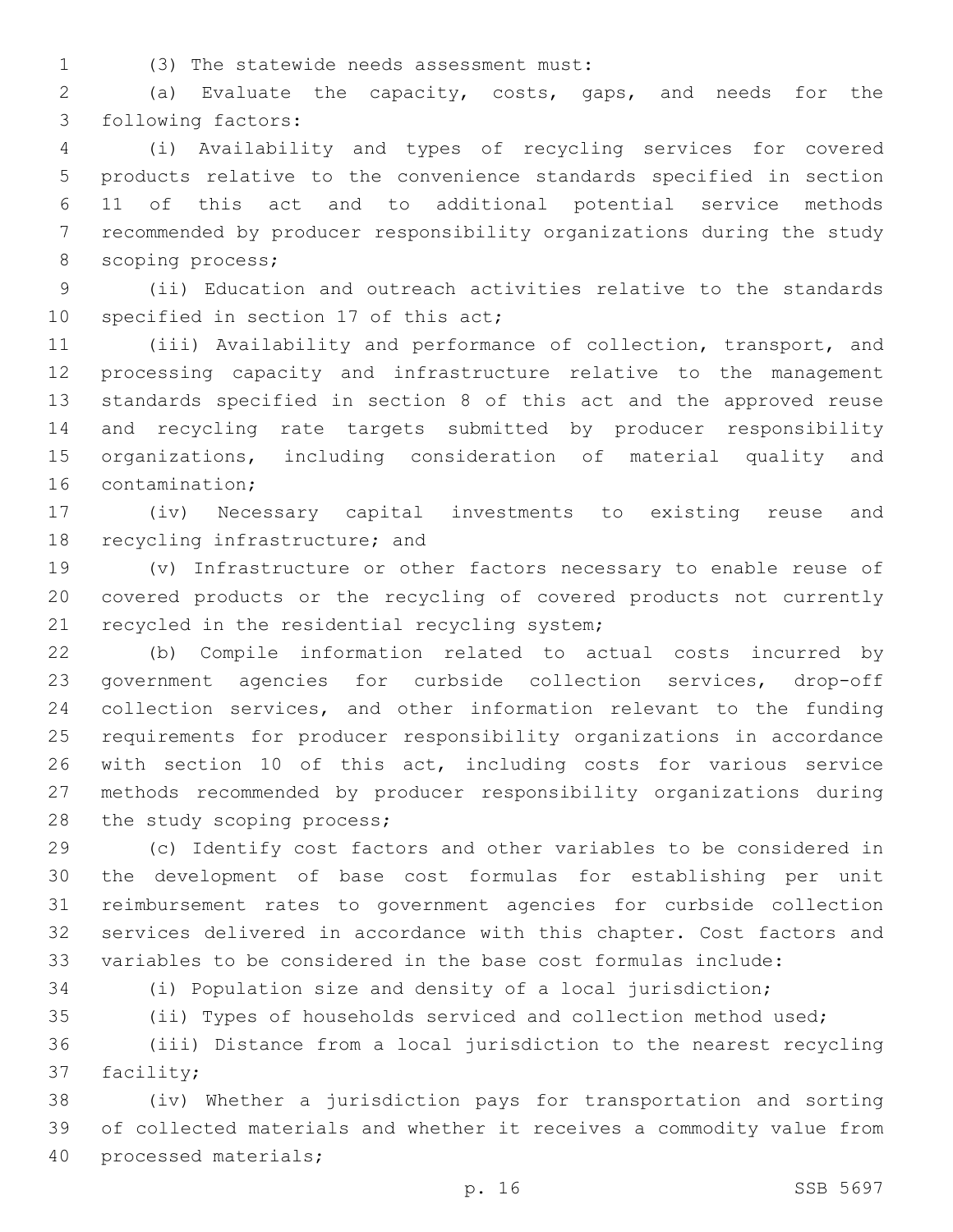(v) Geographic location or other variables contributing to 2 regional differences in costs;

3 (vi) Cost increases over time; and

 (vii) Any other factors as determined to be necessary by the department, with input from the producer responsibility organization, the renew advisory council, and the utilities and transportation 7 commission;

 (d) Identify cost factors and other variables to be considered in the development of reimbursement rates to government agencies for any services other than curbside collection that may be included in producer responsibility organization plans to be carried out by 12 government agencies;

 (e) Identify issues to be considered in the development of a service agreement template outlining terms and conditions for reimbursement to government agencies for services delivered in 16 accordance with the requirements of this chapter;

 (f) Compile relevant information to be considered in the development of criteria to determine whether a covered product is recyclable, reusable, or compostable, such as whether covered product materials: Are or may be collected, separated, and processed in sufficient quantity and quality into a marketable feedstock that can be used in the production of new products; or are designed in a way that is problematic for reuse, recycling, or composting;

 (g) Evaluate how the state's recycling system can be managed in a socially just manner for the purpose of informing how a producer responsibility organization implementing a plan can support this objective as it relates to activities required under this chapter. 28 The assessment should:

 (i) Include meaningful consultation with overburdened communities 30 and vulnerable populations;

 (ii) Determine conditions and make recommendations, including, at 32 minimum:

 (A) An evaluation of recycling processing facility worker 34 conditions, wages, and benefits;

 (B) The availability of opportunities in the recycling system for 36 women and minority individuals;

 (C) The sufficiency of local government requirements related to multifamily recycling services and their implementation;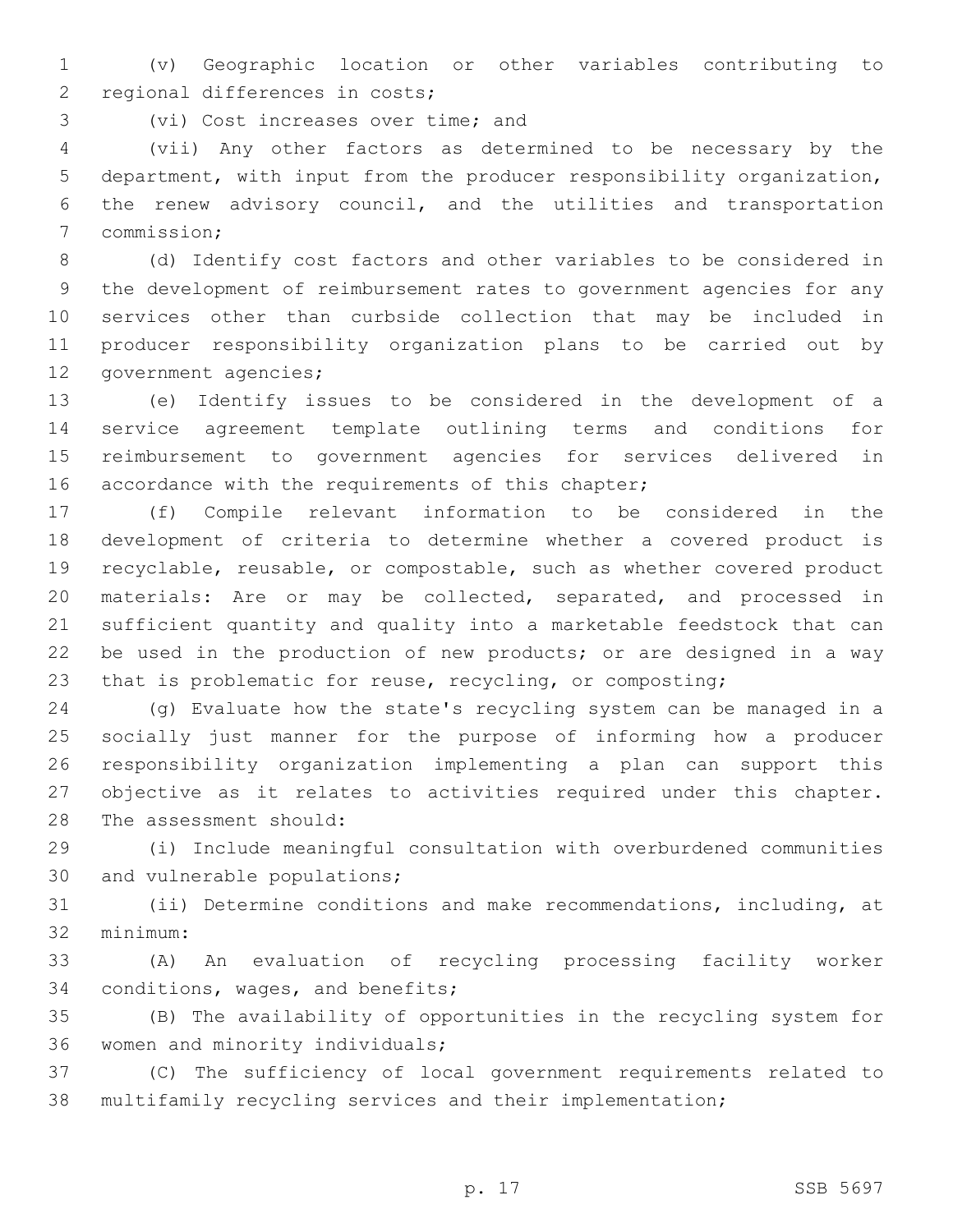(D) Identification of activities that disproportionately impact any community and in particular overburdened communities and vulnerable populations as defined in RCW 70A.02.010;

 (E) The sufficiency of recycling education and outreach programs relative to desired socially just management outcomes; and

 (F) Recommendations for improving socially just management practices and outcomes in the state's recycling system, including considerations for how a producer responsibility organization implementing a plan can support this objective as it relates to 10 activities required under this chapter;

 (h) Evaluate the extent to which covered products contribute to litter and marine debris for the purpose of informing how a producer responsibility organization implementing a plan can support litter and marine debris prevention as it relates to activities required under this chapter. The assessment should draw on available data, assess gaps, and identify strategies for improving prevention and cleanup of litter and marine debris from covered products;

 (i) Compile information from available data sources on the presence of toxic substances in covered products and their potential impacts on reuse, recycling, and composting systems. The information compiled is intended to inform the development of ecomodulation factors by a producer responsibility organization that incentivize the reduction of toxic substances that have potentially negative impacts when covered products are managed through reuse, recycling, 25 and composting systems.

 (4)(a) At the request and agreement of the renew advisory council, the utilities and transportation commission, and registered producer responsibility organizations, the department may update the statewide needs assessment to inform the development of producer responsibility organization plans, including updates to base cost formulas to be used for establishing reimbursement rates to government agencies for services delivered in accordance with the 33 requirements of this chapter.

 (b) The scope of a needs assessment update may be adjusted to modify or omit study elements described under subsection (3) of this section, subject to agreement from the renew advisory council, the utilities and transportation commission, and any producer responsibility organization by January 15th of the year in which the statewide needs assessment update is to be conducted.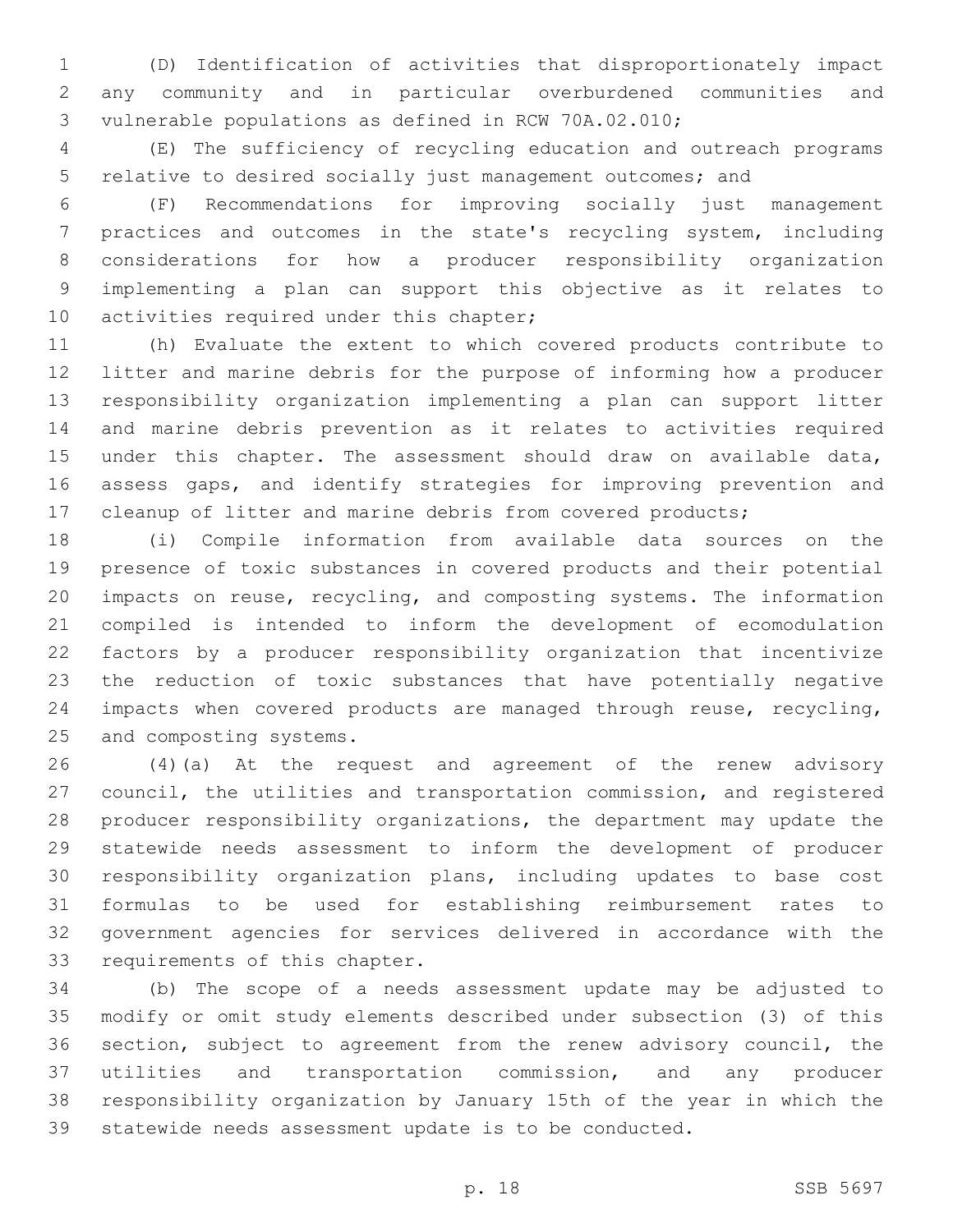NEW SECTION. **Sec. 6.** PLAN PARTICIPATION OBLIGATION—STAKEHOLDER CONSULTATION FOR PLAN. (1) Each producer of covered products must participate in, implement, and fund a producer responsibility organization plan approved by the department in accordance with the funding requirements established in section 10 of this act.

 (2) A producer responsibility organization must develop and maintain a public website with enhanced language access informing the public of plan implementation details, including collection services and locations for each type of covered product, and a current list of all member producers and brands of covered products participating in 11 the plan.

 (3) Prior to submitting a new, updated, or revised plan to the department, a producer responsibility organization must conduct a consultation process to directly and actively involve stakeholders in development of key plan elements established in section 7 of this act. The consultation process must solicit and respond to input and recommendations from the renew advisory council established in section 20 of this act, the utilities and transportation commission, and other stakeholders. The consultation process required in advance of the submission of a plan to the department is in addition to the department-led public comment process specified in section 4(4) of this act. At a minimum, the consultation process must include:

 (a) Quarterly meetings with the renew advisory council throughout the plan development process to discuss and review key plan elements;

 (b) Consultation on the base cost formulas to be used for calculating per unit reimbursement rates to government agencies for 27 curbside collection services;

 (c) Consultation on the reimbursement rates to be used for any services other than curbside collection that may be included in producer responsibility organization plans to be carried out by 31 government agencies;

 (d) Consultation on the service agreement template and any other forms, contracts, or documents outlining the terms and conditions for reimbursement to government agencies for services delivered in 35 accordance with the requirements of this chapter;

 (e) Prudency review by the utilities and transportation commission of base cost formulas proposed to be used for calculating reimbursement rates for government agencies, as described in section 13 of this act. For the purposes of this chapter, a prudency review 40 must include the following: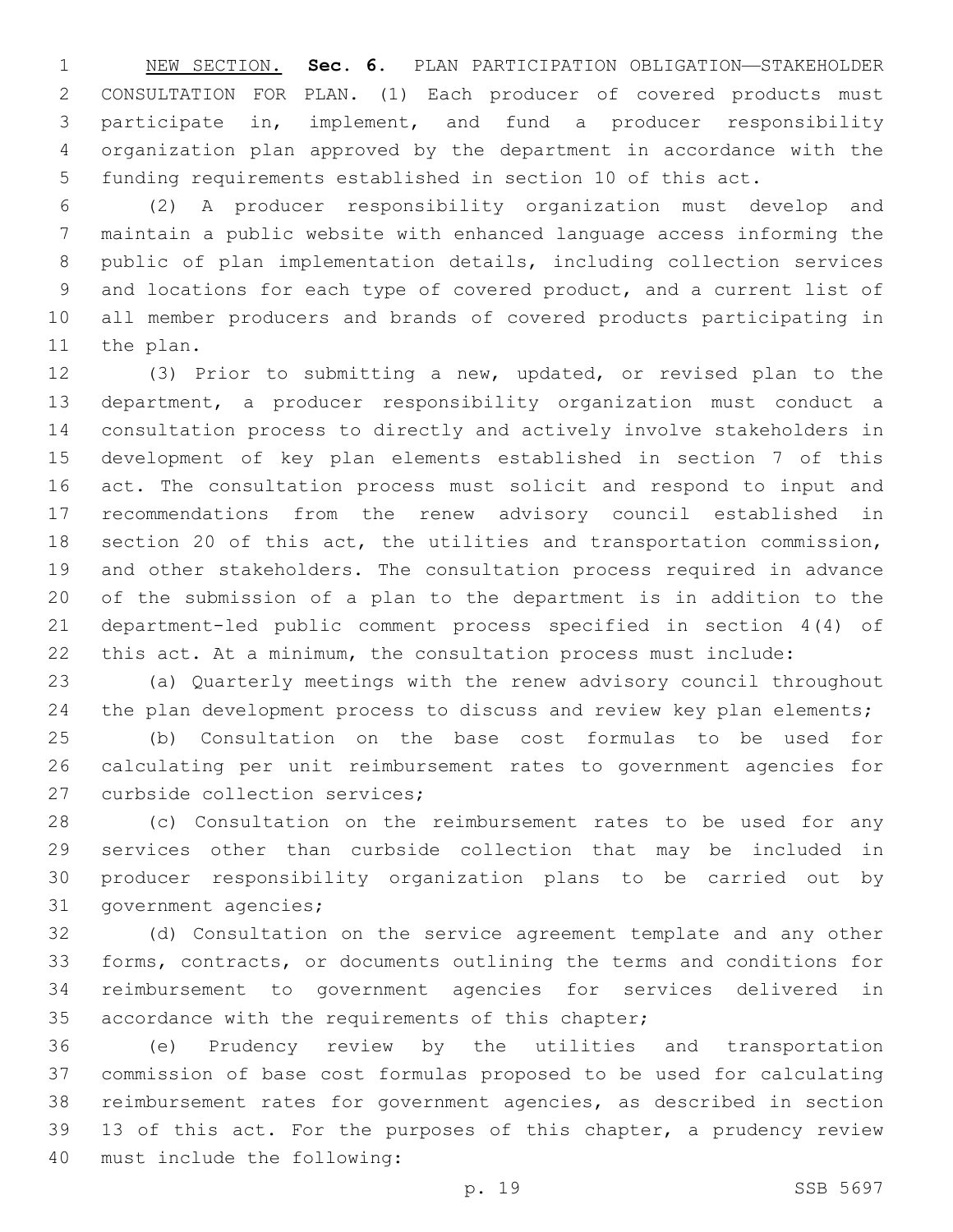(i) Before base cost formulas are submitted to the department as part of a producer responsibility organization plan, the utilities and transportation commission must conduct a prudency review;

 (ii) Within 45 days after receiving base cost formulas from a producer responsibility organization, the utilities and transportation commission must have reviewed the formulas and shall advise the producer responsibility organization and the renew advisory council on the prudency of the reimbursement rates to be paid by a producer responsibility organization to government agencies for costs incurred in delivery of services in accordance with the 11 requirements of this chapter;

 (f) Opportunities for all stakeholders, including the renew advisory council, the utilities and transportation commission, and members of the public to provide comment on the plan for no less than 15 30 days prior to its submission to the department;

 (g) Presentations in various formats and languages as necessary for soliciting meaningful input on the plan and receiving comments including workshops, surveys, webinars, and one-on-one meetings; and

 (h) Documentation of all comments received from the renew advisory council and other stakeholders, and summary of responses provided by the producer responsibility organization for purposes of a stakeholder consultation report to be included with the submission of a plan to the department. The stakeholder consultation report must also describe each forum in which comments or input was received and 25 how it was addressed in the plan.

 NEW SECTION. **Sec. 7.** PLAN CONTENTS—OVERVIEW. (1) A producer responsibility organization must submit a plan to the department describing the approach and activities to fulfill the requirements of this chapter.

 (2) All plans and plan updates must contain the following 31 information:

 (a) Identification of the governing board members of the producer 33 responsibility organization;

 (b) A list and explanation of the covered products supplied or sold in or into Washington by each member producer and their brands 36 of covered products participating in the plan;

 (c) The collection and structure of the fees owed by producers to be used to implement the plan, including a description of the ecomodulation of fees consistent with section 10 of this act;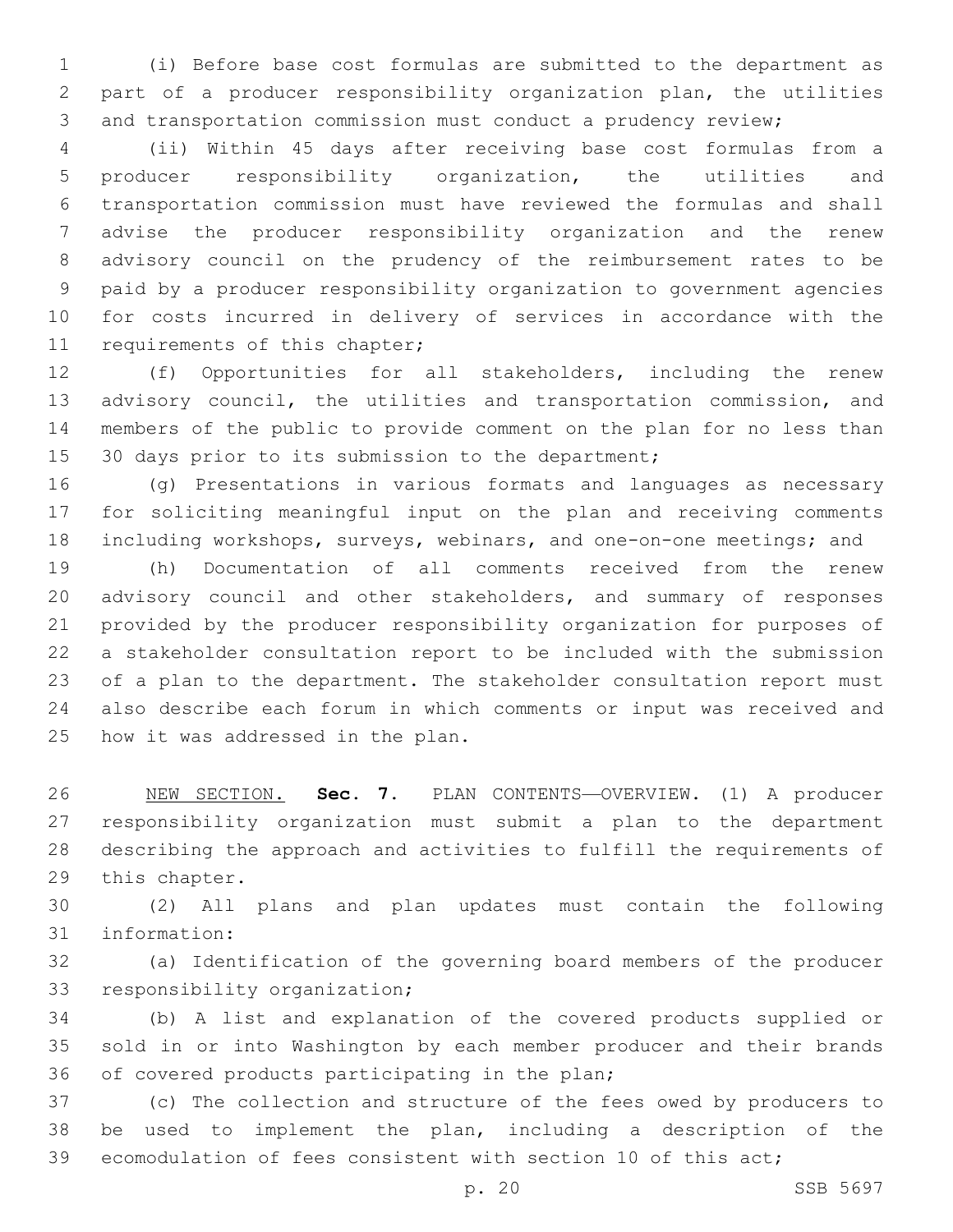(d) How the producer responsibility organization will encourage 2 and incentivize waste prevention and reduction;

 (e) How the producer responsibility organization will encourage and incentivize redesign of covered products to be reusable, 5 recyclable, or compostable;

 (f) How the producer responsibility organization will use and interact with recycling programs and infrastructure that predate the 8 implementation of the plan;

 (g) How the producer responsibility organization will fund reuse and recycling infrastructure and market development in Washington 11 state as described in section 16 of this act;

 (h) How the program will maximize the efficiency of the system of 13 collecting and managing covered products through reuse and recycling;

 (i)(i) A list of covered products designated for collection as 15 required under section 11 of this act;

 (ii) The list must identify the covered products designated for 17 collection from residents statewide:

 (A) Through curbside collection or, where curbside garbage service is not available, through permanent collection facilities;

20 (B) Through alternate collection; and

21 (C) Through public place collection;

 (iii) If the list includes any covered product that is not recyclable as defined in section 2 of this act, the plan must provide a justification for its inclusion on the list and describe activities to be undertaken to meet the definition within a reasonable time 26 frame;

 (j) Activities to be undertaken to make convenient collection services available for covered products in accordance with the convenience standards established under section 11 of this act 30 including, at minimum, the following information:

 (i) The jurisdictions where curbside collection services are available, including the following service details:

 (A) Service provider information, including whether the service provider is a government agency, a private service provider under contract with a government agency, or a private service provider regulated by the utilities and transportation commission; and

 (B) Service frequency, schedule, collection methods, types of covered products included, and other pertinent service details, including whether any changes are anticipated as part of plan 40 implementation;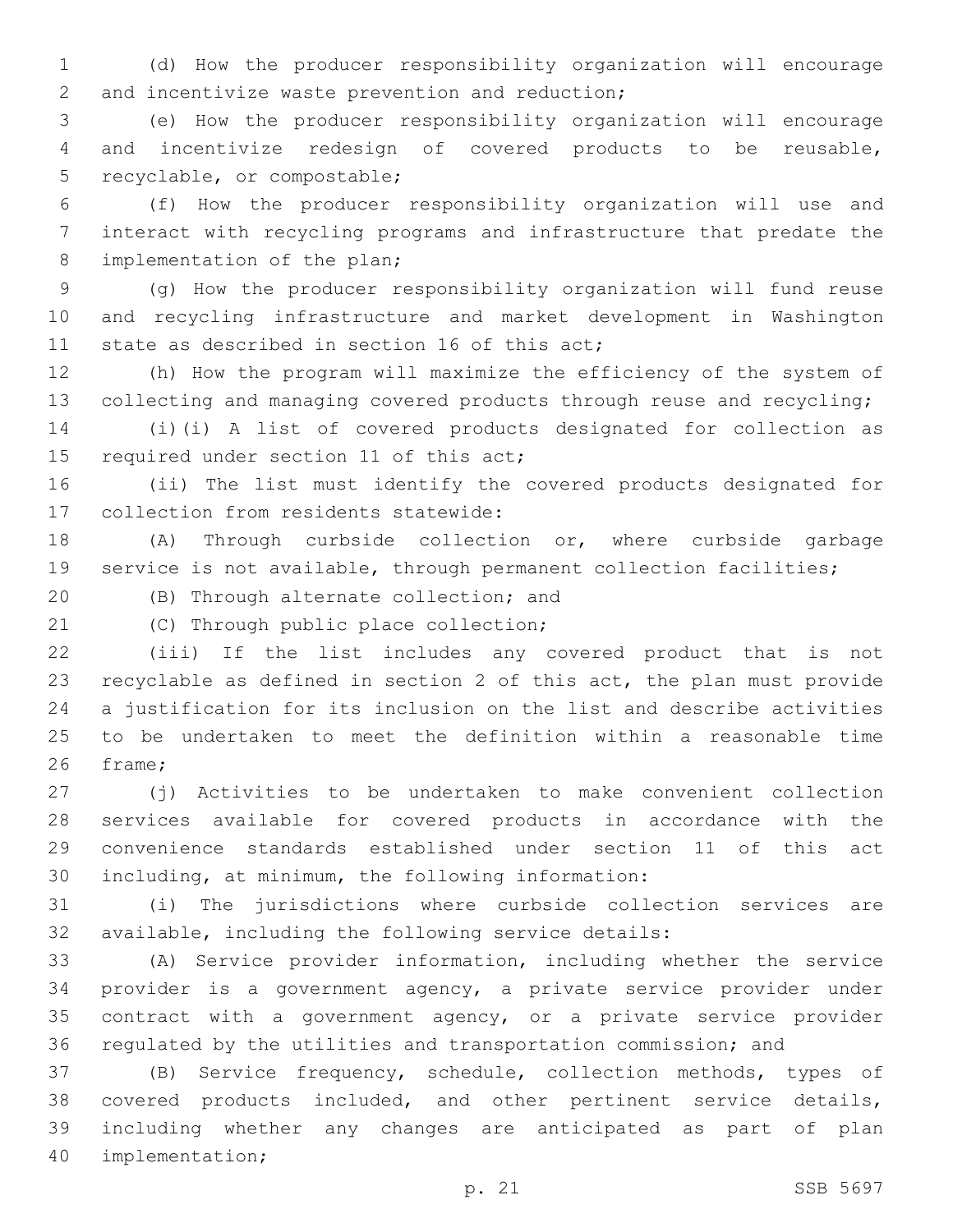(ii) The locations of permanent collection facilities and types of covered products to be collected at each location, including whether any changes are anticipated as part of plan implementation;

 (iii) The types of alternate collection used other than permanent collection facilities, including detailed descriptions of the collection methods, any physical infrastructure used, covered products included, and whether any changes are anticipated as part of 8 plan implementation; and

 (iv) The locations of public place collection services, covered products included, and whether any changes are anticipated as part of 11 plan implementation;

 (k) Proposed reuse and recycling rate targets for covered products reported as supplied, as described in section 9 of this act, including a description of the basis and reasoning for the targets 15 proposed;

 (l) Activities to be undertaken to meet the proposed reuse and 17 recycling rate targets;

 (m) Activities to be undertaken to implement the education and 19 outreach component as required under section 17 of this act;

 (n) Activities to facilitate recycling of covered products back into covered products and encourage development of circular economic activity in the state and region. The producer responsibility organization shall provide a description of how the producers would propose to structure agreements to purchase recycled materials from material recovery facilities or other processing facilities to support producers priority access to commodities, based on fair market pricing for commodities of comparable quality and considering 28 long-term contracts and other purchase arrangements;

 (o) Activities to be undertaken to minimize the amount and cost of residuals from the collection and processing of covered materials designated for collection. These include residuals from materials recovery facilities or similar facilities producing specification- grade commodities for sale, but do not include residuals from further 34 processing of end market-ready material;

 (p) A description of how plan implementation will maintain responsible management practices for covered products through to 37 final disposition;

 (q)(i) A description of the base cost formulas to be used to calculate per unit reimbursement rates for curbside collection services with similar attributes that are delivered by government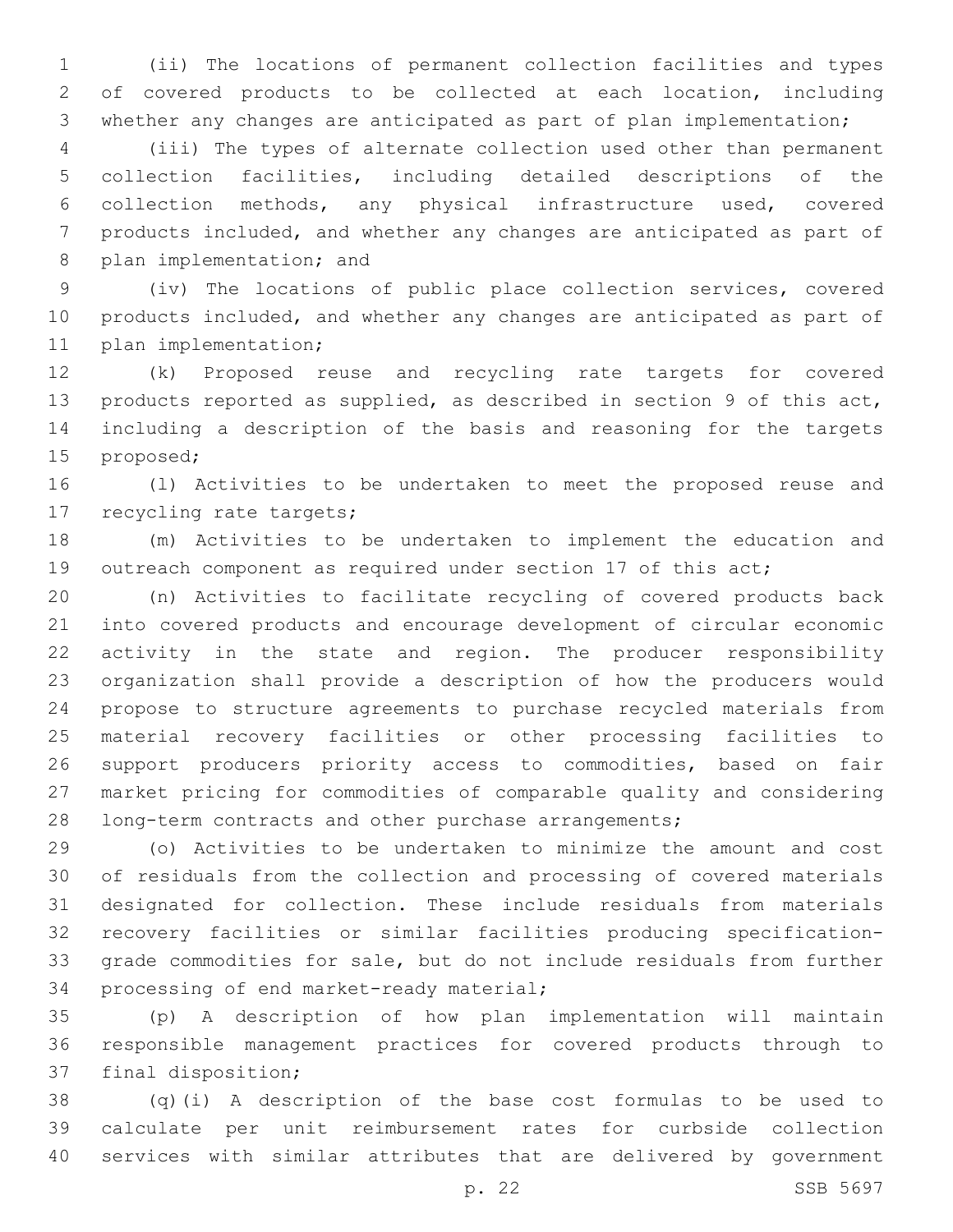agencies in accordance with the requirements of this chapter, whether such services are provided directly or through a contracted service provider. If a plan includes more than one base cost formula for curbside collection services, the producer responsibility organization must make clear the conditions under which each formula will be applied;6

 (ii) A description of the reimbursement rates to be used for any services other than curbside collection included in the plan that are 9 to be carried out by government agencies;

(iii) The producer responsibility organization must describe:

 (A) How the per unit reimbursement rates cover all obligations associated with curbside collection services specified in this chapter and any other services included in the plan that are to be 14 delivered by government agencies;

15 (B) How reimbursements will be distributed:

 (C) Any terms or conditions covered in the service agreements with government agencies for receiving reimbursements, including any 18 service standards and reporting requirements; and

 (D) How the producer responsibility organization will work with government agencies and other stakeholders to achieve successful implementation of the services for which the producer responsibility 22 organization provides reimbursement;

 (iv) The producer responsibility organization must provide a 24 template of the service agreement and any other forms, contracts, or other documents for use in distribution of reimbursements to 26 government agencies and other stakeholders;

 (r) A description of the service standards for residential curbside collection services provided in areas regulated by the utilities and transportation commission under the provisions of 30 chapter 81.77 RCW;

 (s) Activities to be undertaken to reduce contamination from covered products at compost or other organics processing facilities and similar facilities, including through decontamination equipment improvements and conducting packaging contamination composition 35 studies;

 (t) A stakeholder consultation report, as described in section  $6(3)(h)$  of this act;

 (u) A description of the dispute resolution process, including the process timeline, to be used, as needed, by the producer responsibility organization to resolve any disputes involving

p. 23 SSB 5697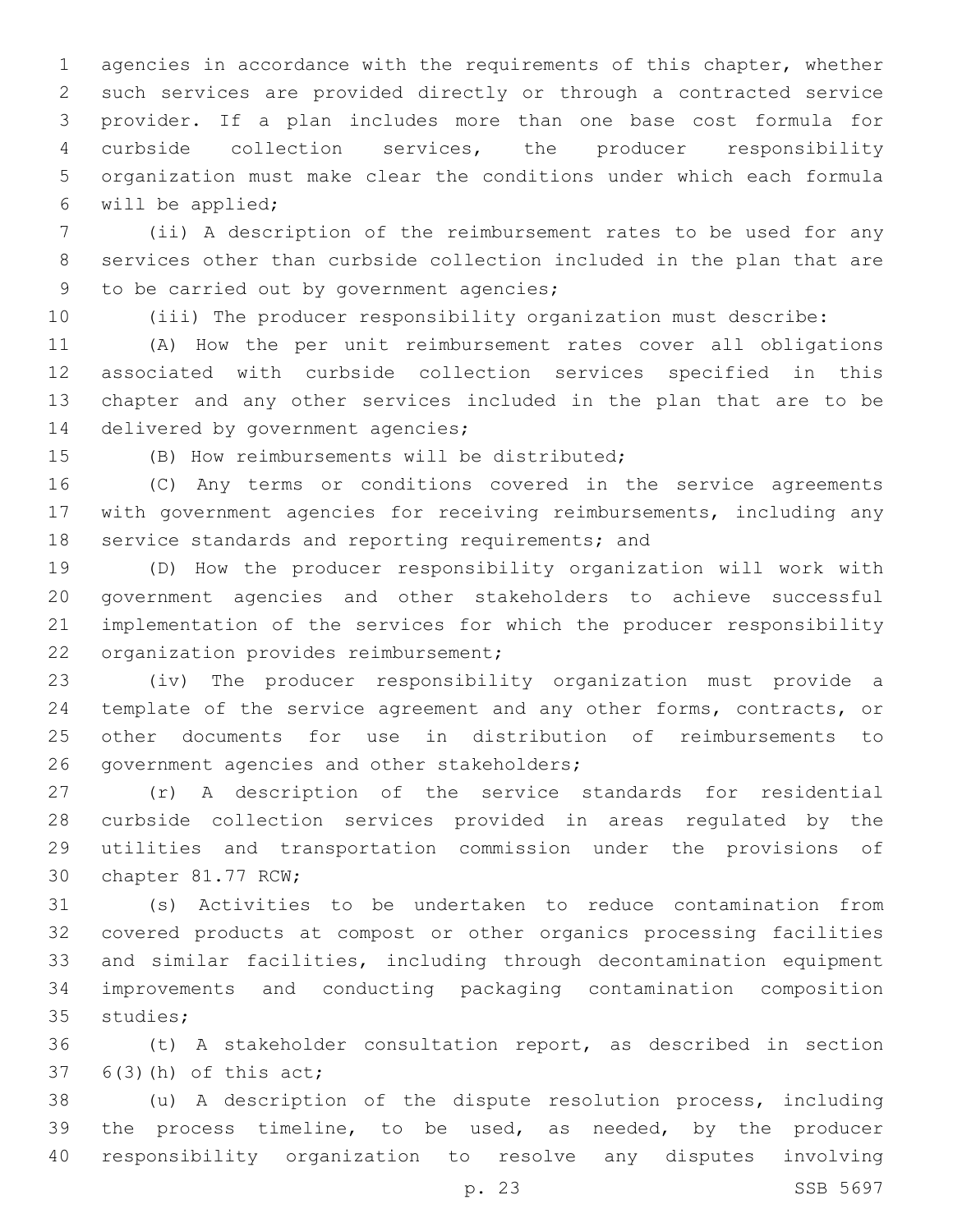reimbursement of government agencies as established in sections 10 2 and 12 of this act;

 (v) A description of how the producer responsibility organization will coordinate with other producer responsibility organizations in the state, if more than one producer responsibility organization is registered with the department as of the date of a plan's submission; 7 and

 (w) Any other information to be included in the plan as required 9 by the department by rule.

 NEW SECTION. **Sec. 8.** COLLECTION AND MANAGEMENT. (1) Covered products must be managed in a manner consistent with the state's solid waste management hierarchy established in RCW 70A.205.005.

 (2) Covered products collected by the program must be responsibly managed at facilities operating with human health and environmental protection standards that are broadly equivalent to or better than those required in the United States and other countries that are members of the organization for economic cooperation and development.

 (3) Producer responsibility organizations implementing a plan 19 must include measures to:

 (a) Track, verify, and publicly report that the responsible management of covered products collected by the program is maintained through to the final disposition of the covered products;

 (b) Promote and facilitate reuse of covered products designed to 24 be reused:

 (c) Meet the necessary quality standards for recycled materials so that covered products collected by the program may be used to 27 manufacture new products;

 (d)(i) Document the locations of all material recovery facilities and other processing facilities used to meet the requirements of this chapter, whether within Washington, elsewhere in North America, or 31 outside of North America; and

 (ii) Describe whether the processing facilities were preexisting, planned, or under construction as of plan approval.

 (4)(a) Prior to program use of any advanced technology for conversion of postuse plastic polymers for the purpose of producing recycled material to be counted toward reuse and recycling performance targets, the producer responsibility organization must provide the department with a third-party assessment prepared to examine the impact of the advanced technology on the following: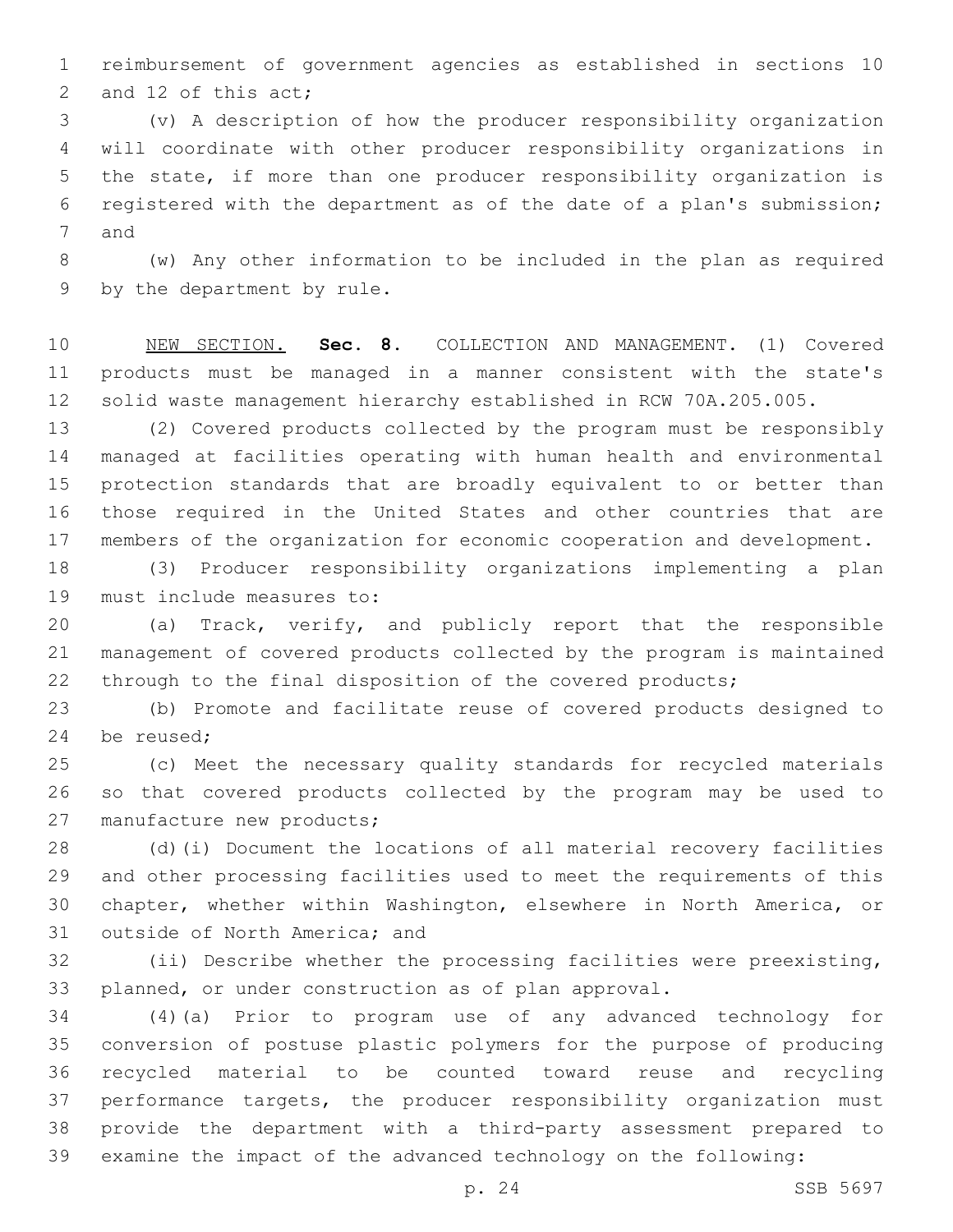(i) Air and water pollution and release or creation of any 2 hazardous pollutants; and

 (ii) The greenhouse gas emissions resulting from products and processes of the advanced technology facility, taking into account the full life cycle including final use of products.

 (b) The results of the assessment under (a) of this subsection must, whenever reported and communicated, provide full disclosure of geographical, temporal, and technological boundaries that have been 9 selected for the assessment.

 (c) The person preparing the assessment under (a) of this 11 subsection may not be interested, directly or indirectly, in the ownership or operation of the advanced recycling facility.

 (5)(a) Material recovery facilities and other processing facilities receiving covered products from government agencies or private service providers collected through activities undertaken in accordance with this chapter must measure and report annually, in a form and format approved by the department, on the following parameters associated with covered products received and processed to both the department and each producer responsibility organization for 20 which they provide a service:

(i) Tons received, by jurisdiction and service provider;

(ii) Inbound material quality and contamination;

(iii) Outbound material quality and contamination;

 (iv) Outbound material tons and end markets, including whether 25 they are domestic, export to organization for economic cooperation and development countries, or export to facilities in other countries that meet organization for economic cooperation and development 28 operating standards;

 (v) Management of contaminants and residue to avoid impacts on 30 other waste streams or facilities;

 (vi) Residuals, including residue rate, composition, and disposal 32 location;

 (vii) Emission of pollutants to air and water, or other activities that impact public health or the environment, including any reporting required under existing permits where applicable; and

 (viii) Labor metrics including, but not limited to, wages, 37 unions, and workforce demographics.

 (b) All data reported to the department by material recovery facilities and other processing facilities under this subsection must 40 be verified by an independent third party.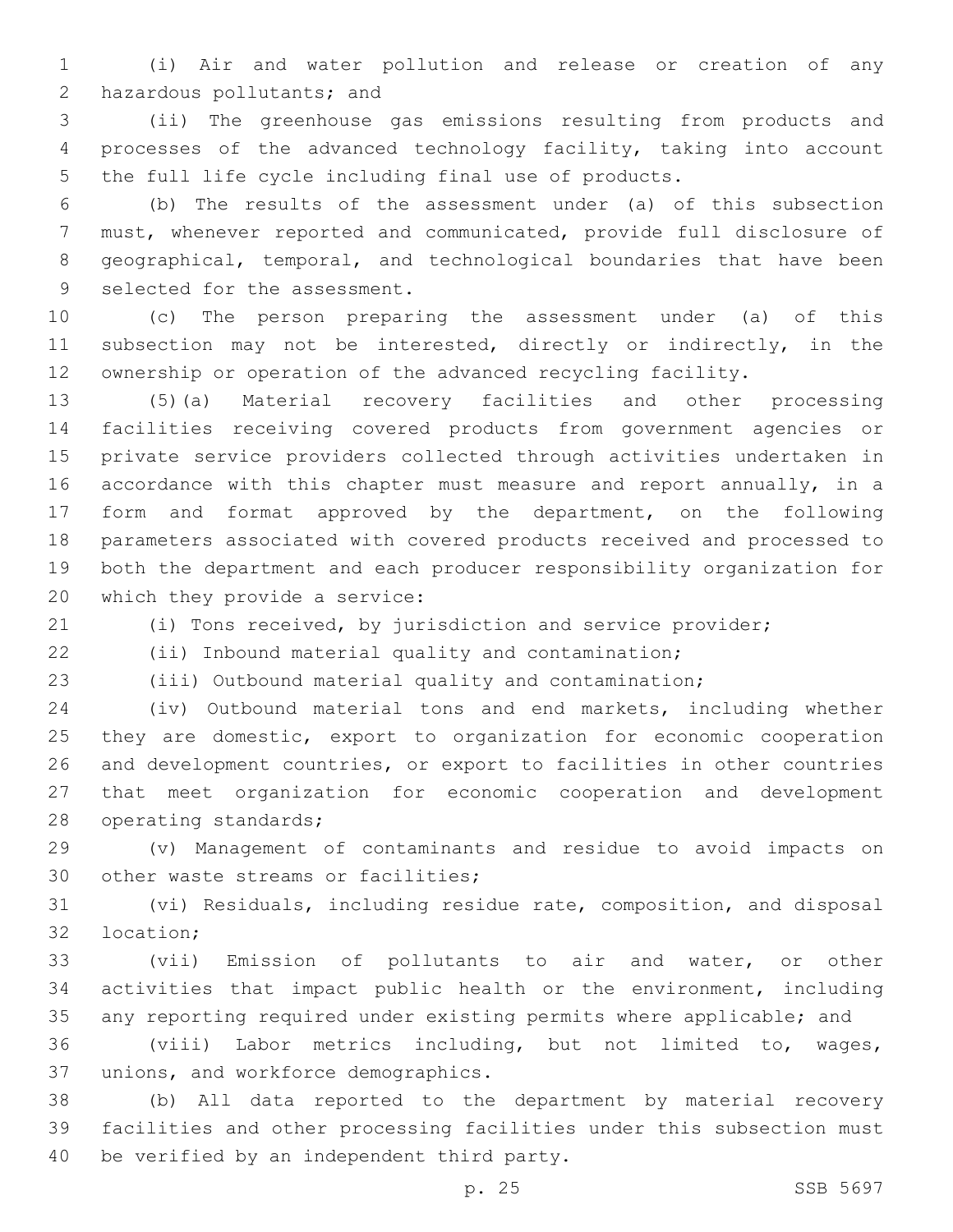(c) A material recovery facility or other processing facility that submits information or records to the department under this chapter may request that the information or records be made available only for the confidential use of the department, the director, or the appropriate division of the department. The director of the department must give consideration to the request and if this action is not detrimental to the public interest and is otherwise in accordance with the policies and purposes of chapter 43.21A RCW, the director must grant the request for the information to remain 10 confidential as authorized in RCW 43.21A.160.

 (d) The requirements of (a) and (b) of this subsection do not apply to any facility operated by a scrap metal business as defined in RCW 19.290.010 that holds a current scrap metal license unless the covered products handled by such a business were received directly from collection services for which a producer responsibility 16 organization has provided reimbursement.

 (6) To facilitate recycling of covered products back into covered products and encourage development of circular economic activity in the state and region, material recovery facilities and other processing facilities handling materials under the program shall prioritize agreements with and on behalf of producers or producer responsibility organizations regarding long-term contracts and other purchase agreements based on fair market pricing for commodities of 24 comparable quality.

 NEW SECTION. **Sec. 9.** REUSE AND RECYCLING RATE TARGETS. (1) To inform the development of initial reuse and recycling rate targets to be proposed by producer responsibility organizations, the department must conduct a reuse and recycling rate targets study, to be completed within one year of the effective date of this section.

(a) The reuse and recycling rate targets study must be:

 (i) Carried out by a third-party consultant selected by the 32 department; and

 (ii) Funded through payments collected from producer 34 responsibility organizations.

(b) The reuse and recycling rate targets study must:

 (i) Assess the reuse and recycling rates currently being achieved 37 in the state for covered products, by material category, based on recently published studies, publicly available data sources, and data provided by producer responsibility organizations as required under

p. 26 SSB 5697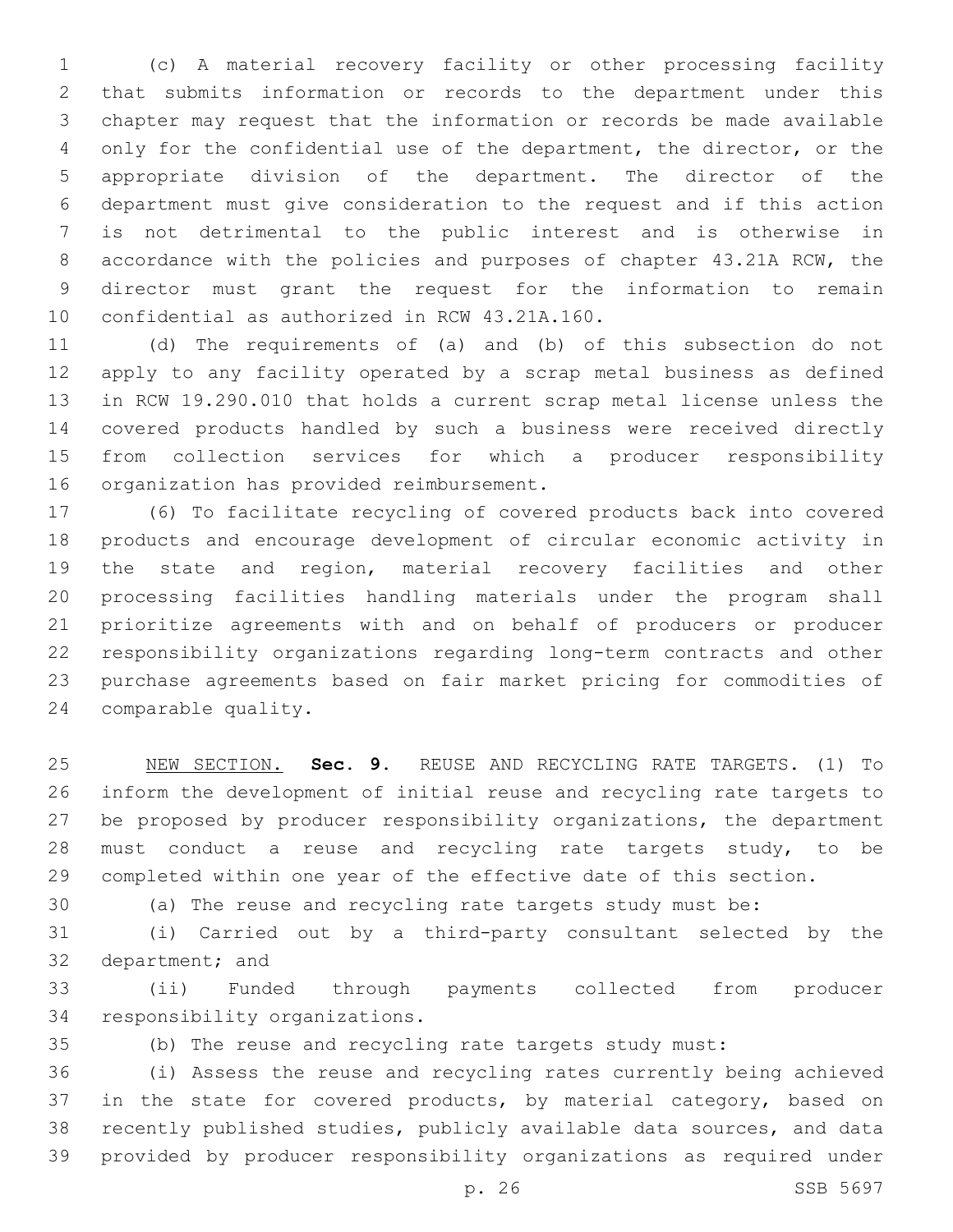section 3(3) of this act and calculated using the calculation methodology established in subsections (4) and (5) of this section;

 (ii) Review the reuse and recycling rate targets set and achieved in jurisdictions with producer responsibility organization for packaging or similar programs and evaluate whether those rates are 6 applicable in the state;

 (iii) Recommend reuse and recycling rate targets, including a target for the overall combined reuse and recycling rate of covered products, and a separate target specifically for a minimum reuse rate, which is also to be counted within the overall combined reuse and recycling rate target, to be achieved for covered products statewide by the ninth calendar year from the effective date of this section, with consideration of feasibility of achieving recommended targets based on current rates achieved in the state, rates achieved in other jurisdictions with similar programs, and additional relevant 16 data.

 (c) The renew advisory council and any producer responsibility organization that is registered with the department by January 15, 2023, must have the opportunity to review and comment on a draft reuse and recycling rate targets study prior to its completion.

 (d) Beginning January 1, 2028, and no more frequently than every 22 five years, the department may update the reuse and recycling rate targets study to inform the development of reuse and recycling rate targets to be proposed by producer responsibility organizations in 25 their plans.

 (2) By September 1, 2023, any registered producer responsibility organization must submit to the department proposed reuse and recycling rate targets for covered products reported by the producer responsibility organization as supplied into the state to be achieved by the ninth calendar year from the effective date of this section. In proposing targets, the producer responsibility organization must:

 (a) Consider the targets recommended in the reuse and recycling 33 rate targets study;

 (b) Propose, at minimum, a target for the overall combined reuse and recycling rate of covered products, and a separate target specifically for a minimum reuse rate, which is also to be counted within the overall combined reuse and recycling rate target;

 (c) Provide a justification for the targets proposed, if they are different from those recommended in the reuse and recycling rate 40 targets study; and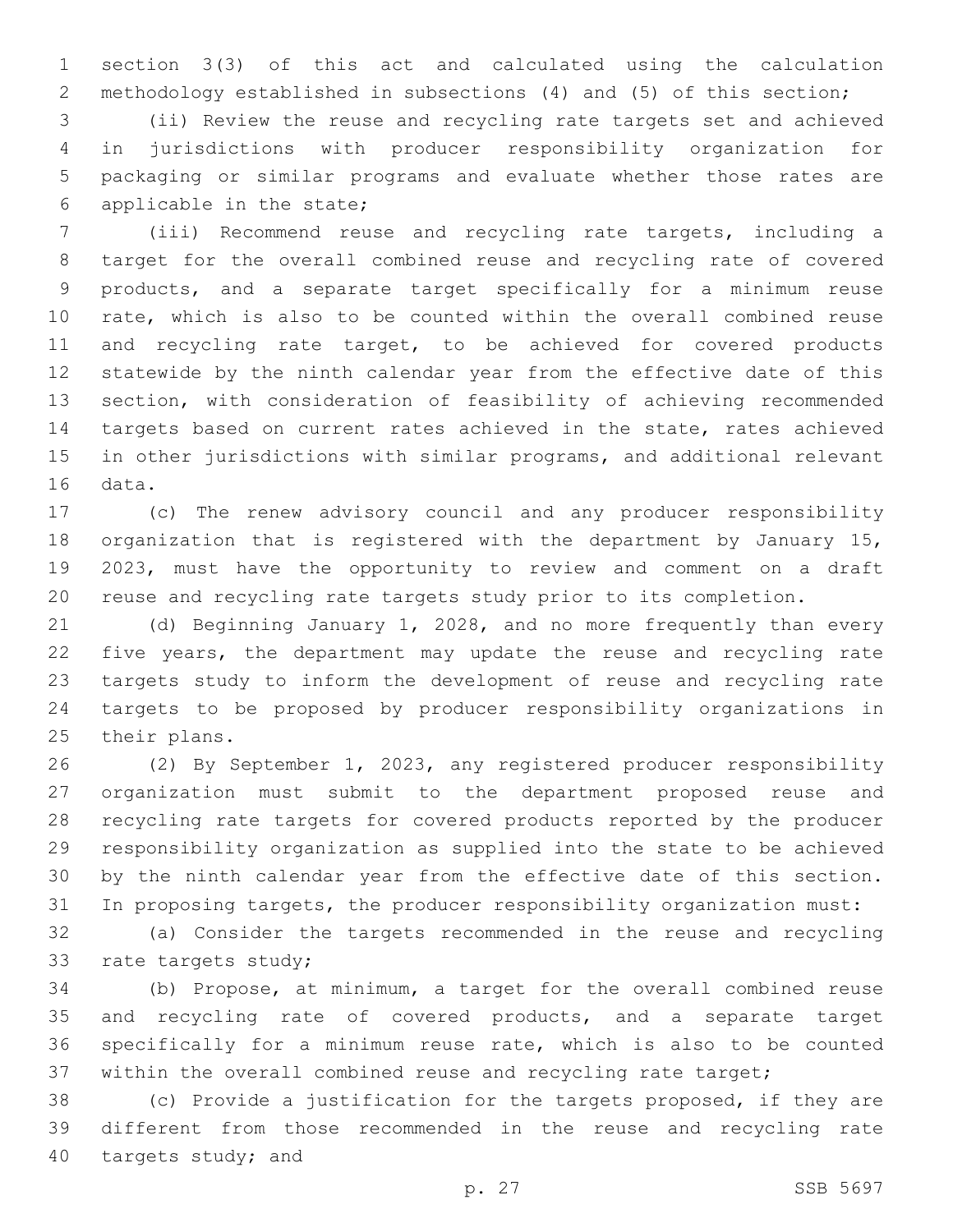(d) Adhere to the reuse and recycling rate calculation methodology established in subsections (4) and (5) of this section.

 (3) Any producer responsibility organization plan submitted to the department must include targets for covered products reported by the producer responsibility organization as supplied into the state, to be achieved by the end of the plan implementation period, taking into account the findings of the reuse and recycling rate targets 8 study, statewide needs assessment, and additional relevant data.

(a) At minimum, the plan must include:9

 (i) A target overall combined reuse and recycling rate of covered 11 products;

 (ii) A separate target minimum reuse rate of covered products, which is also to be counted within the overall combined reuse and 14 recycling rate target; and

 (iii) A target combined reuse and recycling rate for each material category of covered products reported by the producer responsibility organization as supplied into the state.

 (b) Proposed targets must demonstrate continuous improvement in reuse and recycling rates of covered products over time.

 (c) Proposed targets must adhere to the reuse and recycling rate calculation methodology established in subsections (4) and (5) of 22 this section.

 (d) Any plan submitted to the department prior to the ninth calendar year from the effective date of this section must also include reuse and recycling rate targets to be achieved by the ninth calendar year from the effective date of this section. If the targets differ from those previously approved by the department as required under subsection (2) of this section, the producer responsibility organization must provide a justification for the proposed 30 adjustment.

 (4) For the purposes of this chapter, the amount of recycled material must be measured at the following calculation point for each material category of covered products included in the plan:

34 (a) Rigid plastic material that:

 (i) Is delivered to a facility for flaking, pelletization, extrusion, molding, or advanced technology for conversion of postuse plastic polymers for use in the production of new products whether 38 for the original or another purpose; or

 (ii) Is compostable and is delivered to an industrial composting 40 facility under an agreement with that facility;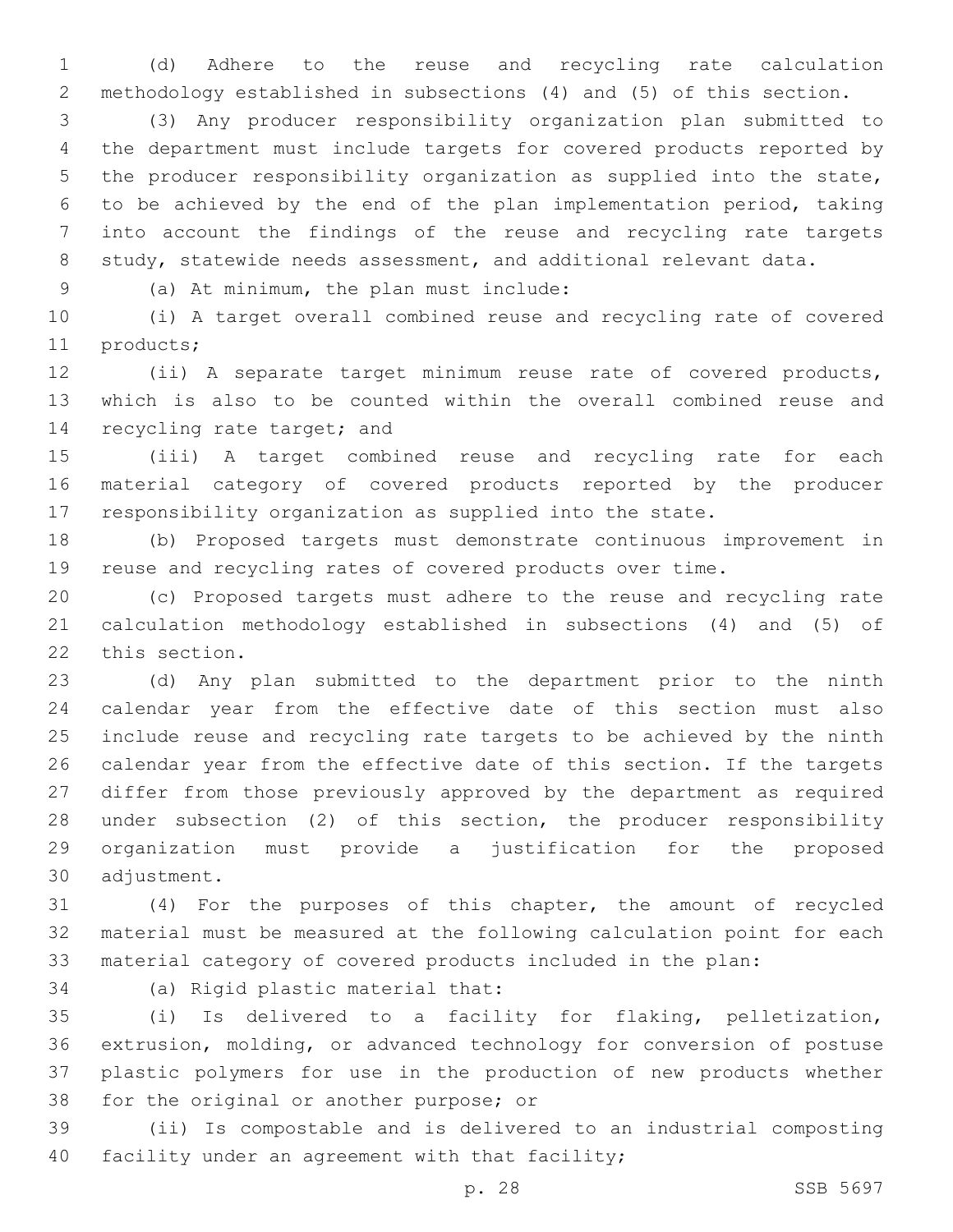(b) Flexible plastic material that:1

 (i) Is delivered to a facility for flaking, pelletization, extrusion, molding, or advanced technology for conversion of postuse plastic polymers for use in the production of new products whether 5 for the original or another purpose; or

 (ii) Is compostable and is delivered to an industrial composting 7 facility under an agreement with that facility;

8 (c) Paper material that:

 (i) Is delivered to a pulping operation or other facility for use in the production of new products whether for the original or another 11 purpose; or

 (ii) Is compostable and is delivered to an industrial composting 13 facility under an agreement with that facility;

 (d) Aluminum material that is delivered to a metal smelter or furnace or other facility for use in the production of new products 16 whether for the original or another purpose;

 (e) Steel material that is delivered to a metal smelter or furnace or other facility for use in the production of new products 19 whether for the original or another purpose;

 (f) Glass material that is delivered to a glass furnace or other 21 facility for the production of glass containers and products;

 (g) For materials that are not included in the material categories listed in (a) through (f) of this subsection, the calculation point must be proposed and described by the producer responsibility organization in its plan and annual report and is subject to approval by the department in order to be included in the 27 reuse and recycling rate calculation.

 (5) For the purposes of this chapter, a combined reuse and recycling rate must be calculated as the sum of the amount of reused material and recycled material managed by the program in a given year, divided by the amount of covered products supplied into the state in the same year, expressed as a percentage, where:

 (a) Covered products supplied into the state in a given year is the amount calculated in accordance with section 18(2)(b) of this 35 act;

 (b) Reused material is the amount of covered product managed by the program in the same year that was sold or supplied for reuse for their original or similar purpose or function; and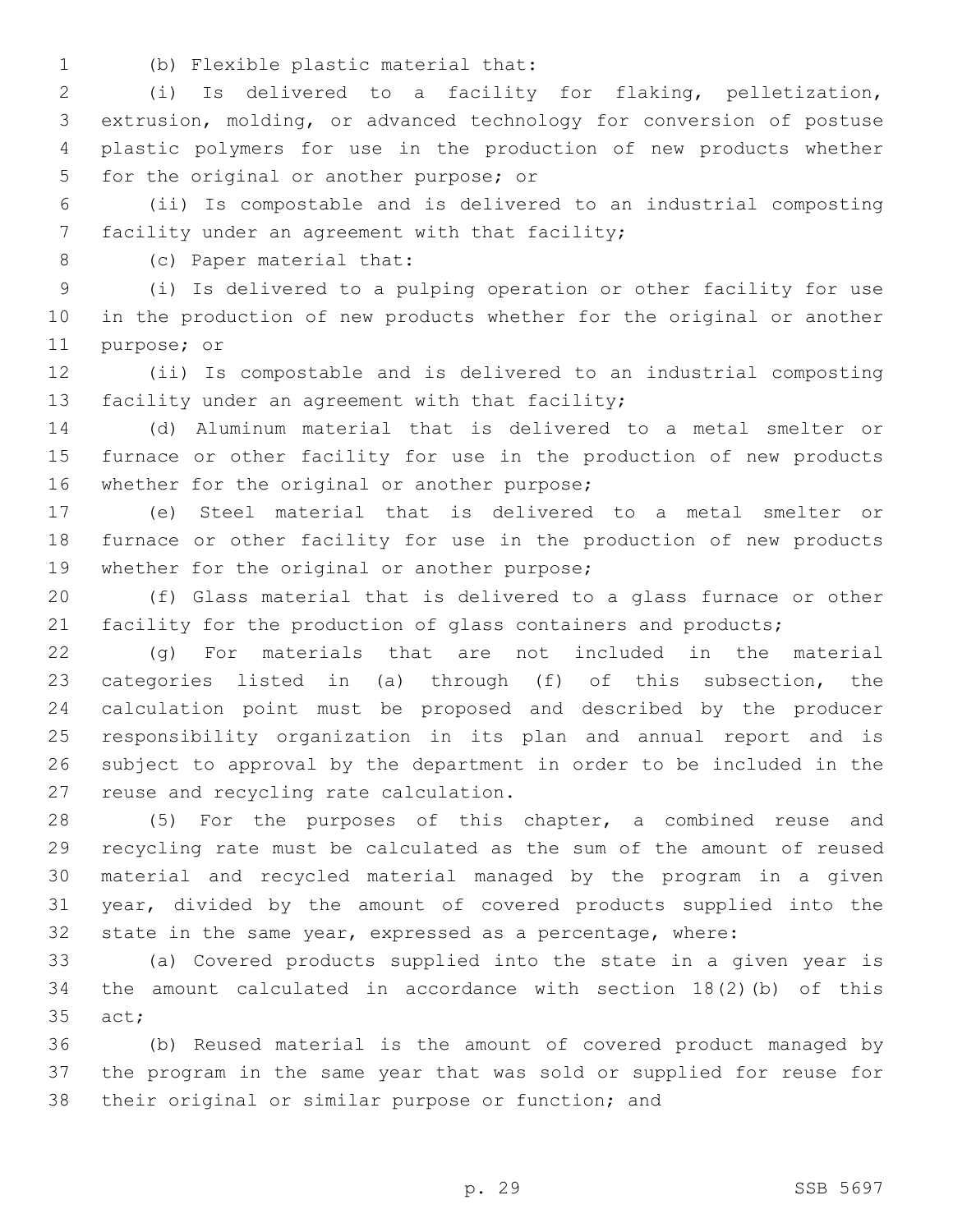(c) Recycled material is the amount produced from covered products managed by the program in the same year measured in 3 accordance with subsection (3) of this section.

 NEW SECTION. **Sec. 10.** FUNDING REQUIREMENTS. (1) A producer responsibility organization implementing a plan must fully fund all activities required under this chapter.

 (2) A nonreimbursable point-of-sale fee may not be charged to consumers to recoup the costs of meeting producer obligations under 9 this chapter.

 (3)(a) A producer responsibility organization must develop a fee system to collect fees from participating producers to cover the 12 costs of plan implementation.

 (b) A producer responsibility organization shall allow producers of covered products that are newspapers or magazines to satisfy their obligations under this section by providing advertisement or publication in their newspapers, magazines, or on their websites in lieu of program fees as long as the value of the advertisement is equivalent to the estimated cost of managing the covered products that are newspapers or magazines, which are to be determined as described in subsection (4) of this section. The producer responsibility organization may consider the in-state reach of the advertising when determining the value of the advertising.

 (4) The fee system must be based on the estimated cost of managing the material categories of covered products or a similar approach proposed by the producer responsibility organization including, but not limited to, consideration of the following 27 factors:

 (a) The total annual amount of covered products sold or supplied into the state, by material category, whether or not the material is currently recyclable or designated for collection for recycling;

 (b) The material characteristics and the costs associated with 32 the management of each material category; and

 (c) The commodity value of each material category as a recycled 34 material.

 (5)(a) The fee system must use ecomodulation factors to incentivize the use of packaging design attributes that reduce the environmental impacts of covered products, such as to:

 (i) Encourage designs intended to facilitate reuse and recycling; 39 (ii) Encourage the use of recycled content;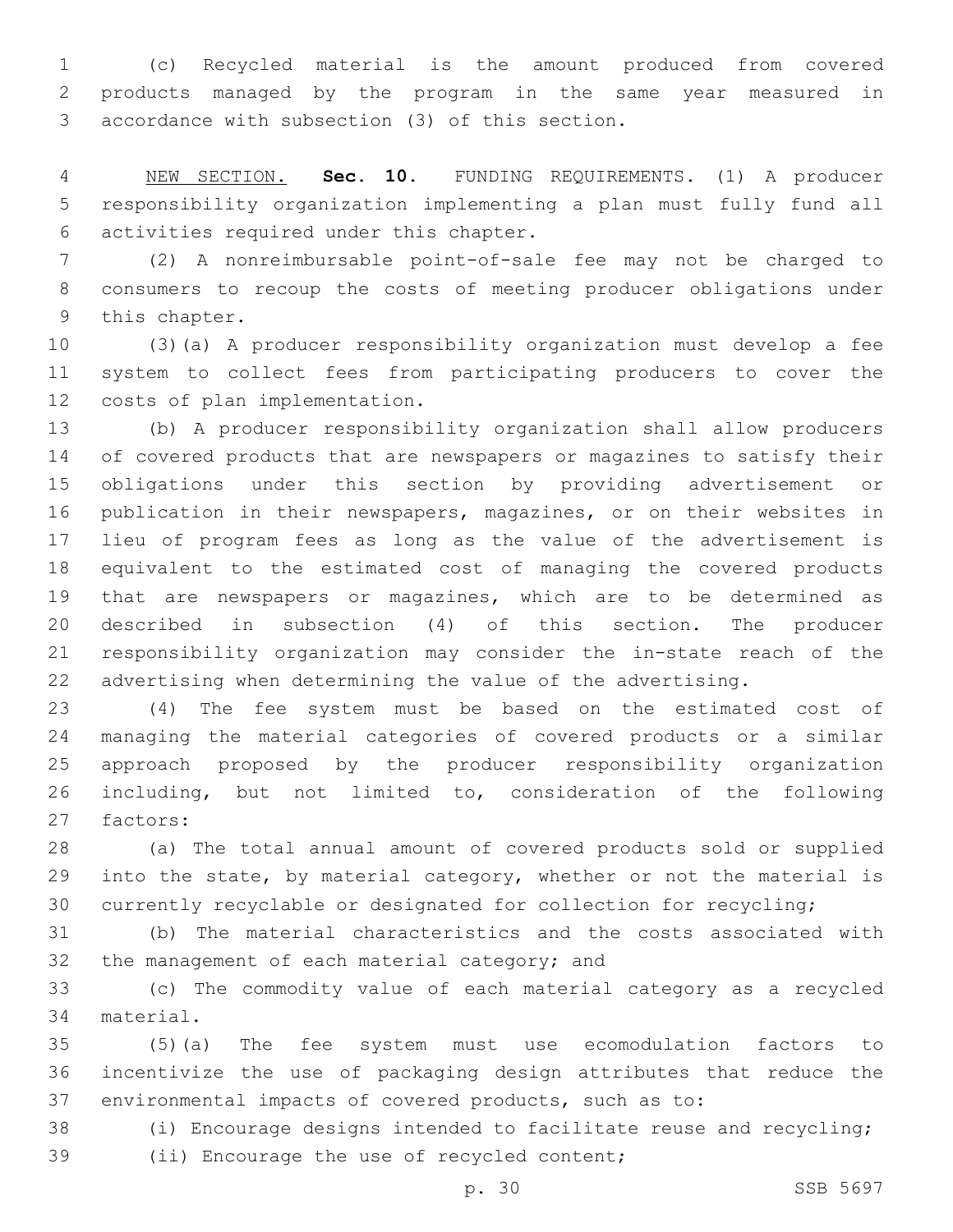(iii) Discourage the use of problematic materials that increase 2 system costs of managing covered products; and

 (iv) Encourage other design attributes that reduce the environmental impacts of covered products including, but not limited 5 to, the potential to create litter.

 (b) Any system of program fees owed by producers that includes discounted fees or favorable treatment of covered products deemed to be reusable must establish a basis for determining that products, in practice, are typically reused a minimum number of times.

 (c) Fees collected under this fee system must be used exclusively for plan implementation and other activities required under this 12 chapter.

 (6) If more than one producer responsibility organization is registered within the state, each producer responsibility organization must coordinate with other producer responsibility organizations to provide reimbursement and ensure that government agencies and service providers are reimbursed for recycling services as required under this chapter, and to ensure that covered products are not reported as supplied or managed by more than one producer 20 responsibility organization.

 NEW SECTION. **Sec. 11.** CONVENIENCE STANDARDS. (1) In every jurisdiction in which covered products are sold or supplied to consumers, a producer responsibility organization must fund activities to make convenient collection services available for the full list of covered products designated for collection in the plan. Convenient collection services must be available to residents as follows:

 (a) Curbside collection must be provided to residents in single- family and multifamily residences wherever curbside garbage collection services are provided to these entities, except for covered products designated for alternate collection;

 (b)(i) In jurisdictions without curbside garbage collection, and in all areas for covered products designated for alternate collection, free and equitable access to permanent collection facilities must be provided that are located, at minimum, at:

 (A) Each solid waste transfer, processing, disposal site or other drop-off location, or a location of equal convenience, as it existed 38 prior to the effective date of this section; and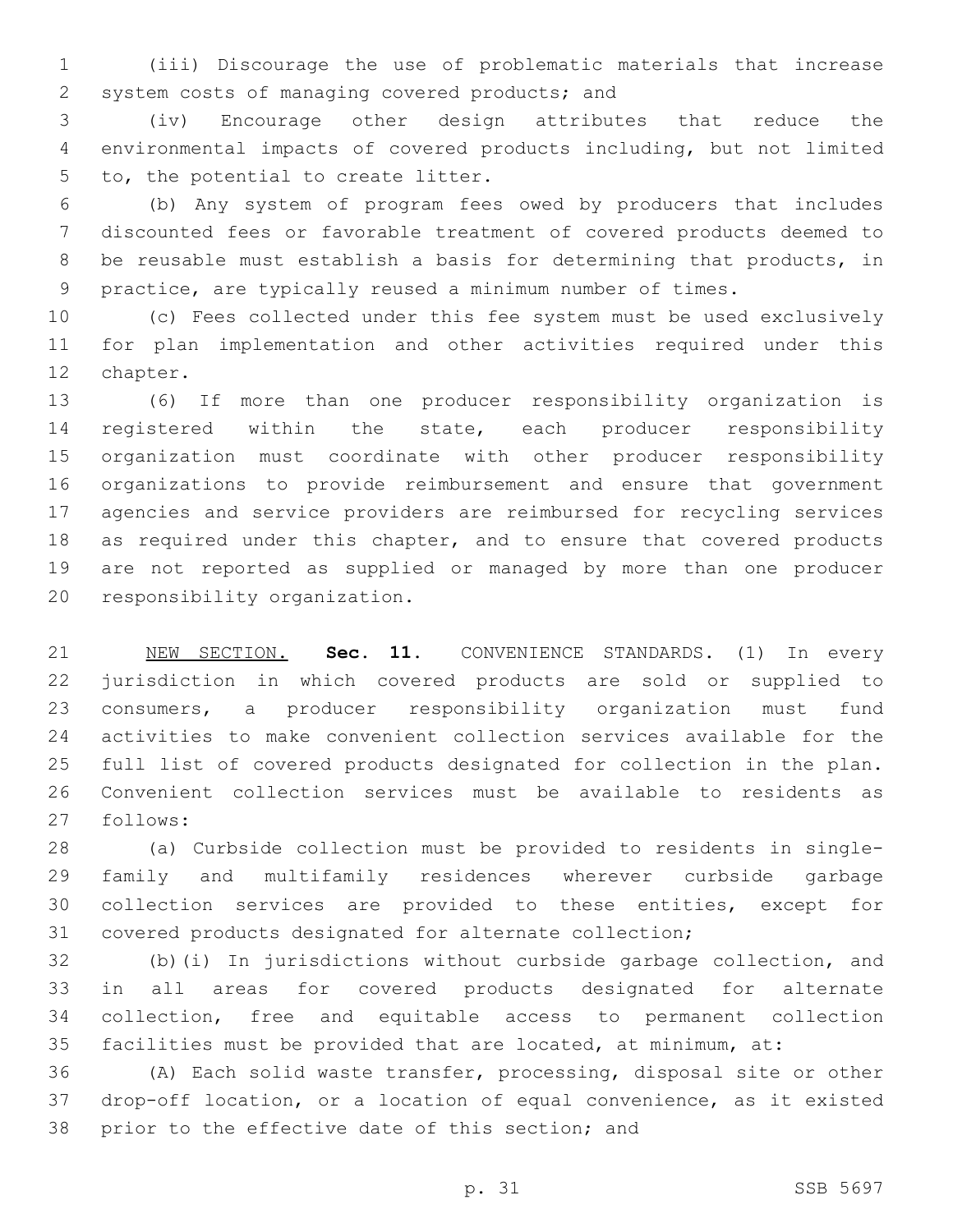(B) Additional drop-off locations or collection events in communities that are not covered by a collection location described in (b)(i)(A) of this subsection. The producer responsibility organization, in consultation with the department, the relevant government agency, and the local community, must determine a reasonable number and location of additional drop-off locations or frequency and location of collection events to be held in underserved areas. The producer responsibility organization must give special consideration for providing opportunities to island and 10 geographically isolated populations.

 (ii) A retail establishment may choose to serve as a drop-off location or as the site of a collection event through mutual agreement with a producer responsibility organization, but nothing in this chapter requires a retailer to serve as a drop-off location or 15 site of a collection event.

 (c) Under initial plan implementation, collection must be 17 provided in public places:

 (i) Where government agencies provided and managed recycling collection receptacles prior to the effective date of this section. The number and location of receptacles may be adjusted to optimize collection based on mutual agreement between the producer responsibility organization and the government agency providing the 23 service; and

 (ii) At additional locations as determined by the producer responsibility organization, based on the recommendations of the statewide needs assessment in section 5 of this act and stakeholder consultation in section 6 of this act. Collection in additional locations is subject to mutual agreement by the producer responsibility organization and the government agency or other entity 30 responsible for the public place.

 (2) In any jurisdiction where collection of source separated recyclable materials from residences is provided by a city or town under the authority of RCW 35.21.120, by a county under the authority of RCW 36.58.040, or by a company that holds an applicable certificate under the authority of chapter 81.77 RCW, a producer responsibility organization must meet its curbside collection service obligation through the existing curbside collection service as 38 described in section 12 of this act.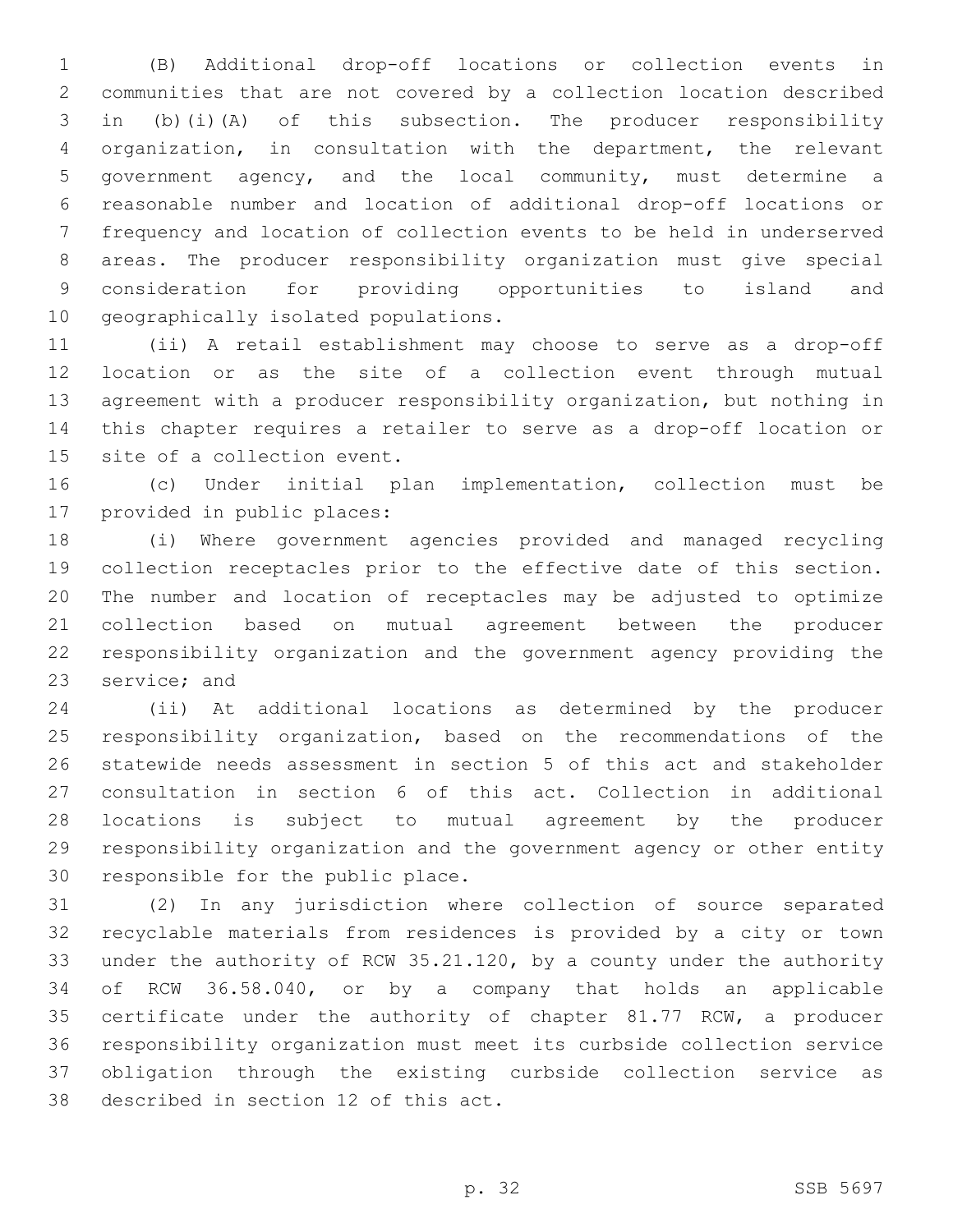(3)(a) A producer responsibility organization must, in its plan, establish a statewide list of covered products designated for collection.3

 (b) If more than one producer responsibility organization is registered with the state, each producer responsibility organization must coordinate with other producer responsibility organizations to establish the statewide list of covered products designated for 8 collection.

 (4) Every producer responsibility organization must identify in its plan and on its website, in appropriate languages, each area where curbside and alternative collection services for covered products are available, the location of each permanent collection opportunity for covered products, the types and locations of alternate collection methods used, and the locations of public place 15 collection services for covered products.

 NEW SECTION. **Sec. 12.** GOVERNMENT AGENCIES—AUTHORITY TO COLLECT COVERED PRODUCTS. (1) The provisions of this chapter do not:

 (a) Obligate a county, city, or town that utilizes its contract authority under RCW 35.21.120 or 36.58.040 for collection of source separated recyclable materials from residents or a city or town that undertakes collection of source separated recyclable materials from residents to participate in a plan implemented by a producer 23 responsibility organization;

 (b) Restrict the authority of a city under RCW 35.21.120, 25 35.21.130, and 35.21.152; or

(c) Restrict the authority of a county under RCW 36.58.040.

 (2)(a) A city, town, county, or other government agency may enter into contractual agreements with producer responsibility organizations for the purposes of reimbursement of costs of services provided in accordance with the requirements of this chapter.

 (b) The producer responsibility organization must reimburse the government agency for services delivered in accordance with the requirements of this chapter as described in section 13 of this act.

 (c) A government agency is not restricted from including additional materials in curbside collection that are not part of the statewide list of covered products designated for collection, but the producer responsibility organization is not obligated to reimburse 38 costs associated with the additional services.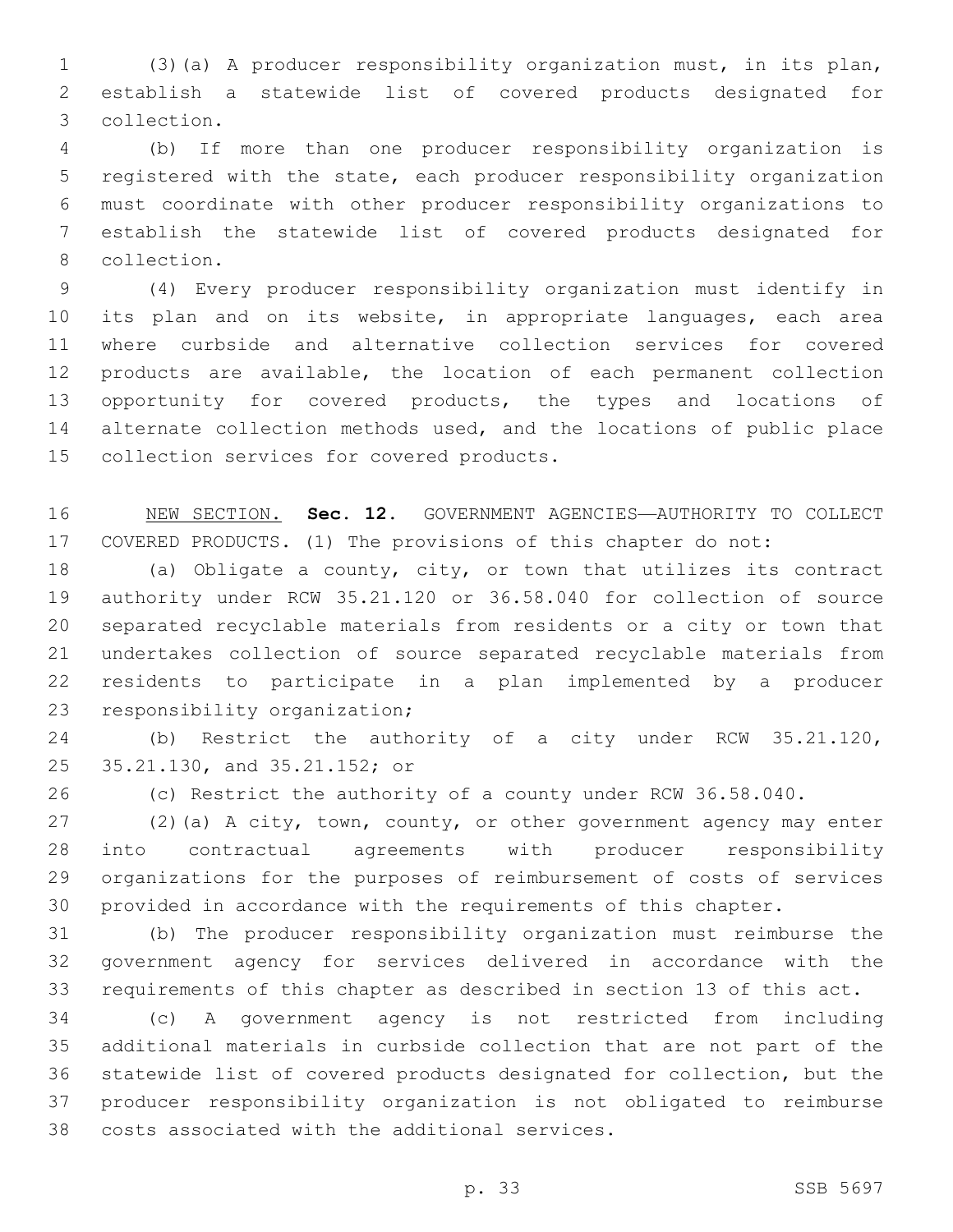(3) Where a city or town chooses not to exercise its authority under chapter 35.21 RCW, or a county chooses not to exercise its authority under chapter 36.58 RCW, curbside collection of covered products designated for collection as source separated recyclable materials from residences in areas regulated by the utilities and transportation commission under the provisions of chapter 81.77 RCW must be provided by a company that holds an applicable certificate issued by the utilities and transportation commission.

 (4) Cities and counties are not obligated to provide resident education but may carry out or contract for resident education and outreach consistent with producer responsibility organization plan provisions under section 17 of this act and be reimbursed for the costs of these initiatives as described in section 13 of this act.

 (5) A city, town, or county may not enact an ordinance requiring producers of covered products to provide additional residential recycling services for covered products unless producers are not required to fully fund the requirements of this chapter.

 NEW SECTION. **Sec. 13.** COST REIMBURSEMENT FOR SERVICES PROVIDED BY GOVERNMENT AGENCIES. (1) A producer responsibility organization with covered products designated for curbside collection under its plan must provide reimbursement to a government agency that chooses to seek reimbursement for costs incurred in delivering curbside collection services, whether these services are provided directly or through a contracted service provider. Reimbursable costs include, as applicable, any administrative, public education, collection, transportation, and sorting or processing costs incurred in delivering curbside collection services in accordance with the requirements of this chapter. Reimbursements for curbside collection services must be calculated using base cost formulas established in the producer responsibility organization plan approved by the department.

 (2) If a producer responsibility organization elects to use the services of a government agency for any other services included in the producer responsibility organization plan, it must provide reimbursement to the government agency. Reimbursement for any services other than curbside collection services may be calculated using reimbursement rates established for additional services in the producer responsibility organization plan approved by the department.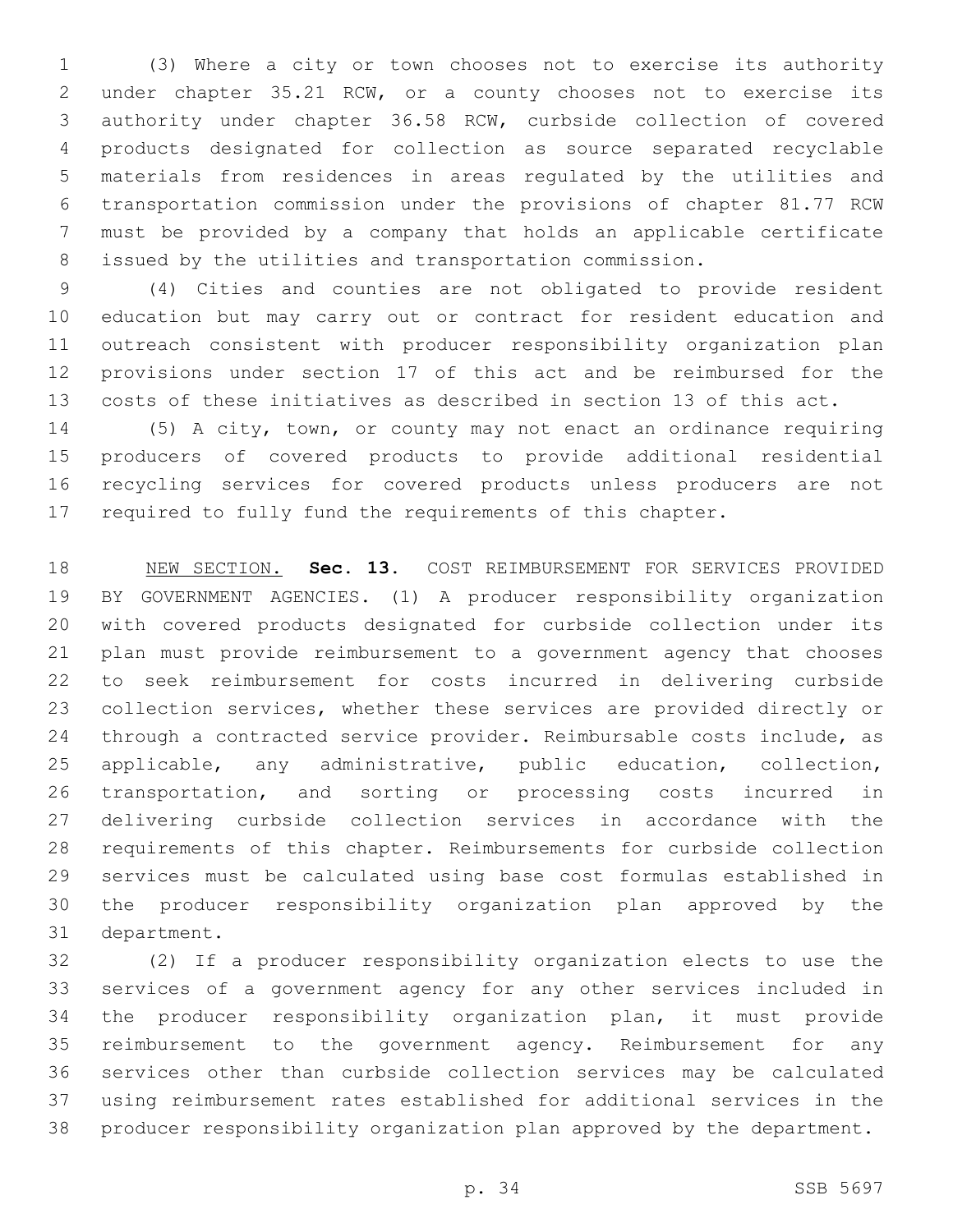(3) Reimbursement rates may be adjusted in response to contract cost escalators, commodity pricing adjustments, new program costs, or other uncontrollable costs as agreed upon by the renew advisory council, the producer responsibility organization, the utilities and transportation commission, and approved by the department.

 NEW SECTION. **Sec. 14.** COST REIMBURSEMENT FOR SERVICES REGULATED BY THE UTILITIES AND TRANSPORTATION COMMISSION. In areas where collection of source separated recyclable materials from residences is regulated by the utilities and transportation commission under chapter 81.77 RCW, a producer responsibility organization must provide reimbursement to the company granted a certificate to provide 12 the service in accordance with the rates approved by the commission, including all associated taxes and fees that would be otherwise charged to residential customers directly or indirectly for recycling service, provided that the service:

 (1) Is offered to residents in single-family and multifamily 17 residences wherever curbside garbage collection services are offered;

 (2) Includes collection of all covered products designated for 19 curbside collection;

 (3) Aligns with any other service standards established by the producer responsibility organization plan under section 7 of this act; and

 (4) Is provided in a manner consistent with the requirements of 24 this chapter.

 NEW SECTION. **Sec. 15.** SERVICE PROVIDER AGREEMENTS. (1) Service agreements between producer responsibility organizations and government agencies under this chapter are limited in scope to authorizing the reimbursement of costs according to the reimbursement rates determined according to section 13 this act, and any other services included in a producer responsibility organization plan that are to be carried out by a government agency, and upon verification that the services provided meet the terms and conditions established under the producer responsibility organization plan approved by the department.

 (2) Except for curbside collection services provided in accordance with sections 11 and 12 of this act, a producer responsibility organization that enters into contractual agreements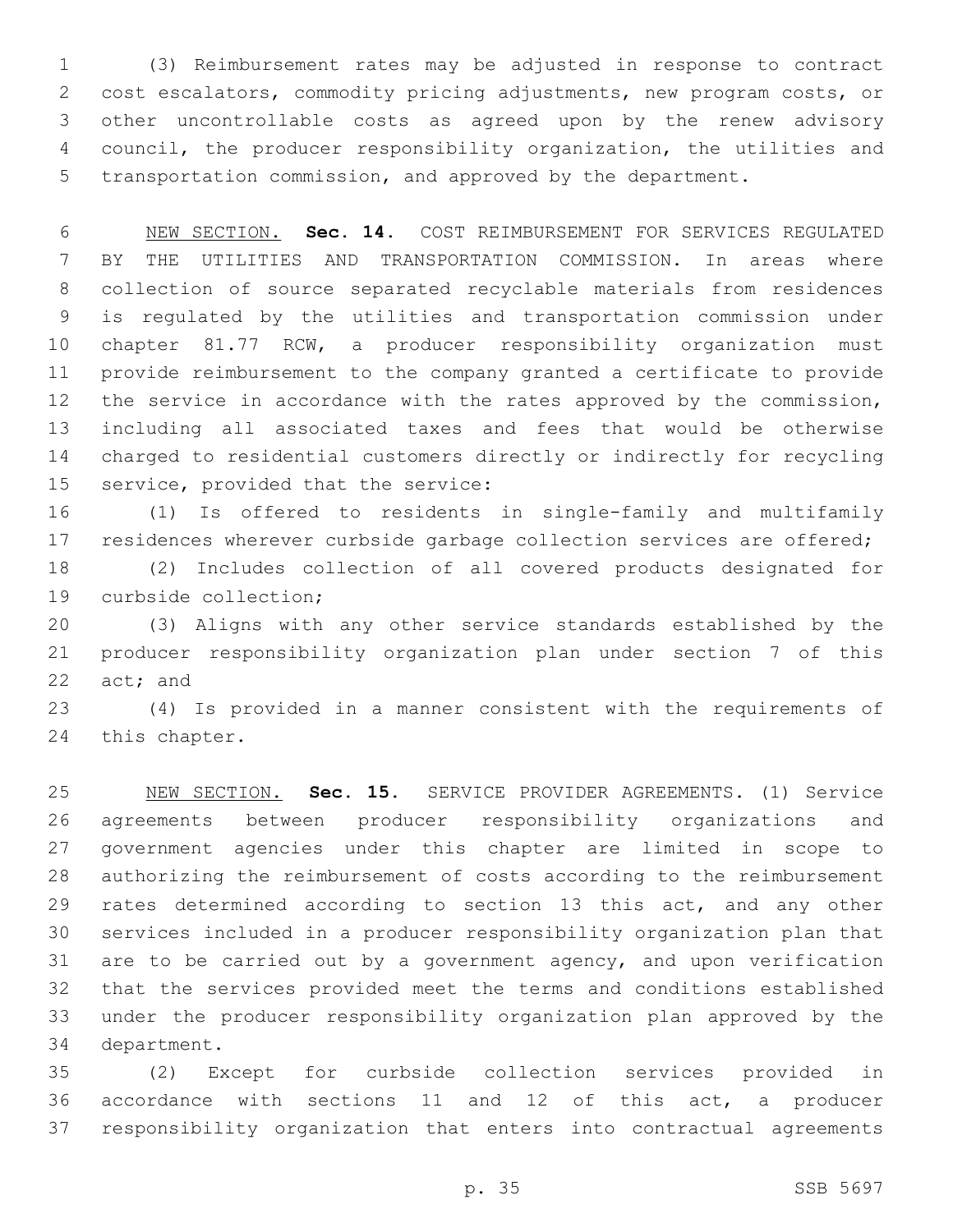with service providers to carry out producer responsibilities under 2 this act must:

(a) Use open, competitive, and fair procurement practices;

 (b) Provide opportunities for women, minority, or veteran-owned businesses, small businesses, and independent operators to 6 participate as service providers;

(c) Require that all contracted service providers:

 (i) Meet minimum operating standards, including the requirements 9 of this chapter and chapter 70A.205 RCW;

 (ii) Meet high labor standards, including family-level wages, providing benefits including health care and retirement plans or contributions, and demonstrate procurement from and contracts with 13 women, minority, or veteran-owned businesses; and

 (iii) Provide fair opportunities regardless of ethnicity, race, gender, age, disability, religion, sexual orientation, or national 16 origin; and

 (d) Require that contracted service providers maintain records and provide the producer responsibility organization with verifiable chain of custody documentation, reporting parameters for material recovery facilities and other processing facilities under section 8 of this act, and other documentation necessary to evaluate the performance relative to the requirements of this chapter. The producer responsibility organization must submit the records and documentation required under this subsection to the department, upon 25 request by the department.

 NEW SECTION. **Sec. 16.** INFRASTRUCTURE INVESTMENTS. (1) Each producer responsibility organization must fund and support investments in reuse and recycling infrastructure and market development in Washington state as needed to achieve the convenience standards specified in section 11 of this act, the management standards specified in section 8 of this act, the reuse and recycling rate targets set in producer responsibility organization plans as described in section 9 of this act, or to address infrastructure gaps, including investments needed to enable reuse of covered products or the recycling of covered products not currently recycled in the residential recycling system, as identified through the statewide needs assessment under section 5 of this act and through the consultation process under section 6 of this act. This may include, but is not limited to: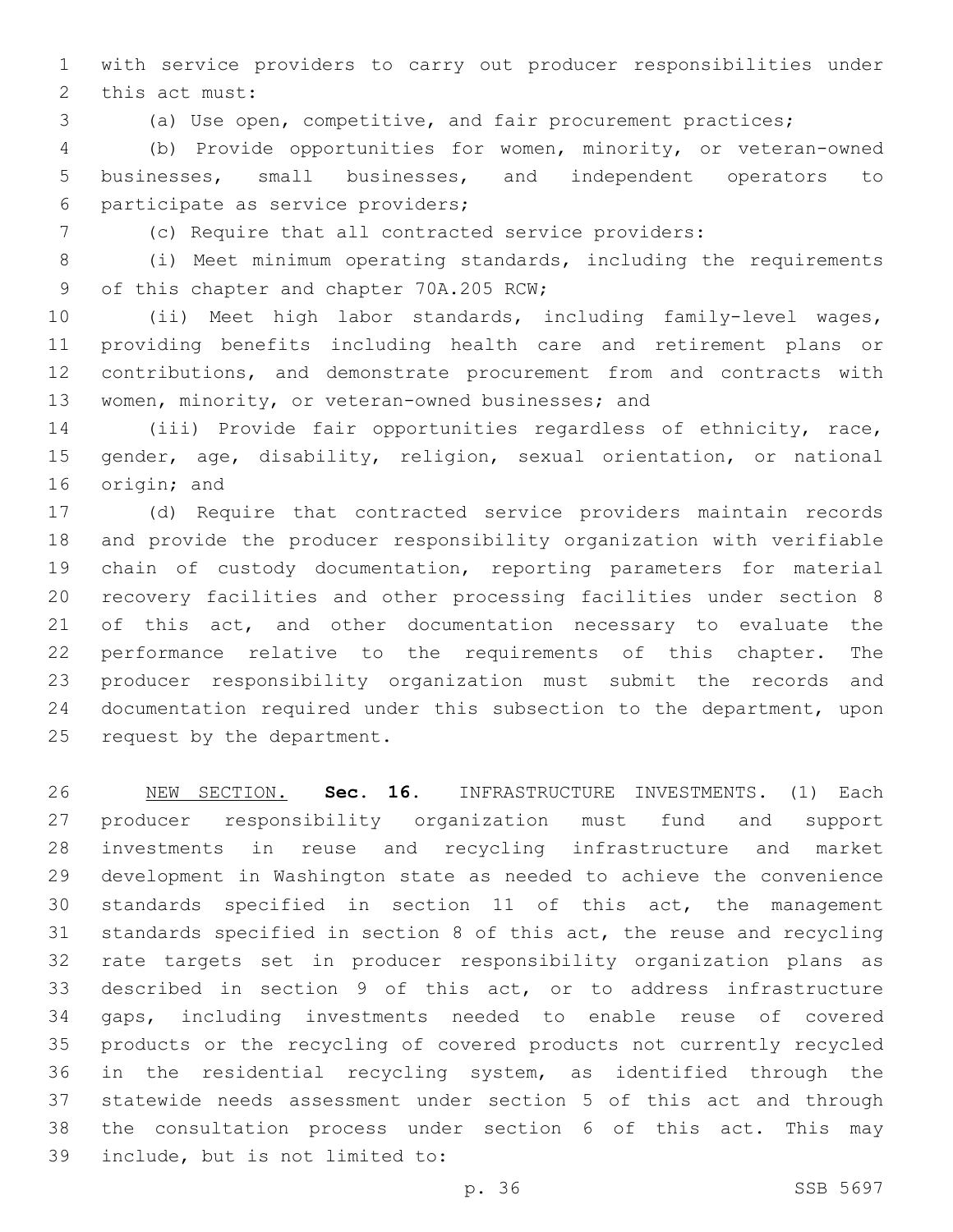(a) Installing or upgrading equipment to improve sorting of covered products or mitigating the impacts of covered products to other commodities at existing sorting and processing facilities; and

 (b) Capital expenditures for new technology, equipment, and 5 facilities.

 (2) Infrastructure investments must be detailed in the annual report submitted to the department. If a producer responsibility organization did not invest in preexisting reuse and recycling infrastructure within Washington state, the annual report must include a statement of the reasons why no such investment was made.

 NEW SECTION. **Sec. 17.** EDUCATION AND OUTREACH. (1) Each plan implemented by a producer responsibility organization under this chapter must include an education and outreach component that 14 effectively reaches diverse residents, is accessible, is clear, and supports the achievement of the reuse and recycling rate targets set in producer responsibility organization plans as described in section 17 9 of this act. The education and outreach component must, at minimum:

 (a) Develop and provide outreach and educational materials, resources, and campaigns about the program to be used by retailers, collectors, government agencies, and nonprofit organizations. The materials, resources, and campaigns developed under this section must 22 address, at minimum, information about:

(i) Proper end-of-life management of covered products;

 (ii) Where and how to recycle covered products designated for 25 collection; and

26 (iii) How to prevent contamination;

 (b) Coordinate and fund the distribution of statewide promotional campaigns developed under this section through media channels that may include, but need not be limited to, print publications, radio, television, the internet, and online streaming services;

 (c) Use consistent and easy to understand messaging and education statewide, with the aim of reducing resident confusion regarding the recyclability and end-of-life management options available for 34 different covered products;

 (d) Be conceptually, linguistically, and culturally accurate for the communities served and tailored to effectively reach the state's diverse populations, including through meaningful consultation with overburdened communities and vulnerable populations as defined in RCW 39 70A.02.010;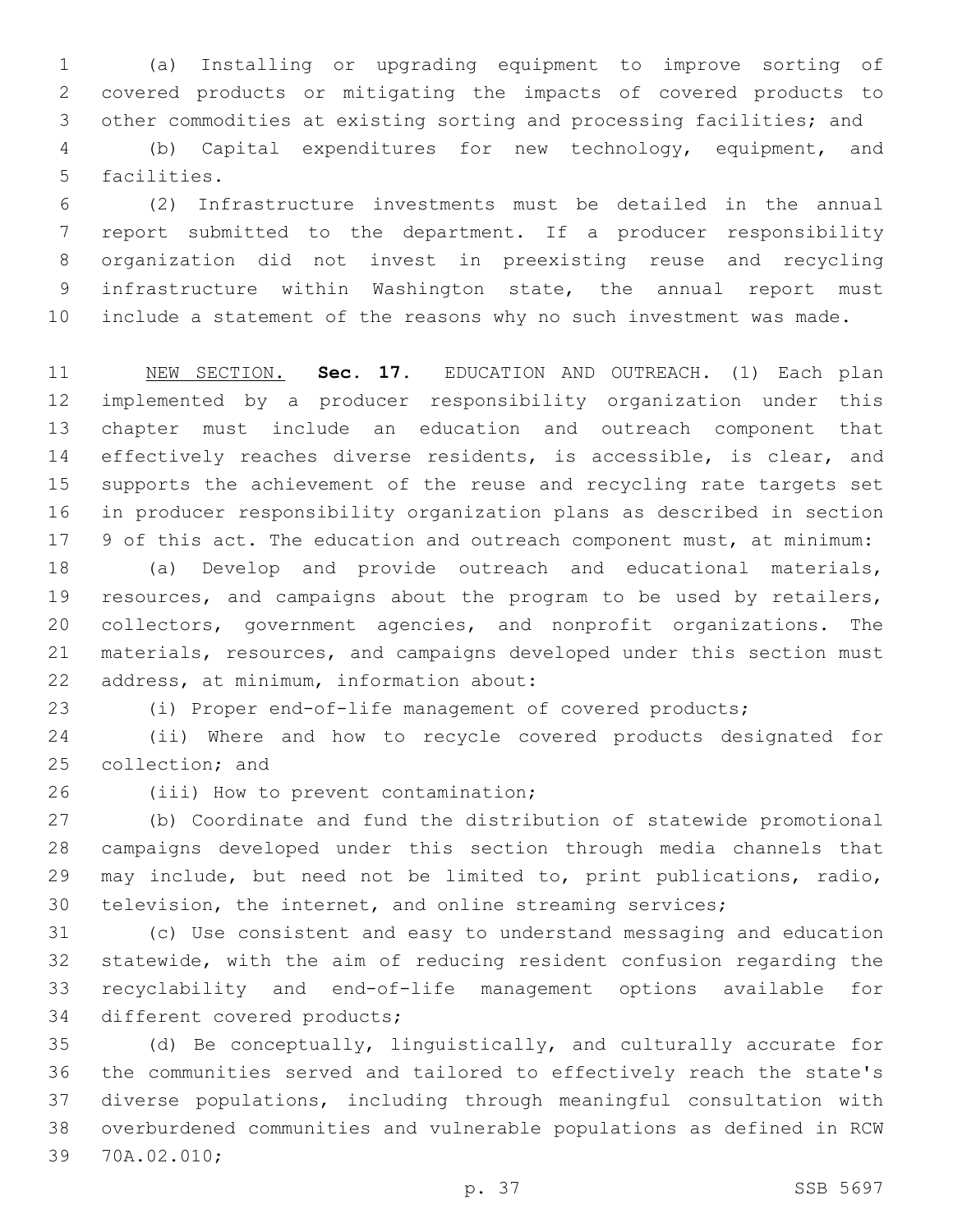(e) Establish a process for answering customer questions and 2 resolving customer concerns; and

 (f) Evaluate the effectiveness of education and outreach efforts for the purposes of making progress toward performance requirements 5 established in this chapter.

 (2) A producer responsibility organization must coordinate with government agencies that choose to participate in carrying out resident education and outreach in accordance with the approach specified in the producer responsibility organization's plan.

 NEW SECTION. **Sec. 18.** ANNUAL REPORTING ON ACTIVITIES. (1) Beginning July 1, 2027, and each July 1st thereafter, each producer responsibility organization must submit an annual report to the department for the preceding calendar year of plan implementation.

(2) Each annual report must include the following information:

 (a) Identification of the governing board members of the producer 16 responsibility organization;

(b) The quantity of covered products supplied, including:

 (i) A list and explanation of the covered products supplied or sold in or into Washington to consumers by each member producer and their brands of covered products participating in the program;

 (ii) A list of covered products supplied that are designated for 22 collection under the plan approved by the department;

 (iii) The weight and, where applicable and determined by the 24 department to be necessary, number of units, by material category, of covered products supplied into the state to consumers for personal use, to be used for the purposes of calculating the reuse and recycling rate targets set in producer responsibility organization 28 plans as described in section 9 of this  $act$ ;

 (iv)(A) A description of how the producer responsibility organization has distinguished and apportioned the quantities of packaging and paper products sold or supplied to consumers for personal use, which are considered covered products under this chapter, from quantities of packaging and paper products sold or supplied for other uses that are not considered covered products 35 under this chapter;

 (B) A producer responsibility organization may rely on member 37 reporting for this description; and

 (v) The quantity of covered products supplied that were designed to be reusable, recyclable, or compostable in accordance with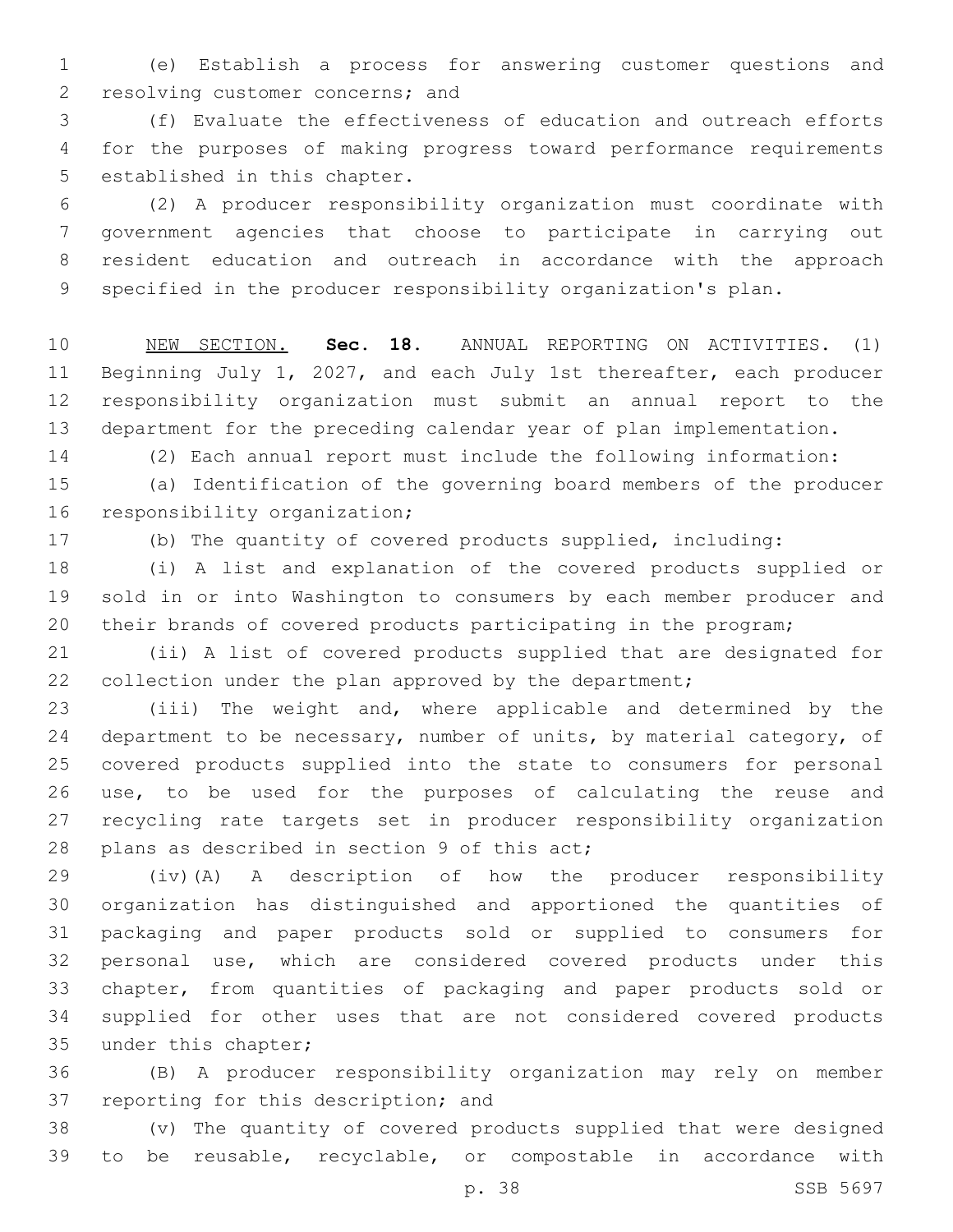criteria established by the department, reported separately for each 2 of these categories by material, weight, and, where applicable and determined by the department to be necessary, number of units;

 (c) The quantity of material managed and methods of management by 5 the program, including:

 (i) The weight, by material category, of all material managed by the program, including covered products and other materials;

 (ii) The weight, by material category, of reused material managed by the program, measured as defined in section 9 of this act, and, 10 where applicable and determined by the department to be necessary, 11 the number of units;

 (iii) The weight, by material category, of recycled material managed by the program, measured as defined in section 9 of this act;

 (iv) The weight, by material category, of material managed by the 15 program sent for energy recovery;

 (v) The weight, by material category, of material managed by the 17 program sent for landfill disposal; and

 (vi) The weight, by material category, of material managed by the program for other methods of management not listed in (c)(ii) through (v) of this subsection, accompanied by a description of each other 21 method used;

 (d) The final destinations of recycled material managed by the 23 program, including:

 (i) Names and locations of end users or reprocessors that received recycled material managed by the program, by material category; and

 (ii) Descriptions of the forms of recycled material managed by the program that were sold or supplied to the end users or 29 reprocessors;

 (e) The reuse and recycling rates achieved by the program, for each material category of covered product supplied and for all covered products supplied into the state, calculated in accordance with the requirements in section 9 (4) and (5) of this act;

 (f) A description of the levels and types of physical contamination in the materials collected and managed by the program;

 (g) Activities undertaken to meet the convenience standards for collection of covered products as established under section 11 of 38 this act, including:

 (i) A list of jurisdictions and service providers where curbside collection services for covered products are provided, accompanied by

p. 39 SSB 5697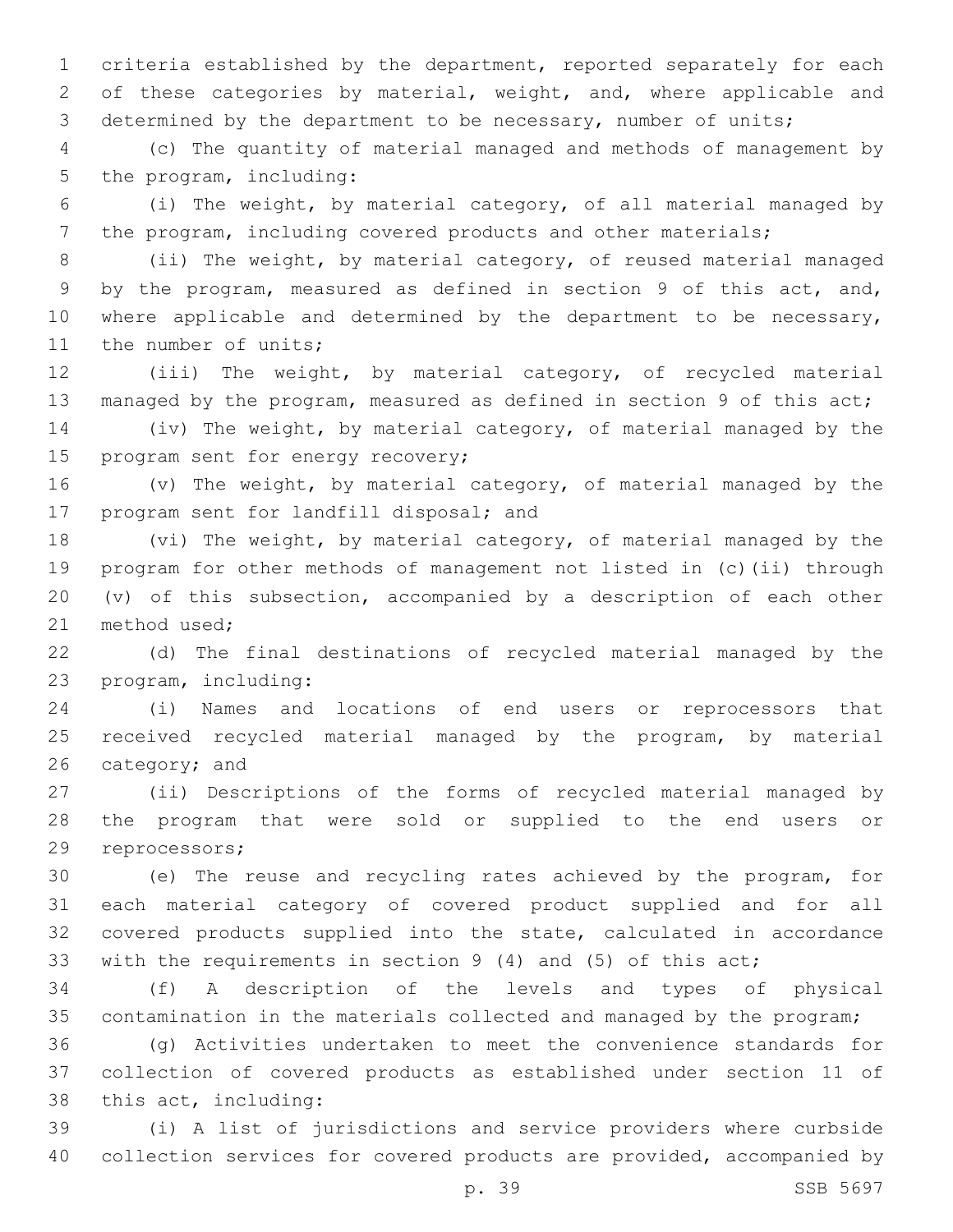a brief description of services provided, locations and operating hours of permanent collection facilities, types and locations of alternate collection methods used, and locations of public place 4 collection services; and

 (ii) Collection service accessibility and convenience metrics, including population coverage, the geographic distribution of collection, and the distance of collection locations to state 8 residents;

 (h) A description of the investments made in reuse and recycling infrastructure and market development in Washington state, including:

 (i) The amount spent expressed as a percentage of the program's 12 total annual expenditures;

 (ii) The locations of all material recovery facilities and other processing facilities used to meet the requirements of this chapter, whether within Washington, elsewhere in North America, or outside of 16 North America;

 (iii) Whether the facilities were preexisting, planned, or under 18 construction as of plan approval; and

 (iv) The reasons, if any, the producer responsibility organization has used alternatives to preexisting local collection and processing facilities to meet the requirements under this 22 chapter;

 (i) A detailed description of education and outreach activities undertaken and a summary of the evaluation of education and outreach 25 effectiveness;

(j) A description of actions taken by member producers to:

 (i) Prevent and reduce waste and reduce the life-cycle environmental impacts of covered products supplied or sold in or into 29 Washington; and

 (ii) Design covered products to be reusable, recyclable, or 31 compostable;

 (k) A description of any other activities undertaken in accordance with those listed to be undertaken in the plan;

 (l) An assessment of the greenhouse gas emissions associated with program operations, including both direct emissions and indirect emissions with all activities, and including the avoided emissions from source reduction, reuse, and recycling of covered products into 38 new products and materials;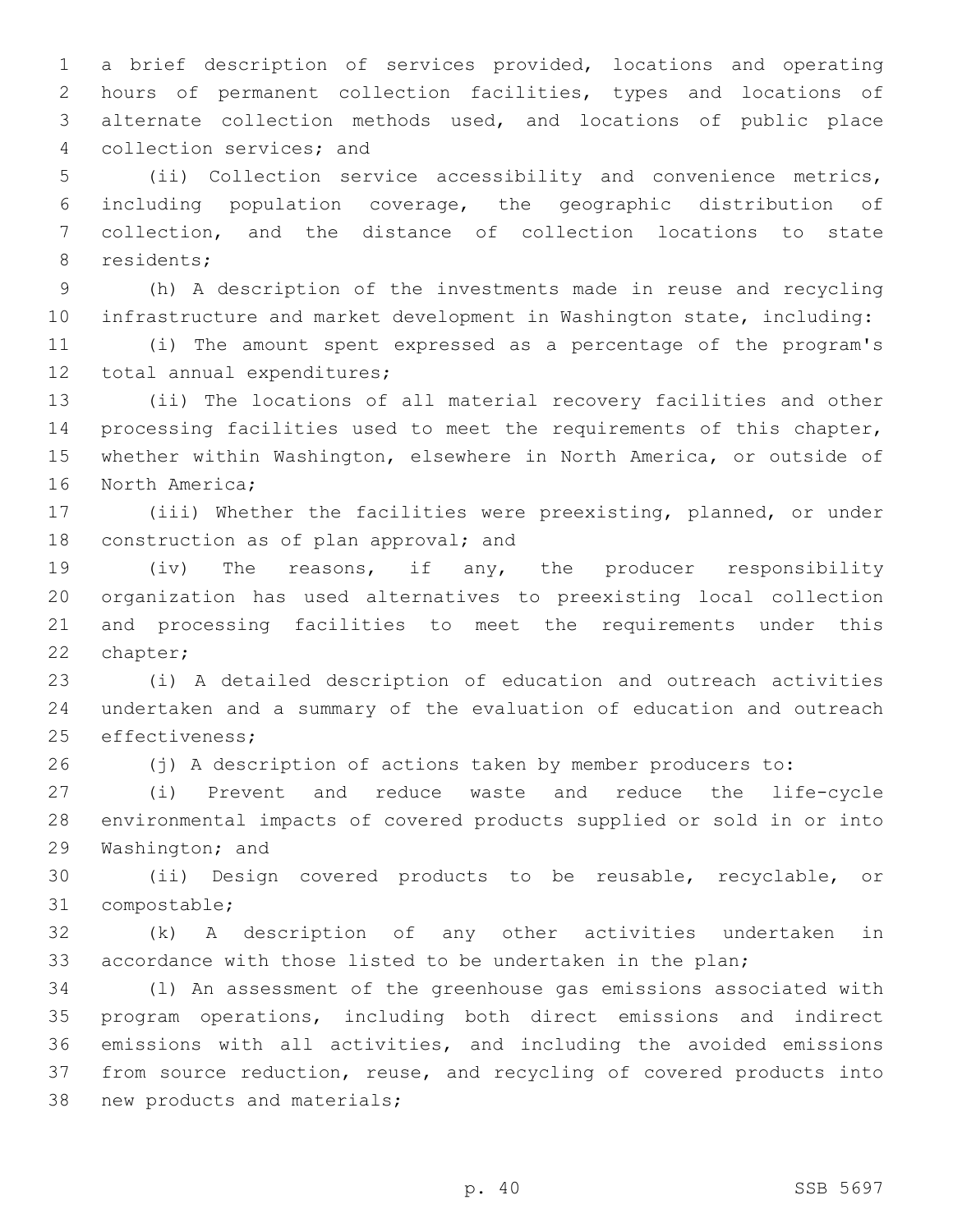(m) A summary of renew advisory council, established in section 20 of this act, engagement and input as well as comments received from additional stakeholders and community members;

 (n) The total cost of implementing the plan approved by the department, as determined by an independent financial audit and performed by an independent auditor, including:6

 (i) Information regarding the independently audited financial statements detailing all payments received and issued by the producer responsibility organization covered by the plan approved by the 10 department;

11 (ii) A copy of the independent audit; and

 (iii) A detailed description of how the program compensates government agencies, private collection and transportation service providers, sorting and processing facilities, and other approved 15 entities for services under this act; and

 (o) Any other information required by the department, as adopted 17 by rule.

 (3)(a) Prior to the submission of the annual report, all nonfinancial data and information that is material to the department's review of the program's compliance with the requirements 21 of this chapter must be annually audited.

(b) Annual independent auditing and verification must:

 (i) Include documentation of the reuse and recycling rate 24 calculations;

 (ii) Encompass the management of materials from the point of 26 collection through processing and sale of recycled materials; and

 (iii) Determine whether all facilities involved in the collection, processing, and final disposition of collected covered products are operating in accordance with the requirements of this chapter and responsible management of covered products.

 NEW SECTION. **Sec. 19.** PLAN APPROVAL, UPDATES, AND REVISIONS. (1)(a) A producer responsibility organization must submit a plan to the department that addresses five calendar years of operation. A plan is valid for no more than five years.

 (i) Within three years of implementation of its initial plan, a producer responsibility organization must submit an updated plan for the following five calendar years to address changes in the 38 operations and activities of the program.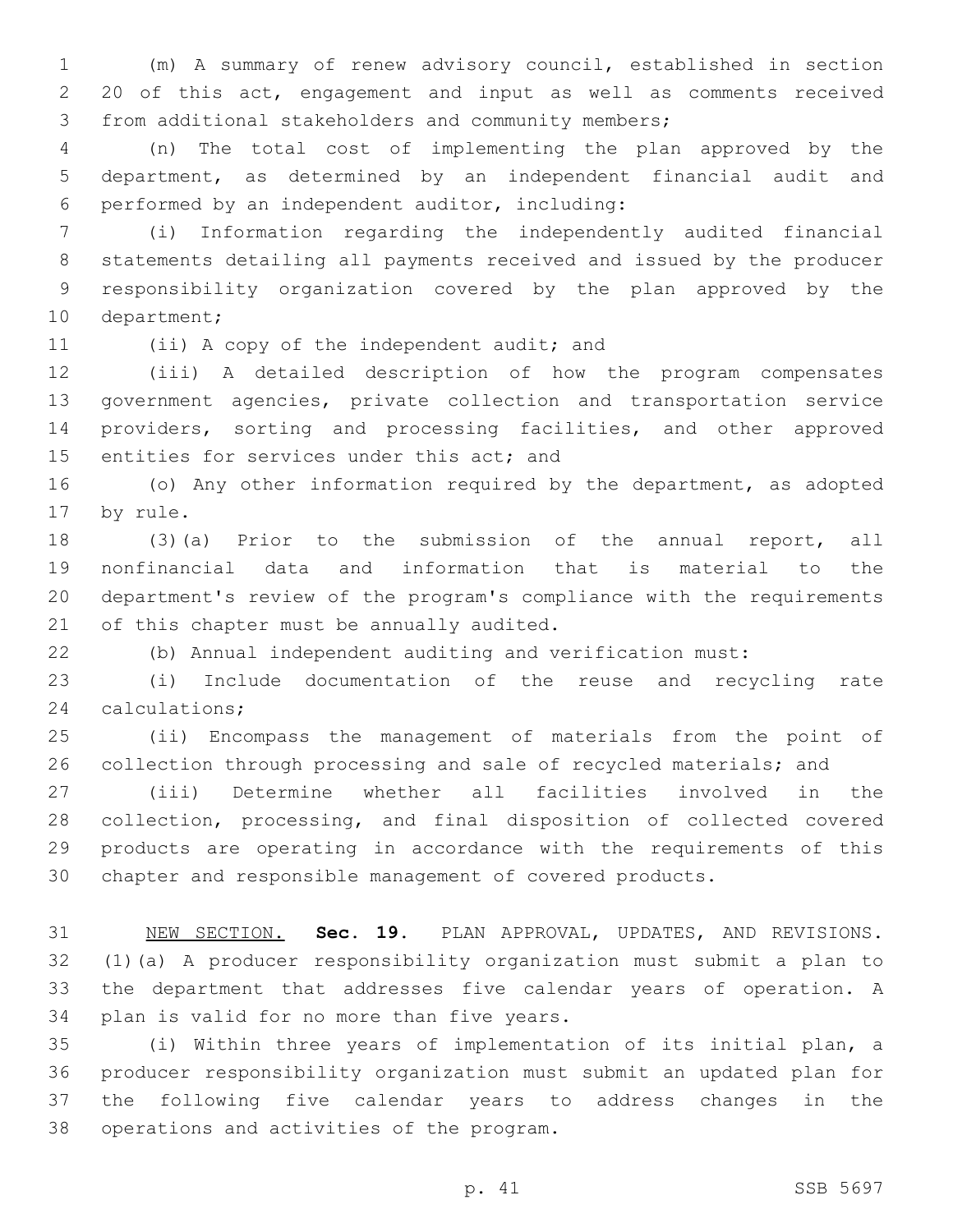(ii) For all subsequent plans submitted after the initial plan, a producer responsibility organization must submit, one year prior to the expiration of the plan, an updated plan for the following five calendar years of operation to address changes in the operations and 5 activities of the program.

 (b) If the reuse and recycling rate targets set in producer responsibility organization plans as described in section 9 of this act have not been met as of the time of plan update, an independent evaluation must be conducted of the producer responsibility organization's efforts to implement the plan approved by the department. The evaluation must provide information for the producer responsibility organization to use to target and improve reuse and 13 recycling rate performance.

 (c) A producer responsibility organization must carry out the consultation process established in section 6 of this act prior to 16 the submission of each plan and plan update.

 (2)(a) A producer responsibility organization may choose to revise its plan if significant changes have occurred.

 (b) The department may require a producer responsibility organization to revise its plan more frequently than every five years if:21

 (i) The program and activities to implement the plan fail to achieve the reuse and recycling rate targets set in producer responsibility organization plans as described in section 9 of this act or otherwise fail to achieve significant requirements under this 26 chapter; or

 (ii) There are significant changes to the regulatory or economic environment in which plan activities are being carried out.

 NEW SECTION. **Sec. 20.** RENEW ADVISORY COUNCIL. (1) The renew advisory council is established.

 (2) The council consists of members appointed by the department as follows:32

 (a) Four representatives of local governments representing geographic areas across the state, including urban and rural 35 communities;

 (b) One representative of tribes or tribal or indigenous services 37 organizations;

(c) One representative of special purpose districts;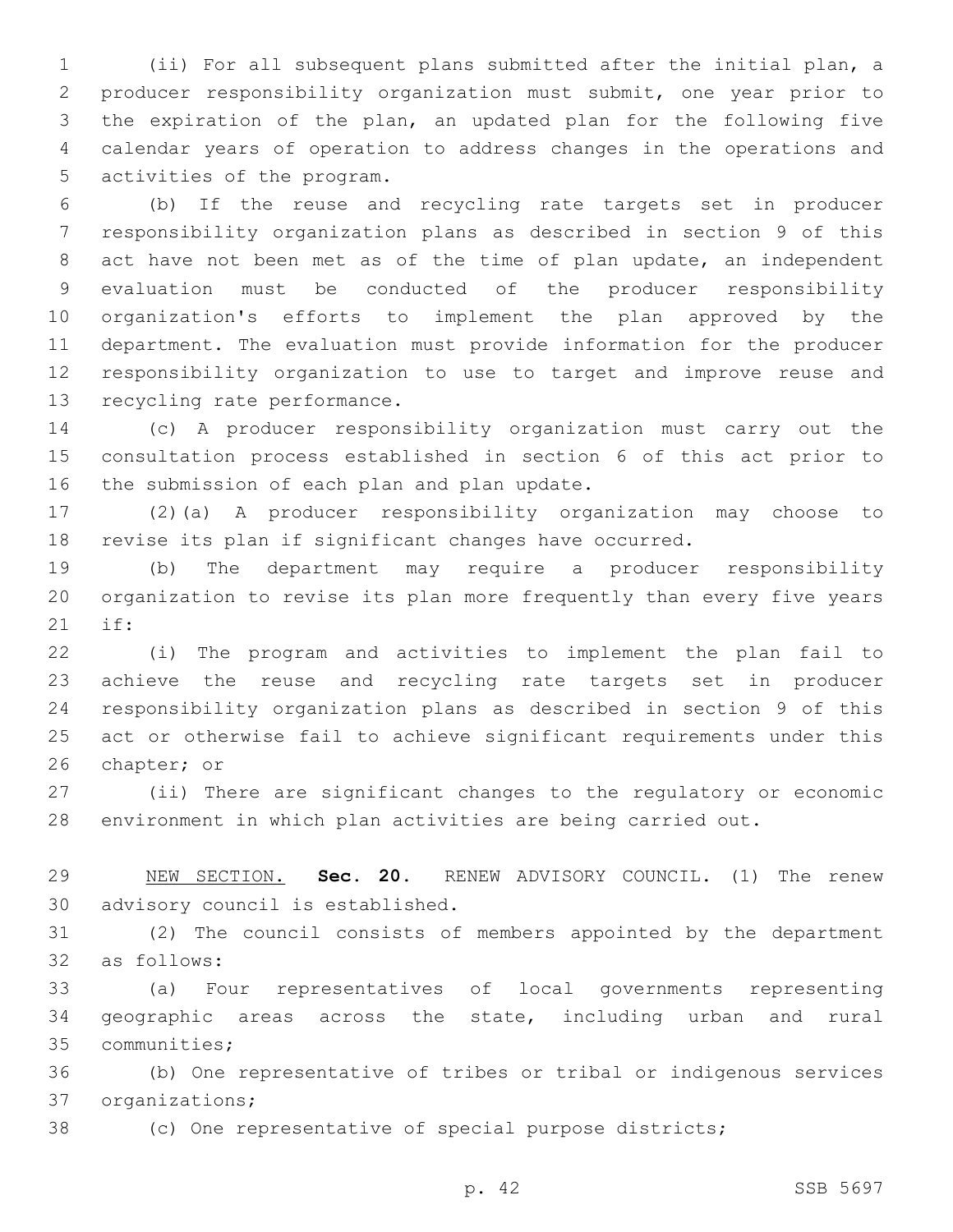(d) Two representatives of community-based organizations representing the interests of overburdened communities and vulnerable 3 populations as defined in RCW 70A.02.010;

(e) Two representatives of environmental nonprofit organizations;

 (f) One owner or operator of a small business that is not eligible for representation under (g), (h), or (i) of this 7 subsection;

 (g) Six representatives of the recycling industry, including local governments' service providers, solid waste collection companies or associations, material recovery facilities or other 11 processing facilities;

 (h) Four representatives of producers of covered products or producer trade associations representing different types of covered products. A member appointed to the council under this subsection may not be a representative or a member of the board of directors of a producer responsibility organization registered with the department 17 under section 3 of this act; and

 (i) Two representatives of packaging suppliers that are not producers as defined under this act representing different material 20 categories.

 (3) Renew advisory councilmembers must be appointed by the 22 director of the department by January 1, 2023. In appointing members, 23 the department shall:

 (a) Appoint members that, to the greatest extent practicable, 25 represent diversity in race, ethnicity, age, and gender, urban and 26 rural areas, and different regions of the state;

 (b) Consider recommendations for appointments from relevant represented groups or associations and from individuals interested in 29 participating on the council.

 (4)(a) The terms of initial appointments must be staggered to two and three-year appointments, with subsequent terms of three years. 32 Members are eligible for reappointment.

 (b) If there is a vacancy for any reason, the department shall make an appointment to become effective immediately for the unexpired 35 term.

 (5)(a) The council shall elect one of its members to serve as chairperson and another to serve as vice chairperson, for the terms and with the duties and powers necessary for the performance of the functions of such offices as the council determines. The chairperson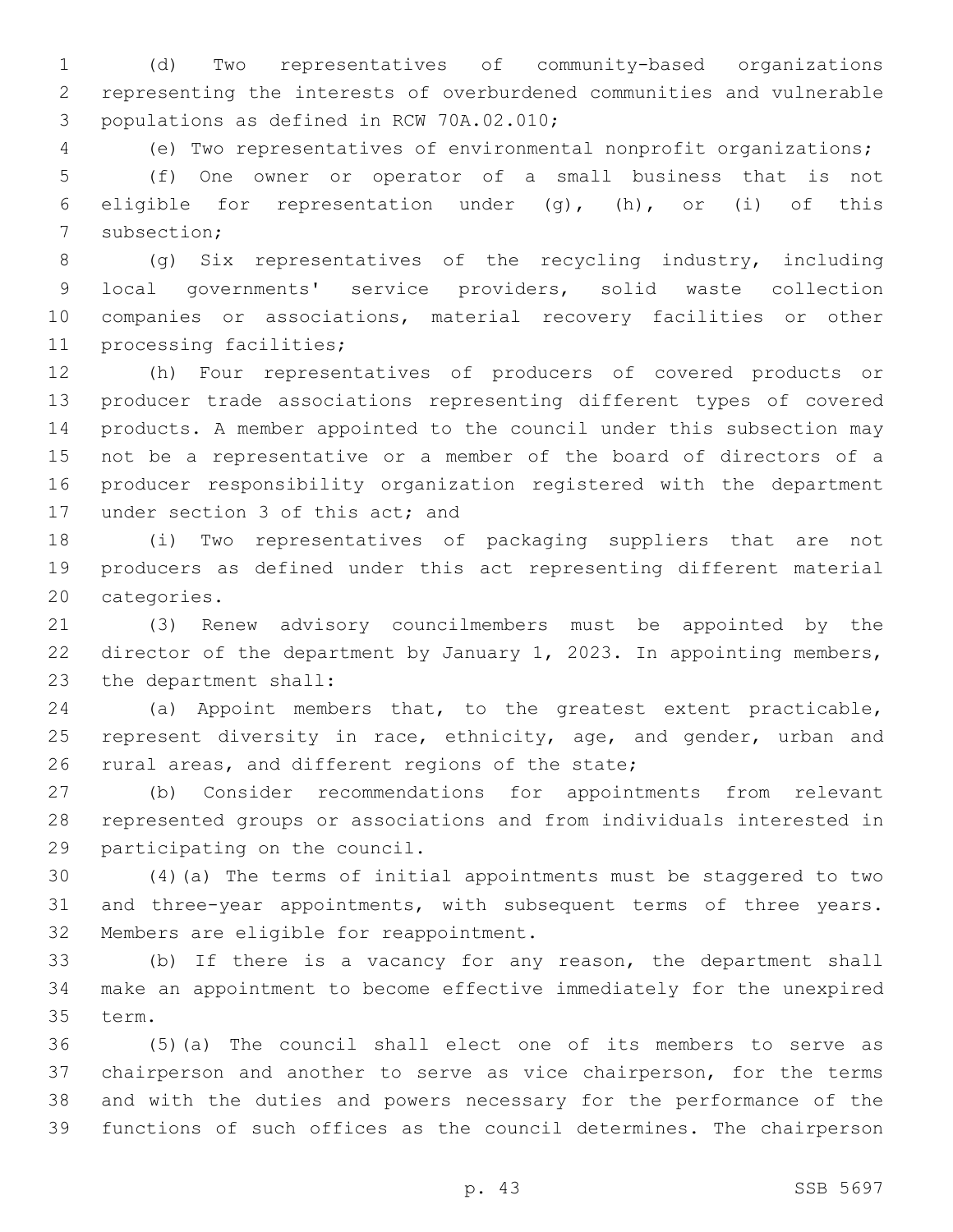and vice chairperson may not both be members appointed under the same subsection of subsection (2)(a) through (i) of this section.

 (b) The council may adopt bylaws and a charter for the operation 4 of its business for the purposes of this chapter.

 (6) The council shall meet at least once every three months for the first three years, at times and places specified by the chairperson. The council may also meet at other times and places specified by the call of the chairperson or of a majority of the councilmembers, as necessary, to carry out the duties of the council.

 (7)(a) The department shall provide staff support and facilitation as necessary for the council to carry out the duties of 12 the council.

 (b) The department may select an impartial, third-party facilitator to convene and provide administrative support to the 15 council.

(8) The duties of the council include the following:

 (a) Advise and make recommendations to the department on the 18 scope of the statewide needs assessment;

 (b) Review and comment on a draft reuse and recycling rate targets study and on a draft statewide needs assessment prior to 21 their completion;

 (c) Advise and make recommendations to any registered producer responsibility organization during stakeholder consultation on plans 24 as required under section 6 of this act;

 (d) Review and comment on all new, updated, and revised plans submitted by producer responsibility organizations to the department, including making recommendations to the department on plan approvals, as part of the public comment period as established under section 4 29 of this act;

 (e) Advise and make recommendations to any registered producer responsibility organization on annual reports prior to submission as 32 established in section 18 of this act;

 (f) Review and comment on all annual reports submitted by producer responsibility organizations to the department, including making recommendations to the department regarding the need for any plan amendments or other recommendations regarding program 37 activities; and

 (g) Provide input, review, and comment on rule making developed 39 by the department under section 4 of this act.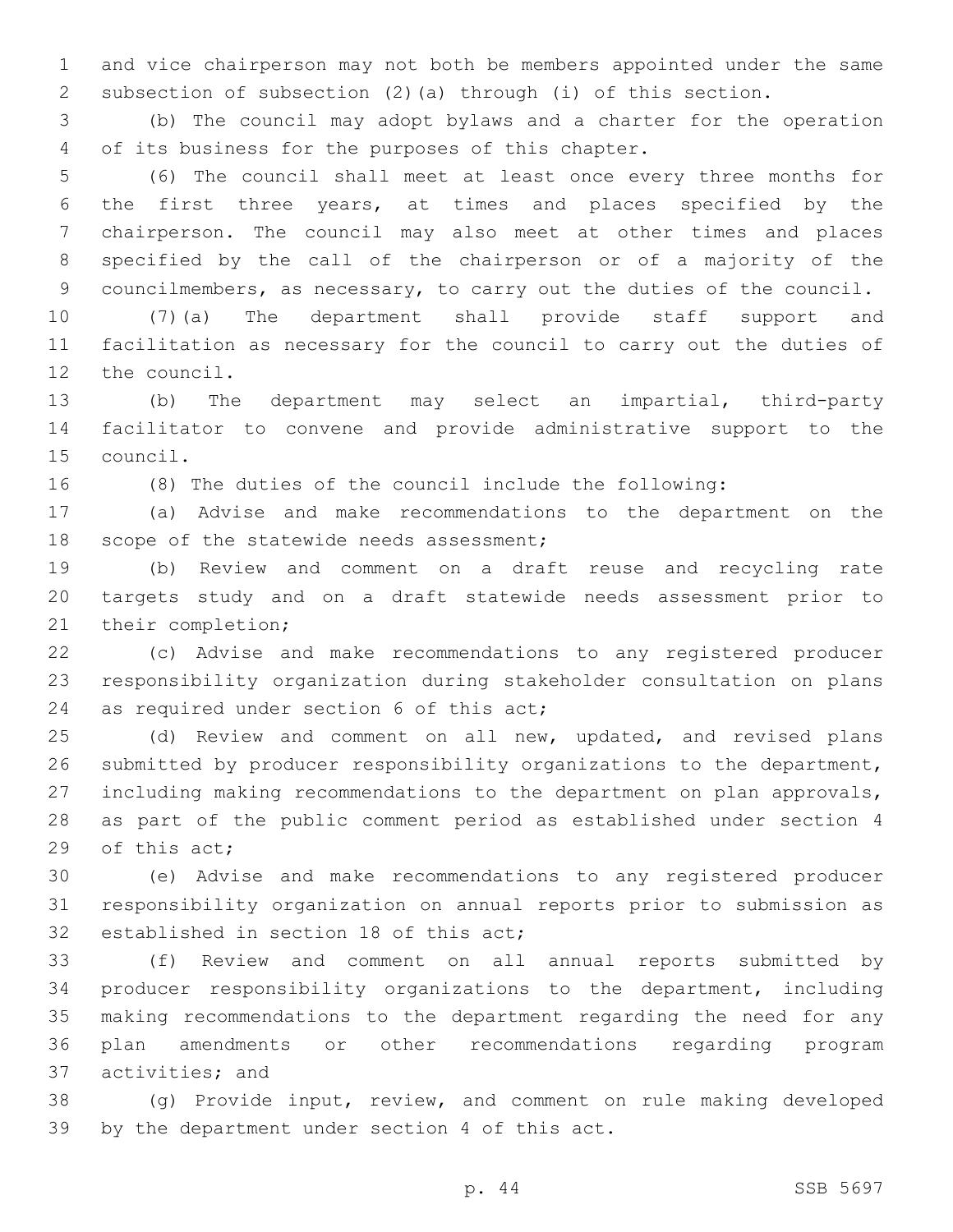(9) Renew advisory council members that are representatives of tribes or tribal and indigenous services organizations or community- based and environmental nonprofit organizations must, if requested, be compensated and reimbursed in accordance with RCW 43.03.050, 5 43.03.060, and 43.03.220.

 (10) The department must include costs related to the renew advisory council in the estimate of annual costs as established in 8 section 4 of this act, including costs for:

(a) Department resources, including staff time;

10 (b) A third-party facilitator; and

 (c) Expenses related to member participation as established in 12 subsection (9) of this section.

 **Sec. 21.** RCW 70A.245.010 and 2021 c 313 s 2 are each amended to read as follows:14

 The definitions in this section apply throughout this chapter 16 unless the context clearly requires otherwise.

 (1) "Beverage" means beverages identified in (a) through (f) of this subsection, intended for human or animal consumption, and in a quantity more than or equal to two fluid ounces and less than or 20 equal to one gallon:

21 (a) Water and flavored water;

22 (b) Beer or other malt beverages;

23 (c) Wine;

24 (d) Distilled spirits;

 (e) Mineral water, soda water, and similar carbonated soft 26 drinks; and

 (f) Any beverage other than those specified in (a) through (e) of this subsection, except infant formula as defined in 21 U.S.C. Sec. 321(z), medical food as defined in 21 U.S.C. Sec. 360ee(b)(3), or fortified oral nutritional supplements used for persons who require supplemental or sole source nutritional needs due to special dietary needs directly related to cancer, chronic kidney disease, diabetes, or other medical conditions as determined by the department.

 (2) "Beverage manufacturing industry" means an association that 35 represents beverage producers.

 (3) "Condiment packaging" means packaging used to deliver single- serving condiments to customers. Condiment packaging includes, but is not limited to, single-serving packaging for ketchup, mustard,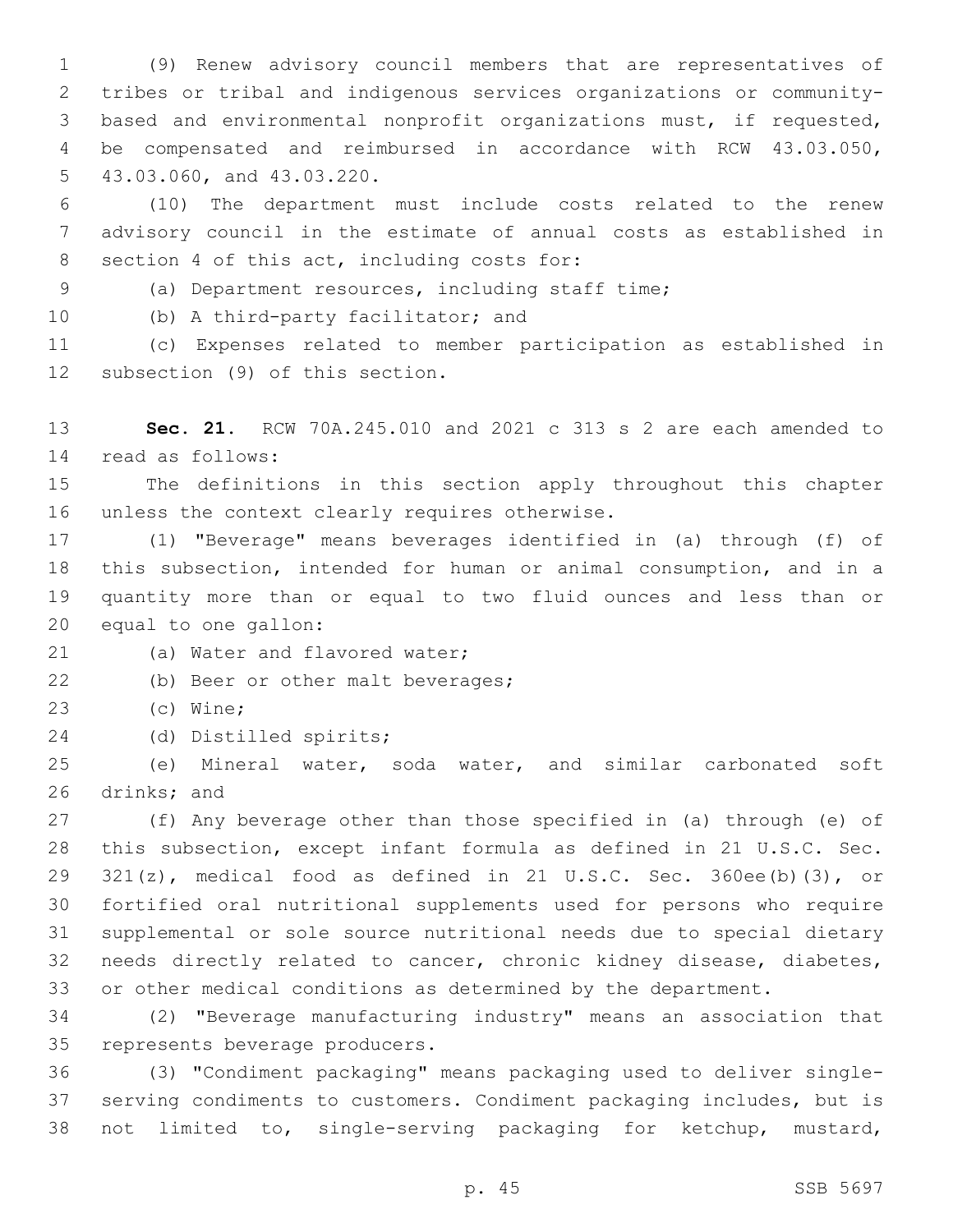relish, mayonnaise, hot sauce, coffee creamer, salad dressing, jelly, 2 jam, and soy sauce.

 (4)(a) "Covered product" means an item in one of the following categories subject to minimum postconsumer recycled content 5 requirements:

(i) Plastic trash bags;6

 (ii) Household cleaning and personal care products that use 8 plastic household cleaning and personal care product containers; ((and))

10 (iii) Beverages that use plastic beverage containers;

(iv) Polypropylene tubs used for food products;

(v) PET thermoform plastic containers; and

13 (vi) Single-use plastic cups.

 (b) "Covered product" does not include any type of container or bag for which the state is preempted from regulating content of the container material or bag material under federal law.

 (5) "Dairy milk" means a beverage that designates milk as the predominant (first) ingredient in the ingredient list on the 19 container's label.

(6) "Department" means the department of ecology.

 (7) "Expanded polystyrene" means blown polystyrene and expanded and extruded foams that are thermoplastic petrochemical materials utilizing a styrene monomer and processed by any number of techniques including, but not limited to, fusion of polymer spheres (expandable bead polystyrene), injection molding, foam molding, and extrusion-26 blow molding (extruded foam polystyrene).

 (8) "Food service business" means a business selling or providing food for consumption on or off the premises, and includes full- service restaurants, fast food restaurants, cafes, delicatessens, coffee shops, grocery stores, vending trucks or carts, home delivery services, delivery services provided through an online application, 32 and business or institutional cafeterias.

 (9) "Food service product" means a product intended for one-time use and used for food or drink offered for sale or use. Food service products include, but are not limited to, containers, plates, bowls, cups, lids, beverage containers, meat trays, deli rounds, utensils, sachets, straws, condiment packaging, clamshells and other hinged or 38 lidded containers, wrap, and portion cups.

 (10) "Household cleaning and personal care product" means any of 40 the following: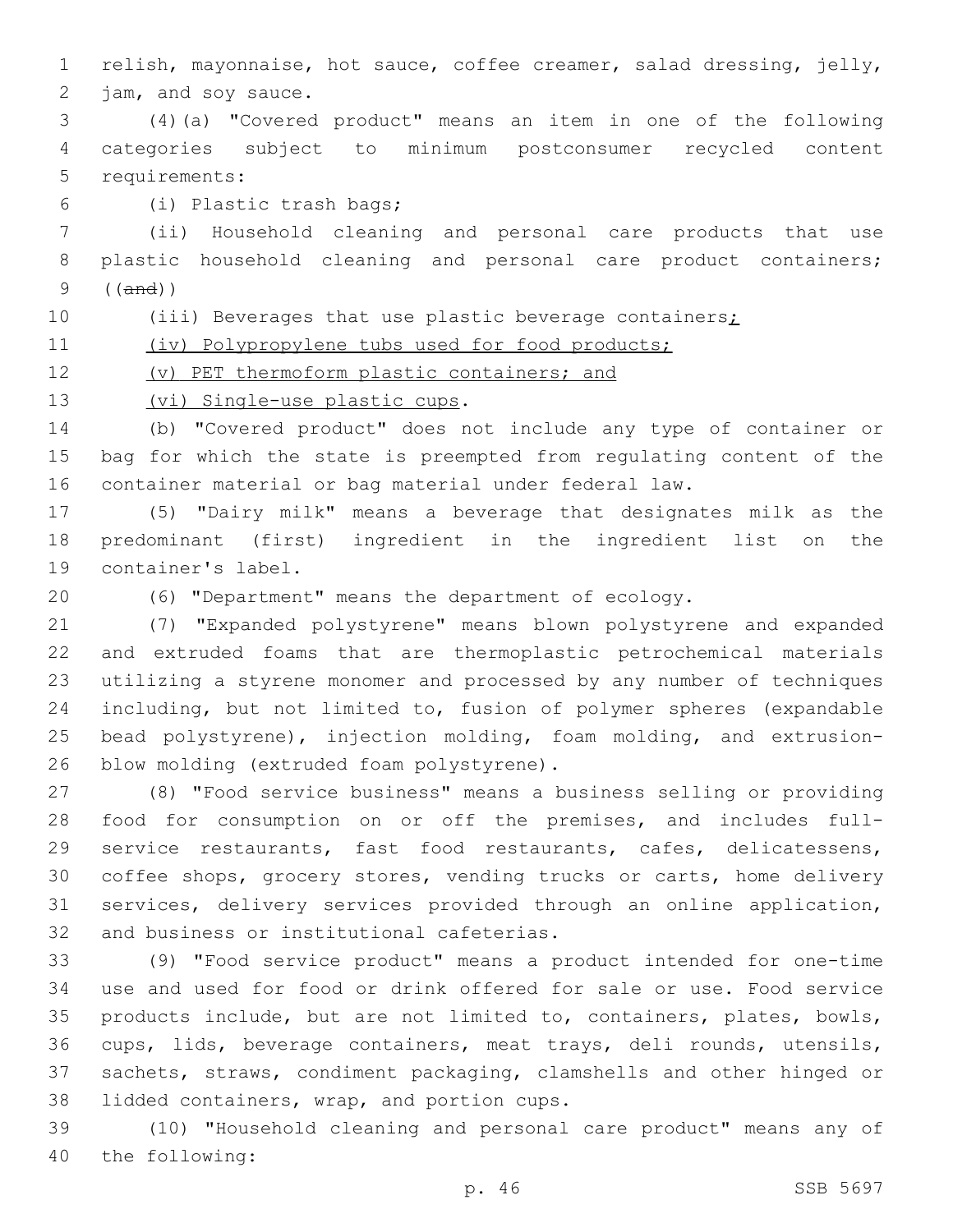(a) Laundry detergents, softeners, and stain removers;

(b) Household cleaning products;2

(c) Liquid soap;3

 (d) Shampoo, conditioner, styling sprays and gels, and other hair 5 care products; or

 (e) Lotion, moisturizer, facial toner, and other skin care 7 products.

 (11) "Household cleaning and personal care product manufacturing industry" means an association that represents companies that manufacture household cleaning and personal care products.

 (12) "Licensee" means a manufacturer or entity who licenses a brand and manufactures a covered product under that brand.

 (13) "Oral nutritional supplement" means a manufactured liquid, powder capable of being reconstituted, or solid product that contains 15 a combination of carbohydrates, proteins, fats, fiber, vitamins, and minerals intended to supplement a portion of a patient's nutrition 17 intake.

 (14) "Plastic beverage container" means a bottle or other rigid container that is capable of maintaining its shape when empty, comprised solely of one or multiple plastic resins designed to contain a beverage. Plastic beverage container does not include:

 (a) Refillable beverage containers, such as containers that are sufficiently durable for multiple rotations of their original or similar purpose and are intended to function in a system of reuse;

 (b) Rigid plastic containers or plastic bottles that are or are used for medical devices, medical products that are required to be sterile, nonprescription and prescription drugs, or dietary 28 supplements as defined in RCW 82.08.0293;

29 (c) Bladders or pouches that contain wine; or

 (d) Liners, caps, corks, closures, labels, and other items added externally or internally but otherwise separate from the structure of 32 the bottle or container.

 (15)(a) "Plastic household cleaning and personal care product container" means a bottle, jug, or other rigid container with a neck 35 or mouth narrower than the base, and:

 (i) A minimum capacity of eight fluid ounces or its equivalent 37 volume:

 (ii) A maximum capacity of five fluid gallons or its equivalent 39 volume;

(iii) That is capable of maintaining its shape when empty;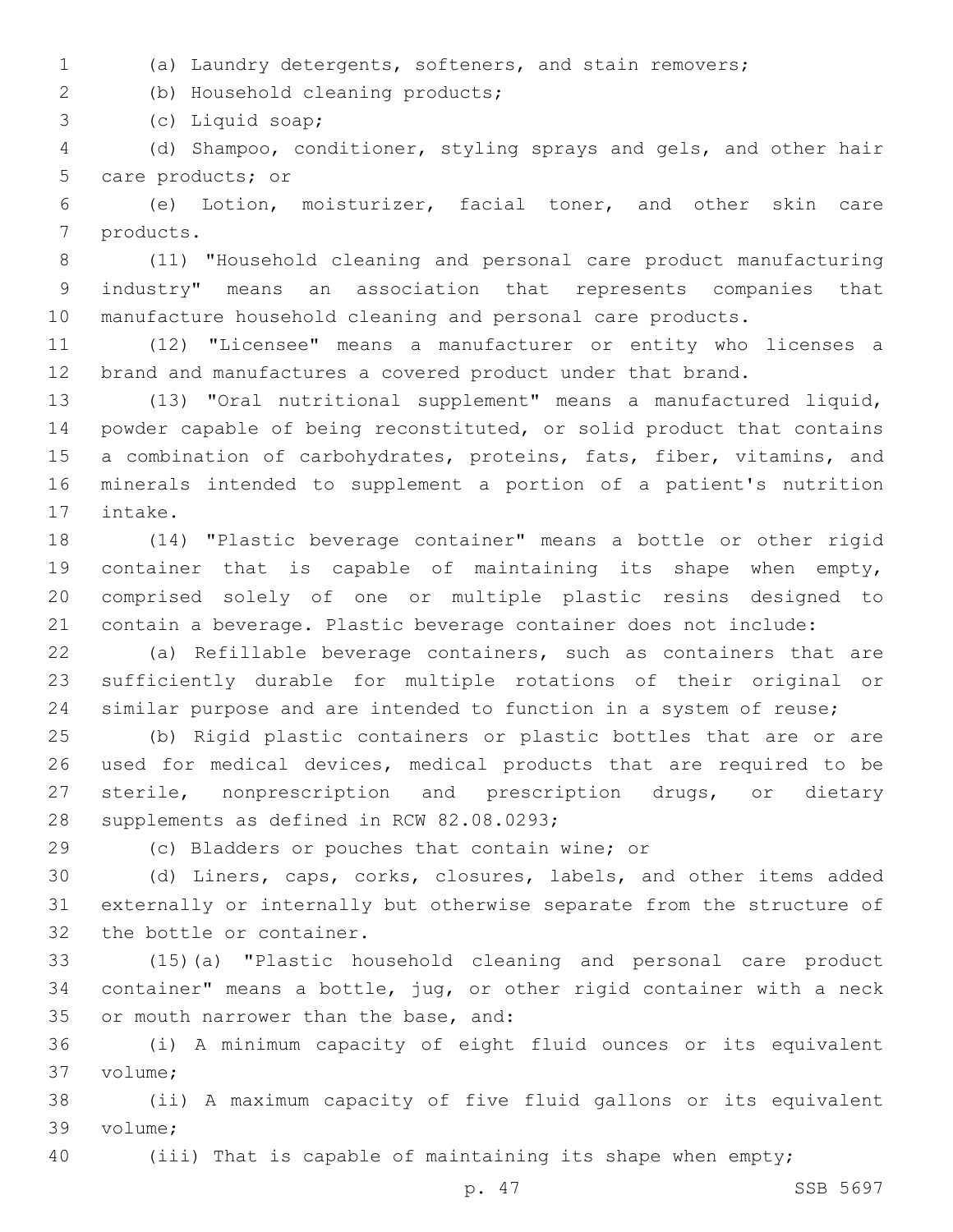(iv) Comprised solely of one or multiple plastic resins; and

(v) Containing a household cleaning or personal care product.

 (b) "Plastic household cleaning and personal care product container" does not include:4

 (i) Refillable household cleaning and personal care product containers, such as containers that are sufficiently durable for multiple rotations of their original or similar purpose and are 8 intended to function in a system of reuse; and

 (ii) Rigid plastic containers or plastic bottles that are medical devices, medical products that are required to be sterile, and nonprescription and prescription drugs, dietary supplements as defined in RCW 82.08.0293, and packaging used for those products.

 (16) "Plastic trash bag" means a bag that is made of noncompostable plastic, is at least 0.70 mils thick, and is designed 15 and manufactured for use as a container to hold, store, or transport materials to be discarded or recycled, and includes, but is not limited to, a garbage bag, recycling bag, lawn or leaf bag, can liner bag, kitchen bag, or compactor bag. "Plastic trash bag" does not include any compostable bags meeting the requirements of chapter 20 70A.455 RCW.

 (17) "Plastic trash bag manufacturing industry" means an association that represents companies that manufacture plastic trash 23 bags.

 (18) "Postconsumer recycled content" means the content of a covered product made of recycled materials derived specifically from recycled material generated by households or by commercial, industrial, and institutional facilities in their role as end users of a product that can no longer be used for its intended purpose. "Postconsumer recycled content" includes returns of material from the 30 distribution chain.

 (19)(a) "Producer" means the following person responsible for compliance with minimum postconsumer recycled content requirements under this chapter for a covered product sold, offered for sale, or 34 distributed in or into this state:

 (i) If the covered product is sold under the manufacturer's own brand or lacks identification of a brand, the producer is the person 37 who manufactures the covered product;

 (ii) If the covered product is manufactured by a person other than the brand owner, the producer is the person who is the licensee of a brand or trademark under which a covered product is sold,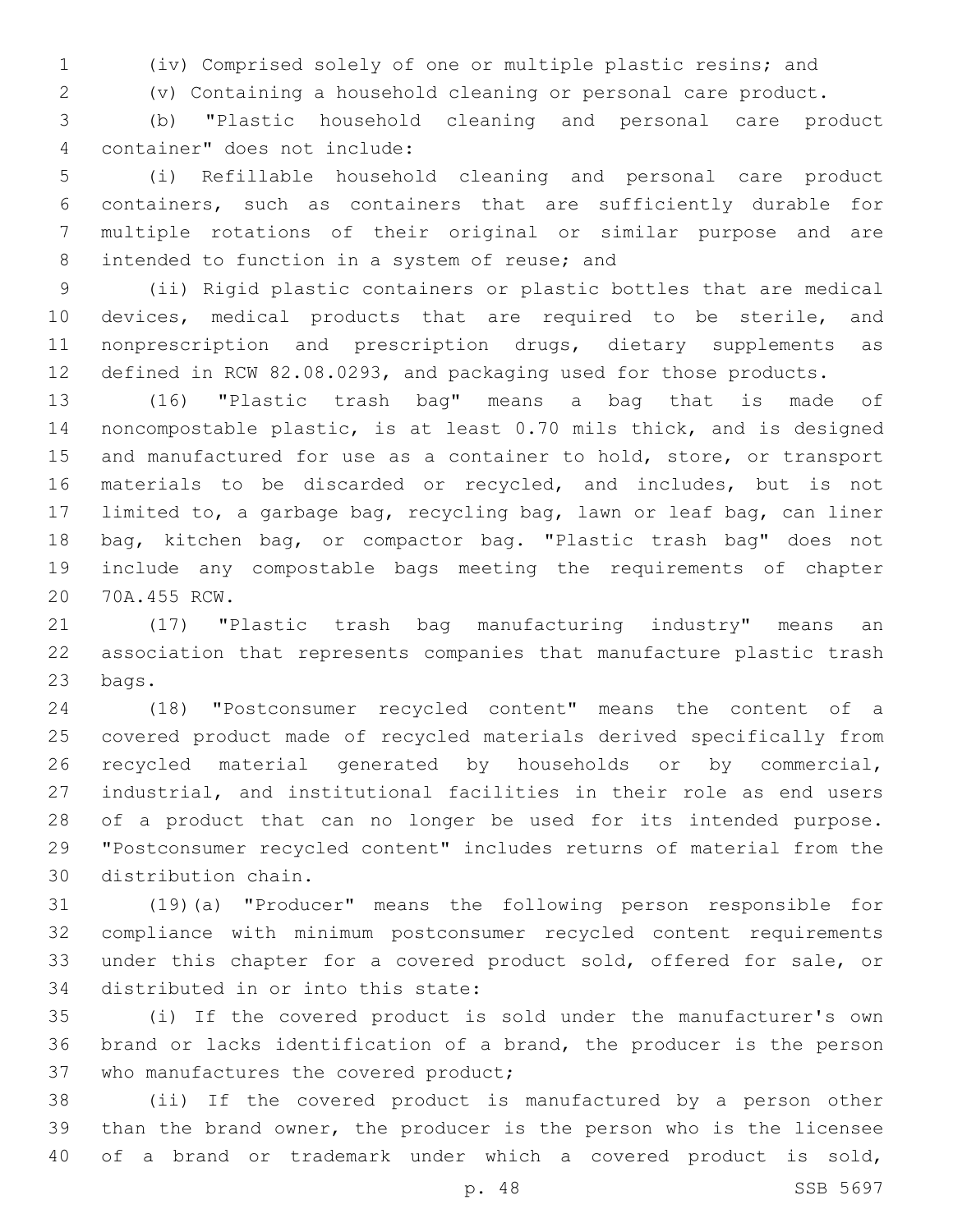offered for sale, or distributed in or into this state, whether or not the trademark is registered in this state, unless the manufacturer or brand owner of the covered product has agreed to accept responsibility under this chapter; or4

 (iii) If there is no person described in (a)(i) and (ii) of this subsection over whom the state can constitutionally exercise jurisdiction, the producer is the person who imports or distributes 8 the covered product in or into the state.

(b) "Producer" does not include:9

 (i) Government agencies, municipalities, or other political 11 subdivisions of the state;

 (ii) Registered 501(c)(3) charitable organizations and 501(c)(4) 13 social welfare organizations; or

 (iii) De minimis producers that annually sell, offer for sale, distribute, or import in or into the country for sale in Washington:

 (A) Less than one ton of a single category of plastic beverage containers, plastic household cleaning and personal care containers, 18 (( $\Theta$ ) plastic trash bags, polypropylene tubs used for food products, 19 PET thermoform plastic containers, or single-use plastic cups each 20 year; or

 (B) A single category of a covered product that in aggregate generates less than \$1,000,000 each year in revenue.

 (20)(a) "Retail establishment" means any person, corporation, partnership, business, facility, vendor, organization, or individual that sells or provides merchandise, goods, or materials directly to a 26 customer.

 (b) "Retail establishment" includes, but is not limited to, food 28 service businesses, grocery stores, department stores, hardware stores, home delivery services, pharmacies, liquor stores, restaurants, catering trucks, convenience stores, or other retail stores or vendors, including temporary stores or vendors at farmers 32 markets, street fairs, and festivals.

 (21)(a) "Utensil" means a product designed to be used by a consumer to facilitate the consumption of food or beverages, including knives, forks, spoons, cocktail picks, chopsticks, splash 36 sticks, and stirrers.

 (b) "Utensil" does not include plates, bowls, cups, and other 38 products used to contain food or beverages.

 (22) "Durable good" means a product that provides utility over an extended period of time.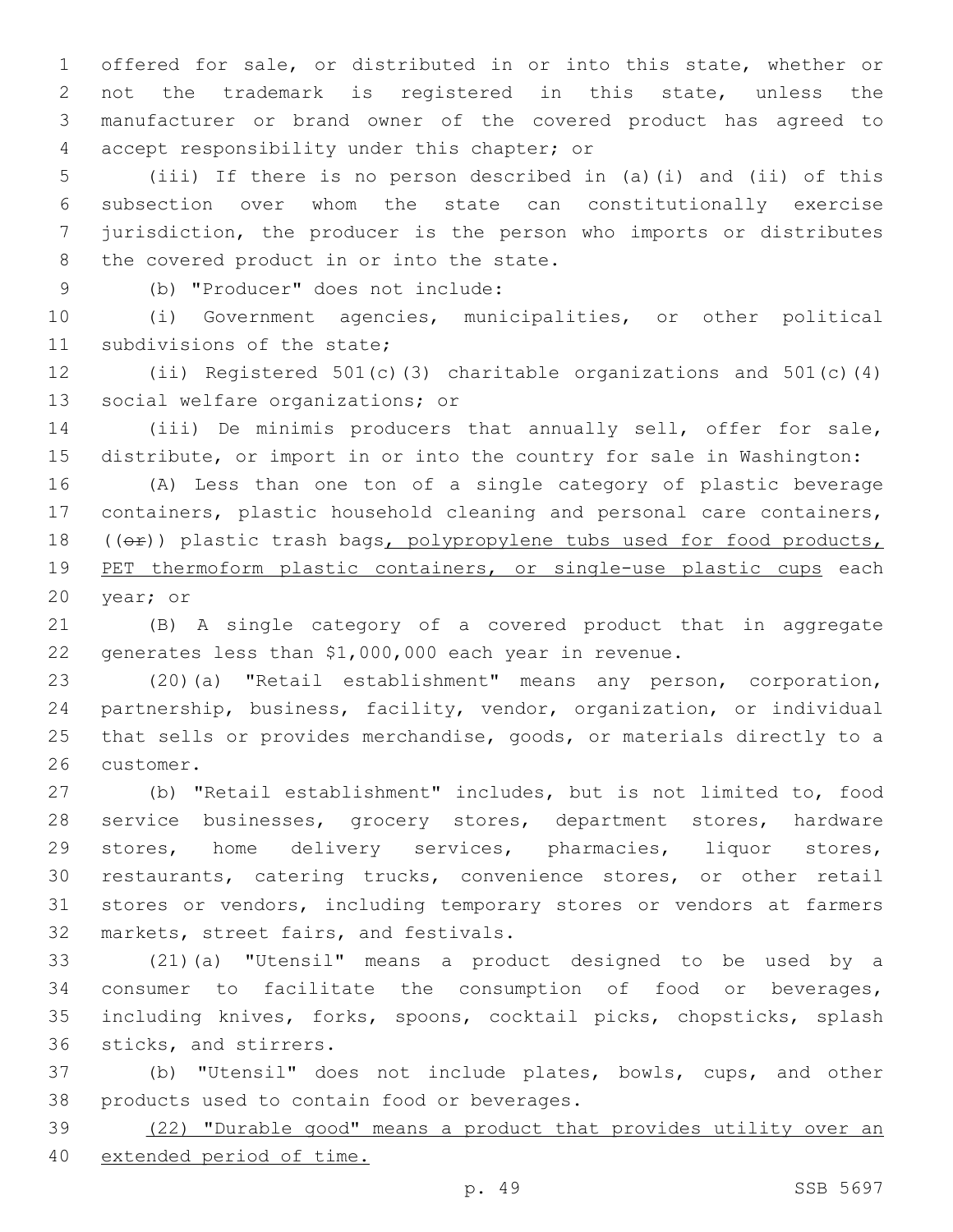| 1           | (23)(a) "Polyethylene terephthalate (PET) thermoform plastic          |
|-------------|-----------------------------------------------------------------------|
| 2           | container" means a clear or colored plastic container, such as a      |
| 3           | clamshell, lid, tray, egg carton, trifold, or similar rigid,          |
| 4           | nonbottle packaging, formed from sheets of extruded PET resin and     |
| 5           | used to package items for consumers, including:                       |
| 6           | (i) Branded and prepackaged containers that have been filled with     |
| 7           | products and sealed prior to receipt by the retail establishment,     |
| 8           | such as fresh produce, baked goods, nuts, toys, electronics, and      |
| $\mathsf 9$ | tools;                                                                |
| 10          | (ii) Containers that may be filled at the point-of-sale at a          |
| 11          | retail establishment; and                                             |
| 12          | (iii) Unfilled containers that are sold directly.                     |
| 13          | (b) "Polyethylene terephthalate (PET) thermoform plastic              |
| 14          | container" does not include:                                          |
| 15          | (i) Single-use plastic cups;                                          |
| 16          | (ii) Refillable containers, such as containers that<br>are            |
| 17          | sufficiently durable for multiple rotations of their original or      |
| 18          | similar purpose and are intended to function in a system of reuse;    |
| 19          | (iii) Rigid plastic containers that are or are used for medical       |
| 20          | devices, medical products that are required to be sterile,            |
| 21          | nonprescription and prescription drugs, or dietary supplements as     |
| 22          | defined in RCW 82.08.0293;                                            |
| 23          | (iv) A refillable thermoform plastic container that ordinarily        |
| 24          | would be returned to the manufacturer to be refilled and resold;      |
| 25          | (v) A lid or seal of a different material type from plastic; or       |
| 26          | (vi) PET thermoform containers accompanying a durable good where      |
| 27          | that durable good model was designed prior to the effective date of   |
| 28          | this section.                                                         |
| 29          | (24) "Polypropylene tub" means tubs with wide-mouth containers        |
| 30          | that have a snap-on lid capable of multiple closures or are sealed    |
| 31          | with a tamper-proof film, and have a maximum capacity or volume of 50 |
| 32          | ounces volumetric fill, including:                                    |
| 33          | (a) Branded and prepackaged containers that have been filled with     |
| 34          | products and sealed prior to receipt by the retail establishment;     |
| 35          | Containers that may be filled at the point-of-sale at a<br>(b)        |
| 36          | retail establishment; and                                             |
| 37          | (c) Unfilled containers that are sold directly.                       |
| 38          | (25) "Single-use plastic cup" means all nonsealed and sealed at       |
| 39          | point-of-sale, beverage serving cups, except commercially or home     |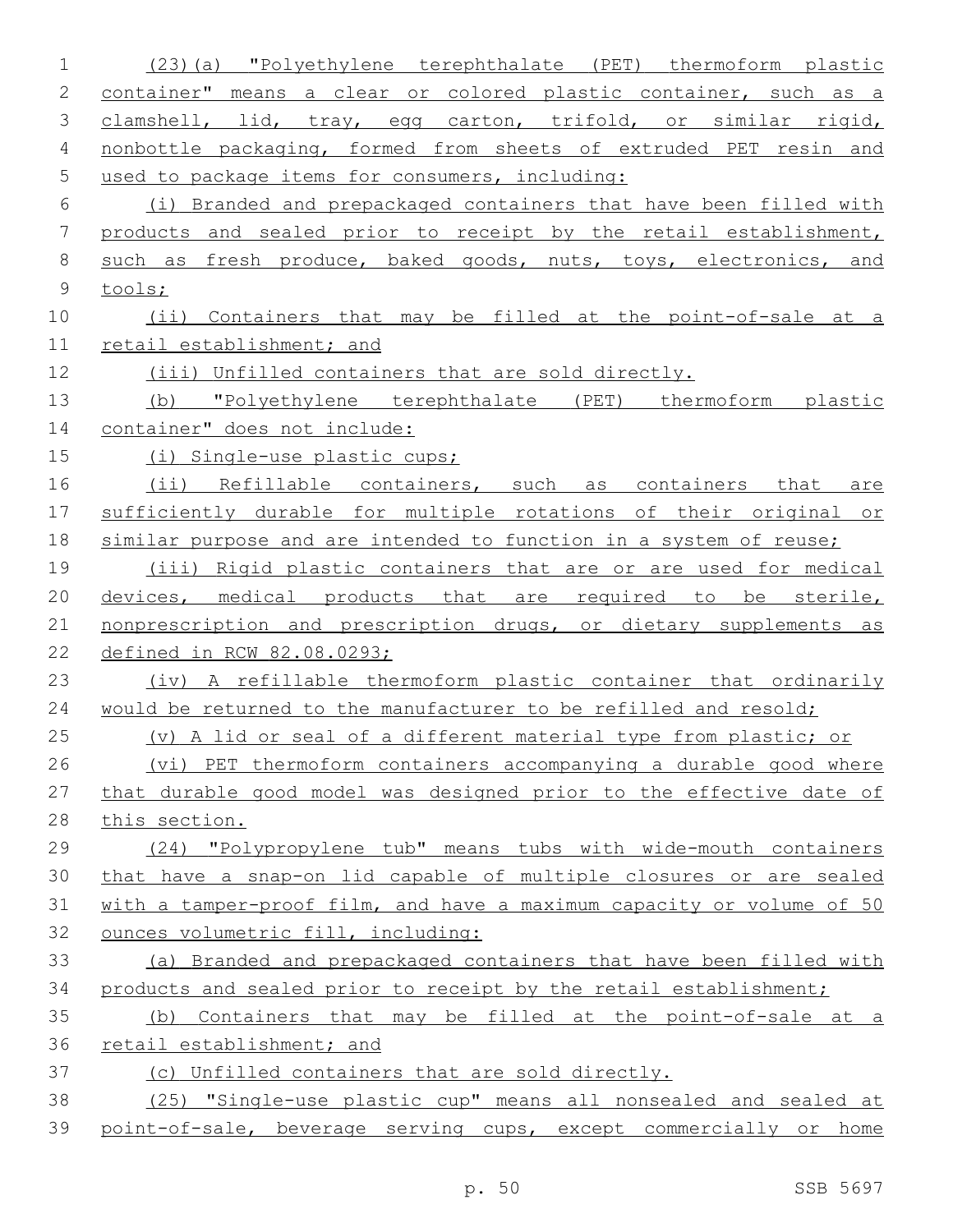## compostable cups, expanded polystyrene, or plastic-lined fiber cups

2 (i.e., composite cups).

 **Sec. 22.** RCW 70A.245.020 and 2021 c 313 s 3 are each amended to 4 read as follows:

 (1)(a) Beginning January 1, 2023, producers that offer for sale, 6 sell, or distribute in or into Washington:

 (i) Beverages other than wine in 187 milliliter plastic beverage containers and dairy milk in plastic beverage containers must meet minimum postconsumer recycled content requirements established under 10 subsection (4) of this section; and

 (ii) Plastic trash bags must meet minimum postconsumer recycled content requirements established under subsection (6) of this 13 section.

 (b) Beginning January 1, 2025, producers that offer for sale, sell, or distribute in or into Washington household cleaning and personal care products in plastic household cleaning and personal care product containers must meet minimum postconsumer recycled content as required under subsection (5) of this section.

 (c) Beginning January 1, 2026, producers that offer for sale, sell, or distribute in or into Washington polypropylene tubs used for food products must meet minimum postconsumer recycled content requirements established under subsection (7) of this section.

 (d) Beginning January 1, 2028, producers that offer for sale, sell, or distribute in or into Washington wine in 187 milliliter plastic beverage containers or dairy milk in plastic beverage containers must meet minimum postconsumer recycled content as 27 required under subsection (4) of this section.

 (e) Beginning January 1, 2029, producers that offer for sale, sell, or distribute in or into Washington single-use plastic cups must meet minimum postconsumer recycled content requirements established under subsection (9) of this section.

 (f) Beginning January 1, 2031, producers that offer for sale, sell, or distribute in or into Washington PET thermoform plastic containers except those containing durable goods must meet minimum postconsumer recycled content requirements established under subsection (8) of this section.

 (g) Beginning January 1, 2036, producers that offer for sale, sell, or distribute in or into Washington durable goods in PET thermoform plastic containers must meet minimum postconsumer recycled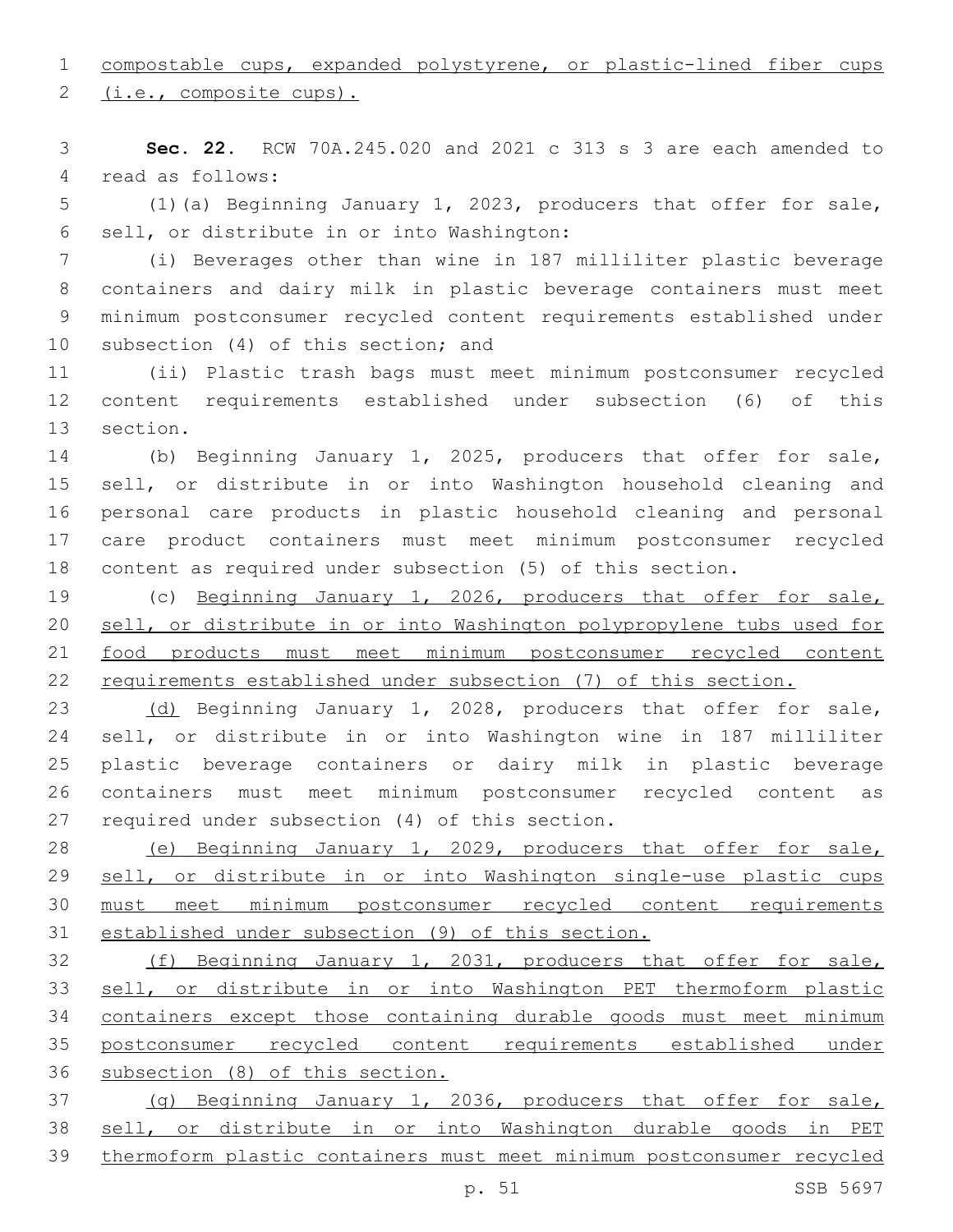content requirements established under subsection (8) of this 2 section.

3 (2)(a)  $((\Theta n))$  (i) Except as provided in (a)(ii) of this 4 subsection, on or before April 1, 2022, and January 31, 2023, and annually thereafter, a producer that offers for sale, sells, or distributes in or into Washington covered products must register with the department individually or through a third-party representative 8 registering on behalf of a group of producers.

 (ii) A producer that offers for sale, sells, or distributes in or into Washington single-use plastic cups or polypropylene tubs used for food products or PET thermoform plastic containers must register with the department individually or through a third-party 13 representative registering on behalf of a group of producers on or before January 31, 2023.

 (b) The registration information submitted to the department under this section must include a list of the producers of covered products and the brand names of the covered products represented in 18 the registration submittal. Beginning ((April 1)) January 31, 2024, for plastic trash bags and plastic beverage containers other than wine in 187 milliliter plastic beverage containers and dairy milk in 21 plastic beverage containers, ((April 1)) January 31, 2026, for 22 plastic household and personal care product containers, ((and April 1)) January 31, 2027, for polypropylene tubs used for food products, January 31, 2029, for wine in 187 milliliter plastic beverage 25 containers and dairy milk, January 31, 2030, for single-use plastic cups, January 31, 2032, for PET thermoform plastic containers except those used for durable goods, and January 31, 2037, for PET 28 thermoform plastic containers used for durable goods, a producer may submit registration information at the same time as the information submitted through the annual reporting required under RCW 31 70A.245.030.

32 (3)(a) By January 31, 2022, ((and every January 31st thereafter)) for covered products defined in RCW 70A.245.010(4)(a) (i), (ii), and (iii), by March 1, 2023, for all covered products defined in RCW 35 70A.245.010(4)(a), and every March 1st thereafter, the department 36 must:

 (i) Prepare an annual workload analysis for public comment that identifies the annual costs it expects to incur to implement, administer, and enforce this section and RCW 70A.245.030 through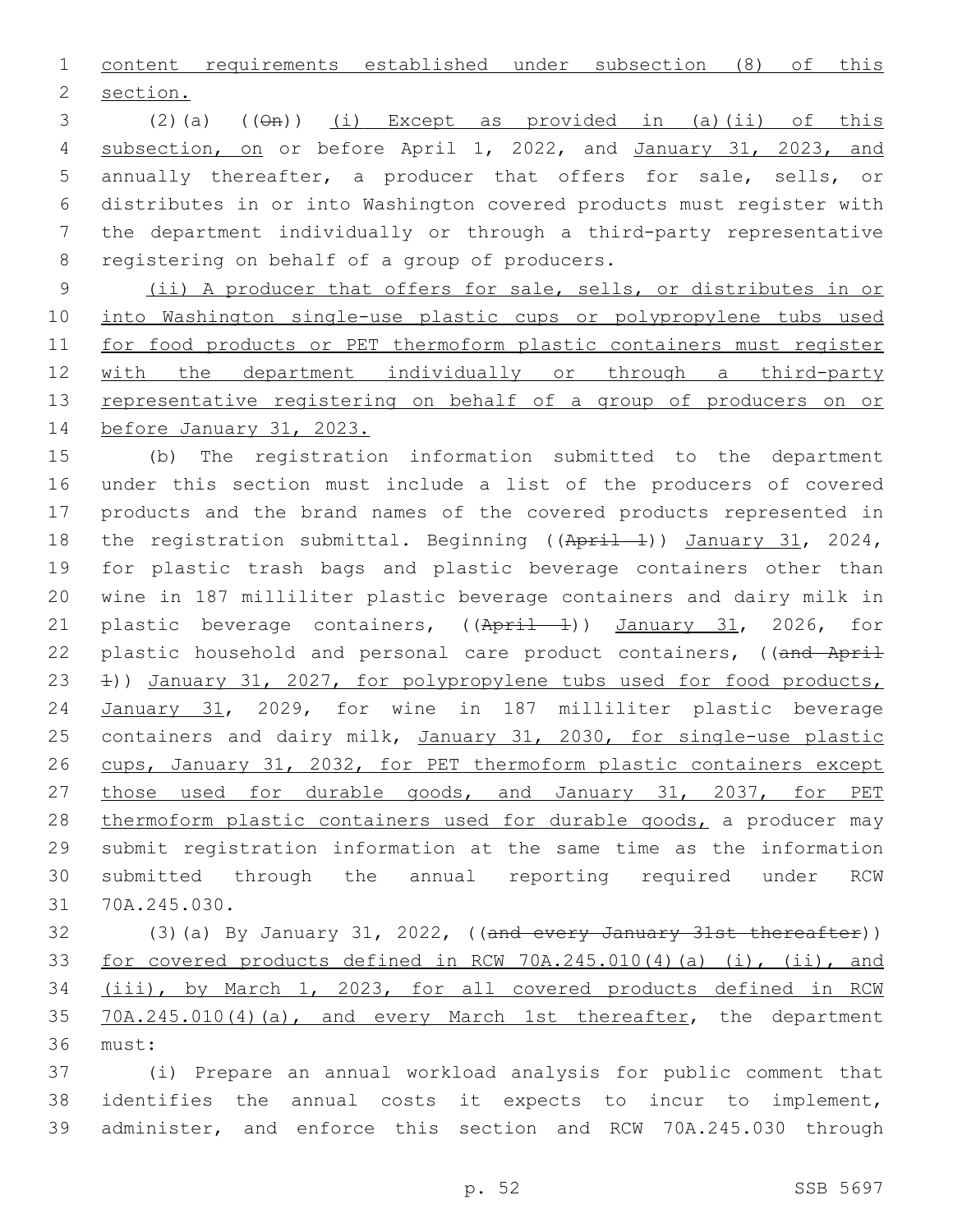70A.245.060 and 70A.245.090 (1), (2), and (4), including rule making, 2 in the next fiscal year for each category of covered products;

 (ii) Determine a total annual fee payment by producers or their third-party representatives for each category of covered products that is adequate to cover, but not exceed, the workload identified in  $(5)(i)$  of this subsection;

 (iii) Until rules are adopted under (a)(iv) of this subsection, issue a general order to all entities falling within the definition of producer. The department must equitably determine fee amounts for an individual producer or third-party representatives within each 11 category of covered product;

 (iv) By 2024, adopt rules to equitably determine annual fee payments by producers or their third-party representatives within 14 each category of covered product. Once such rules are adopted, the general order issued under (a)(iii) of this subsection is no longer 16 effective; and

 (v) Send notice to producers or their third-party representatives of fee amounts due consistent with either the general order issued under (a)(iii) of this subsection or rules adopted under (a)(iv) of 20 this subsection.

21 (b) The department must:

 (i) Apply any remaining annual payment funds from the current year to the annual payment for the coming year, if the collected annual payment exceeds the department's costs for a given year; and

 (ii) Increase annual payments for the coming year to cover the department's costs, if the collected annual payment was less than the 27 department's costs for a given year.

28 (c)  $(\sqrt{By})$  (i) Except as provided in (c)(ii) of this subsection, 29 by April 1, 2022, and every ((April)) May 1st thereafter, producers or their third-party representative must submit a fee payment as determined by the department under (a) of this subsection.

 (ii) Producers of single-use plastic cups, polypropylene tubs used for food products, or PET thermoform plastic containers, or their third-party representative, must submit a fee payment as 35 determined by the department under (a) of this subsection by May 1, 2023, and every May 1st thereafter.

 (4) A producer of a beverage in a plastic beverage container must meet the following annual minimum postconsumer recycled content percentage on average for the total quantity of plastic beverage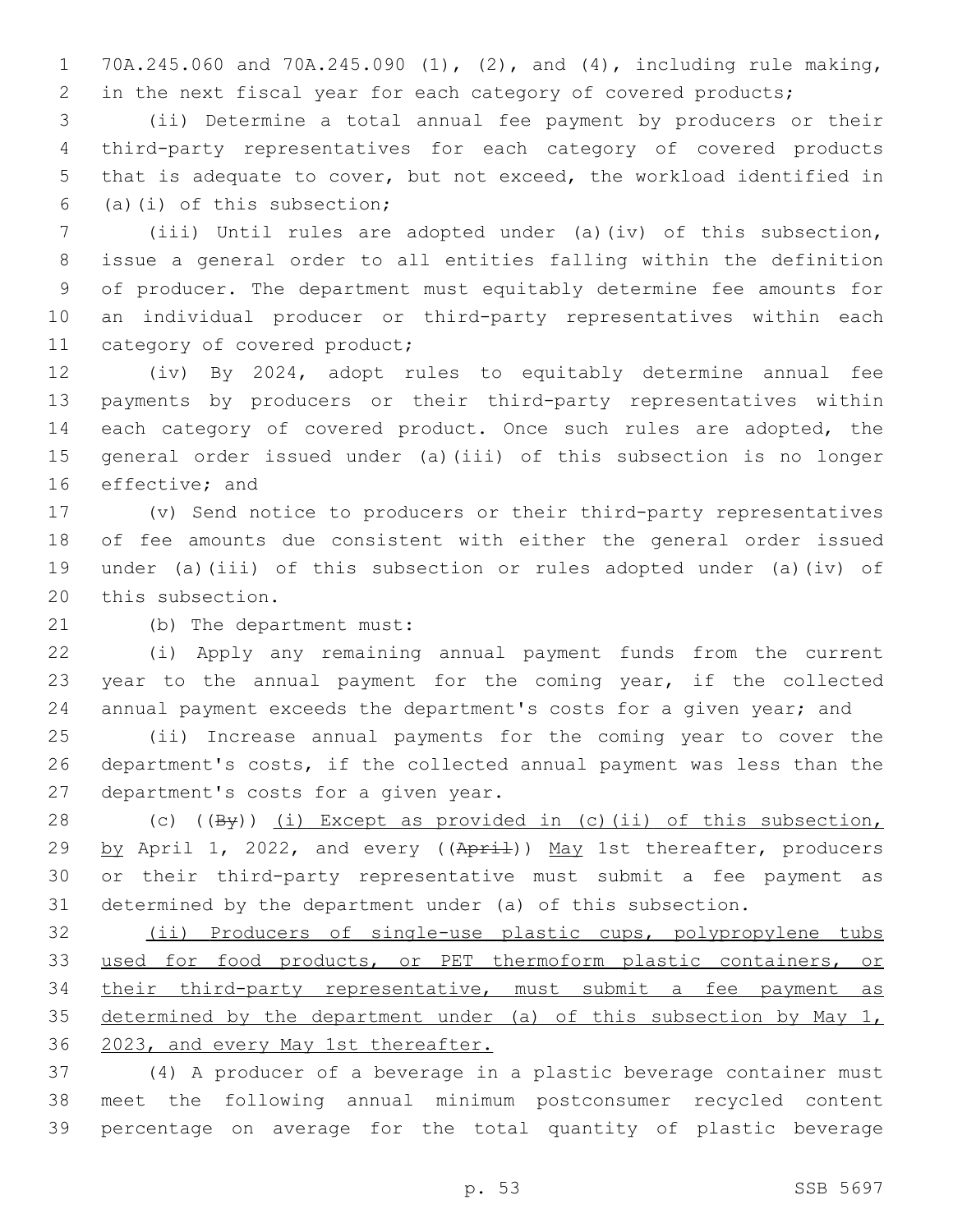containers, by weight, that are sold, offered for sale, or distributed in or into Washington by the producer effective:

 (a) For beverages except wine in 187 milliliter plastic beverage containers and dairy milk:4

 (i) January 1, 2023, through December 31, 2025: No less than 15 percent postconsumer recycled content plastic by weight;

 (ii) January 1, 2026, through December 31, 2030: No less than 25 8 percent postconsumer recycled content plastic by weight; and

 (iii) On and after January 1, 2031: No less than 50 percent 10 postconsumer recycled content plastic by weight.

 (b) For wine in 187 milliliter plastic beverage containers and 12 dairy milk:

 (i) January 1, 2028, through December 31, 2030: No less than 15 percent postconsumer recycled content plastic by weight;

 (ii) January 1, 2031, through December 31, 2035: No less than 25 16 percent postconsumer recycled content plastic by weight; and

 (iii) On and after January 1, 2036: No less than 50 percent 18 postconsumer recycled content plastic by weight.

 (5) A producer of household cleaning and personal care products in plastic containers must meet the following annual minimum postconsumer recycled content percentage on average for the total quantity of plastic containers, by weight, that are sold, offered for sale, or distributed in or into Washington by the producer effective:

 (a) January 1, 2025, through December 31, 2027: No less than 15 25 percent postconsumer recycled content plastic by weight;

 (b) January 1, 2028, through December 31, 2030: No less than 25 27 percent postconsumer recycled content plastic by weight; and

 (c) On and after January 1, 2031: No less than 50 percent 29 postconsumer recycled content plastic by weight.

 (6) A producer of plastic trash bags must meet the following annual minimum postconsumer recycled content percentage on average 32 for the total quantity of plastic trash bags, by weight, that are sold, offered for sale, or distributed in or into Washington by the 34 producer effective:

 (a) January 1, 2023, through December 31, 2024: No less than 10 percent postconsumer recycled content plastic by weight;

 (b) January 1, 2025, through December 31, 2026: No less than 15 percent postconsumer recycled content plastic by weight; and

 (c) On and after January 1, 2027: No less than 20 percent 40 postconsumer recycled content plastic by weight.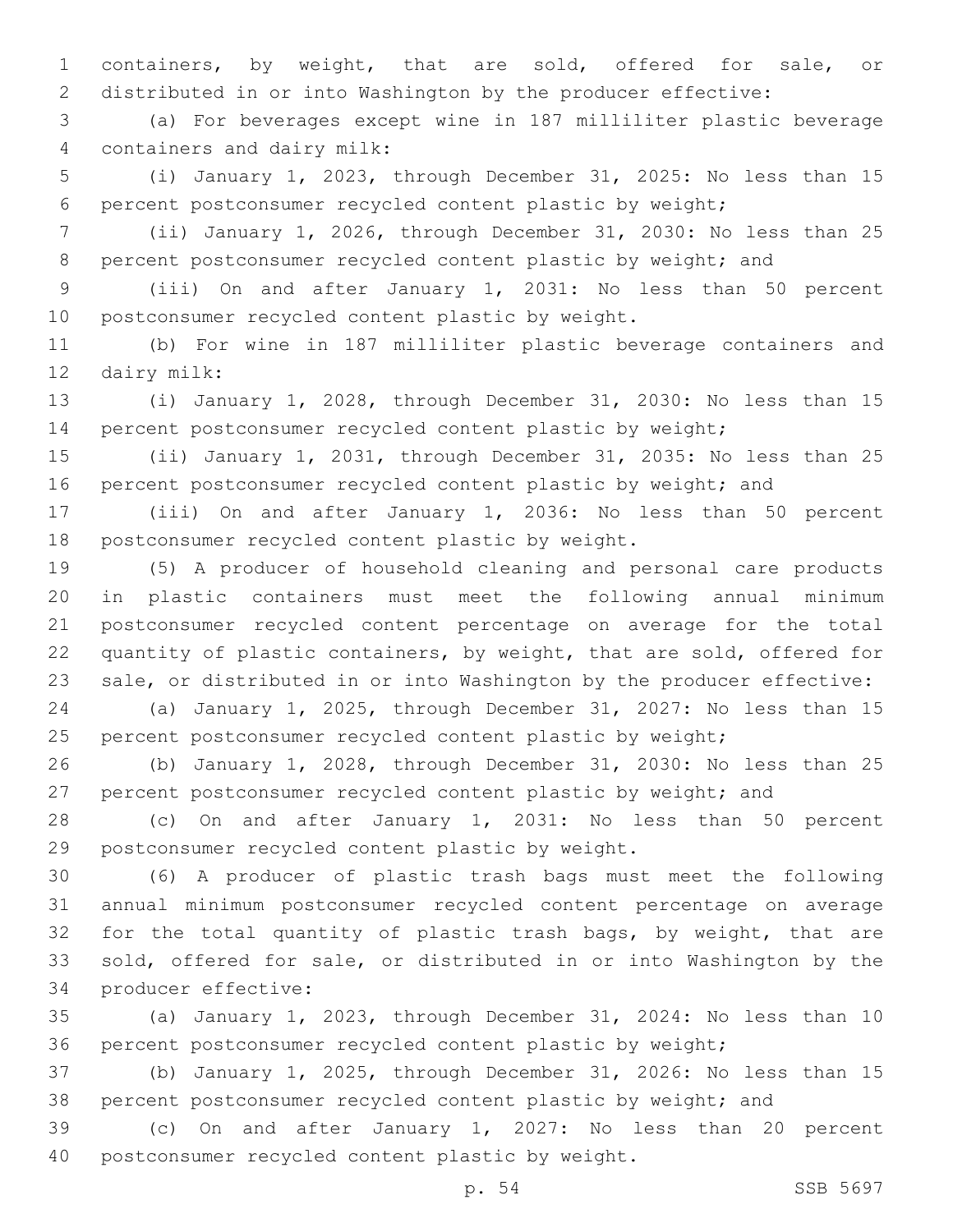(7) A producer of a polypropylene tub must meet the following annual minimum postconsumer recycled content percentage on average 3 for the total quantity of polypropylene tubs used for food products, 4 by weight, that are sold, offered for sale, or distributed in or into Washington by the producer effective: (a) January 1, 2026, through December 31, 2030: No less than 10 percent postconsumer recycled content plastic by weight; and (b) On and after January 1, 2031: No less than 30 percent postconsumer recycled content plastic by weight. (8) A producer of a PET thermoform plastic container must meet the following annual minimum postconsumer recycled content percentage on average for the total quantity of PET thermoform plastic 13 containers, by weight, that are sold, offered for sale, or 14 distributed in or into Washington by the producer effective: (a) For packaging for consumable goods: (i) January 1, 2031, through December 31, 2035: No less than 10 17 percent postconsumer recycled content plastic by weight; and 18 (ii) On and after January 1, 2036: No less than 30 percent 19 postconsumer recycled content plastic by weight; (b)(i) Except as provided in (b)(ii) of this subsection, for 21 packaging used for durable goods: On and after January 1, 2036, no less than 30 percent postconsumer recycled content plastic by weight; (ii) Packaging designed to accompany a durable good where that 24 durable good model is designed prior to the effective date of the 25 requirement in (b)(i) of this subsection is exempt. (9) A producer of single-use plastic cups must meet the following annual minimum postconsumer recycled content percentage on average 28 for the total quantity of single-use plastic cups, by weight, that are sold, offered for sale, or distributed in or into Washington by the producer effective: (a) For polypropylene single-use plastic cups: (i) January 1, 2029, through December 31, 2030: No less than 15 percent postconsumer recycled content plastic by weight; and (ii) On and after January 1, 2031: No less than 25 percent postconsumer recycled content plastic by weight; (b) For polyethylene terephthalate (PET) and polystyrene single- use plastic cups: (i) January 1, 2029, through December 31, 2030: No less than 20 percent postconsumer recycled content plastic by weight; and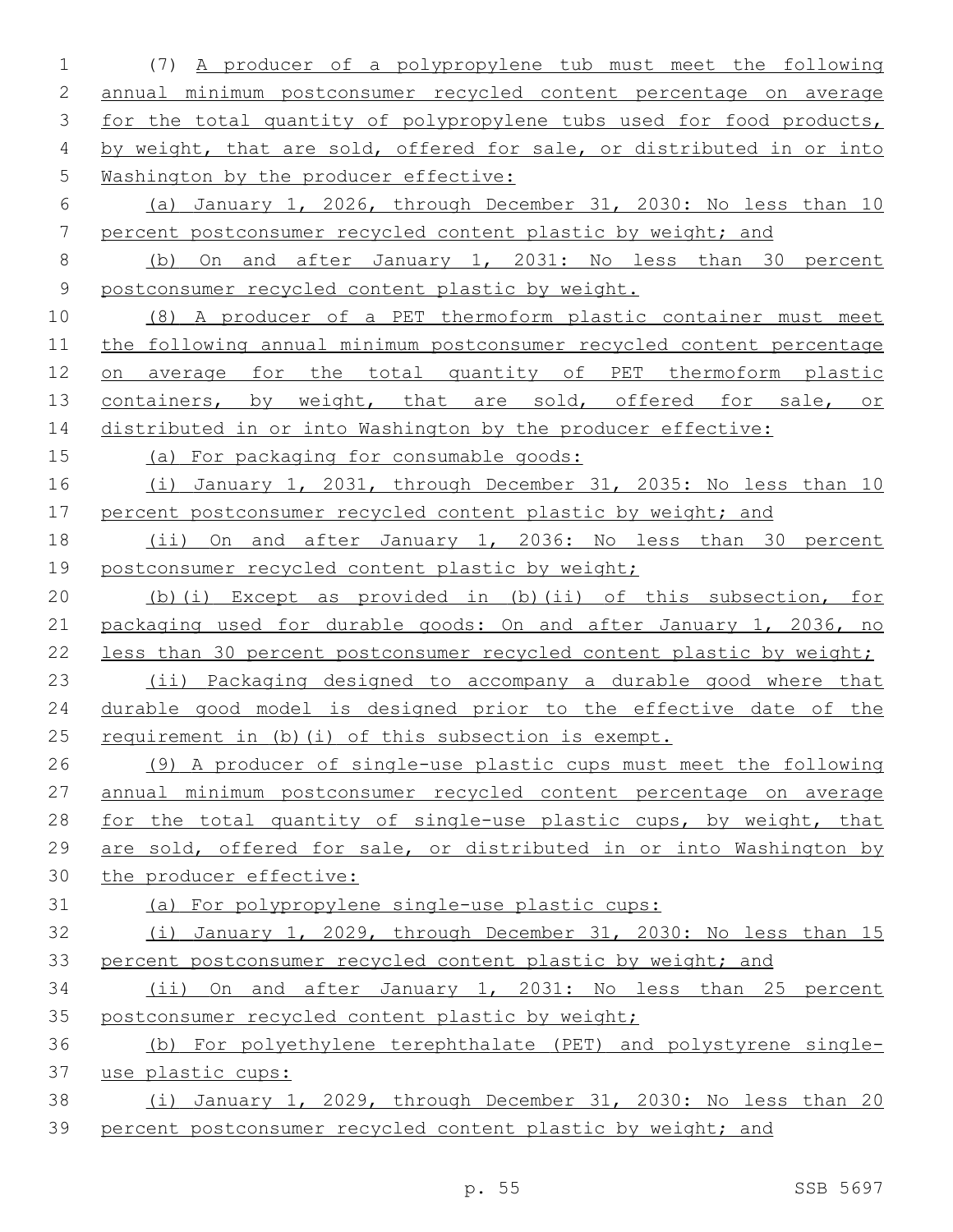(ii) On and after January 1, 2031: No less than 30 percent

postconsumer recycled content plastic by weight.

 (10)(a) Beginning January 1, 2024, or when rule making is complete, whichever is sooner, the department may, on an annual basis on January 1st, review and determine for the following year whether to adjust the minimum postconsumer recycled content percentage required for a type of container or product or category of covered 8 products pursuant to subsection  $(4)$ ,  $(5)$ ,  $((e^e))$   $(6)$ ,  $(7)$ ,  $(8)$ , or 9 (9) of this section. The department's review may be initiated by the department or at the petition of a producer or a covered product manufacturing industry not more than once annually. When submitting a petition, producers or a producer manufacturing industry must provide necessary information that will allow the department to make a 14 determination under (b) of this subsection.

 (b) In making a determination pursuant to this subsection, the department must consider, at a minimum, all of the following factors:

 (i) Changes in market conditions, including supply and demand for postconsumer recycled content plastics, collection rates, and bale 19 availability both domestically and globally;

20 (ii) Recycling rates;

 (iii) The availability of recycled plastic suitable to meet the minimum postconsumer recycled content requirements pursuant to 23 subsection (4), (5),  $((e^2))$  (6),  $(7)$ , (8), or (9) of this section, including the availability of high quality recycled plastic, and food-grade recycled plastic from recycling programs;

(iv) The capacity of recycling or processing infrastructure;

 (v) The technical feasibility of achieving the minimum postconsumer recycled content requirements in covered products that are regulated under 21 C.F.R., chapter I, subchapter G, 7 U.S.C. Sec. 136, 15 U.S.C. Sec. 1471-1477, 49 C.F.R. Sec. 178.33b, 49 C.F.R. Sec. 173, 40 C.F.R. Sec. 152.10, 15 U.S.C. Sec. 1261-1278, 49 U.S.C. 5101 et seq., 49 C.F.R. Sec. 178.509, 49 C.F.R. Sec. 179.522, 49 C.F.R. Sec. 178.600-609, and other federal laws; and

 (vi) The progress made by producers in achieving the goals of 35 this section.

36 (c) Under (a) of this subsection:

 (i) The department may not adjust the minimum postconsumer recycled content requirements above the minimum postconsumer recycled content percentages for the year under review required pursuant to 40 subsection  $(4)$ ,  $(5)$ ,  $((e^2))$   $(6)$ ,  $(7)$ ,  $(8)$ , or  $(9)$  of this section.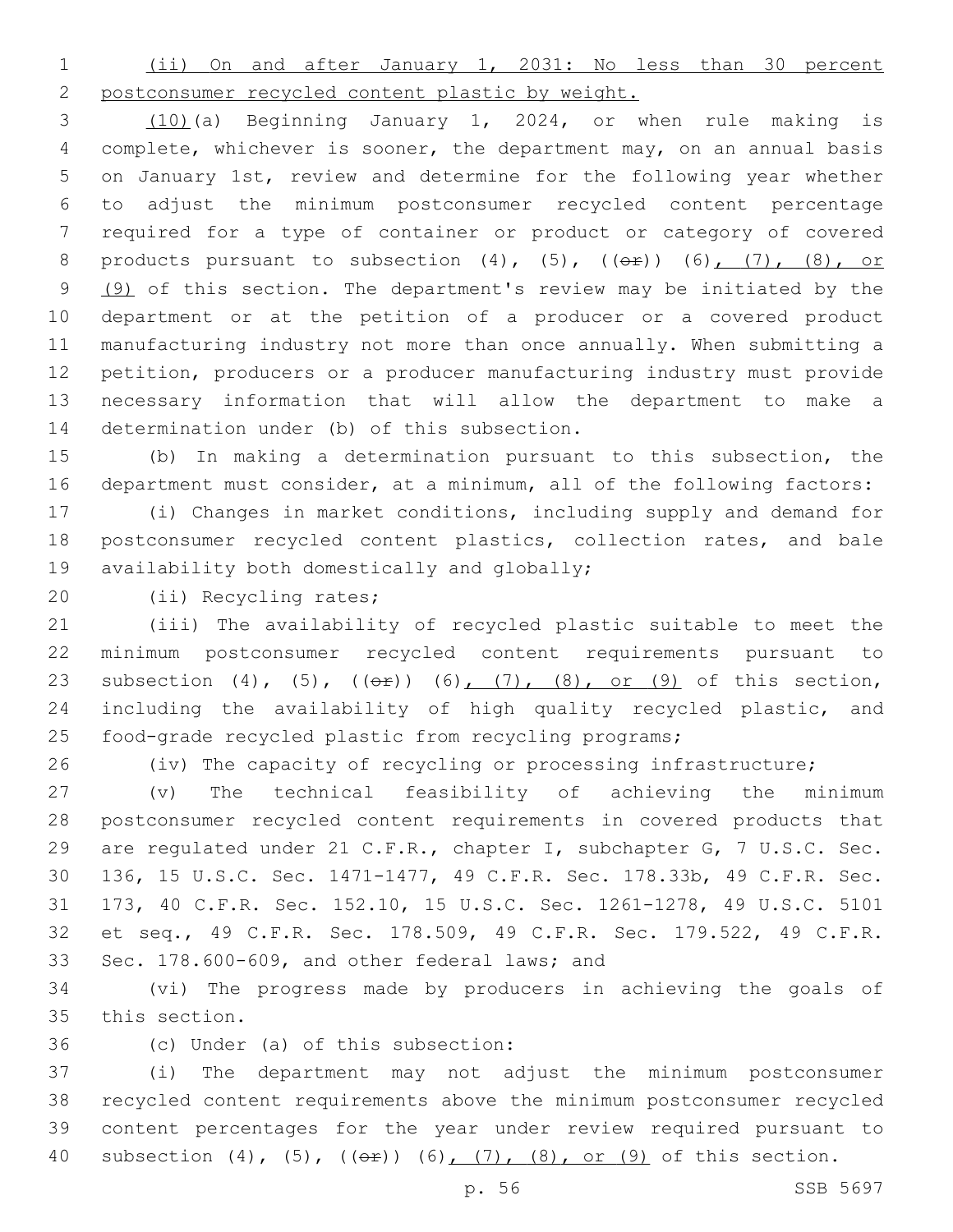(ii) For plastic household cleaning and personal care product containers, the department may not adjust the minimum postconsumer recycled content requirements above the minimum postconsumer recycled content percentages for the year under review required pursuant to subsection (5) of this section or below a minimum of 10 percent.

 (iii) For plastic trash bags, the department may not adjust the minimum postconsumer recycled content requirements above the minimum postconsumer recycled content percentages for the year under review required pursuant to subsection (6) of this section or below the minimum percentage required in subsection (6)(a) of this section.

11 (d) A producer or the manufacturing industry for a covered 12 product may appeal a decision by the department to adjust 13 postconsumer recycled content percentages under (a) of this 14 subsection or to temporarily exclude covered products from minimum 15 postconsumer recycled content requirements under subsection  $((+8))$ 16 (11) of this section to the pollution control hearings board within 17 30 days of the department's determination.

18 (((48))) (11)(a) The department must temporarily exclude from 19 minimum postconsumer recycled content requirements for the upcoming 20 year any types of covered products in plastic containers for which a 21 producer annually demonstrates to the department by December 31st of 22 a given year that  $(\theta) :$ 

23 (i) The producer cannot achieve the postconsumer recycled content 24 requirements and remain in compliance with applicable rules and 25 regulations adopted by the United States food and drug 26 administration, or any other state or federal law, rule, or 27 regulation; or

28 (ii) The achievement of postconsumer recycled content 29 requirements in the container material is not ((technically)) 30 technologically feasible ((in order to comply with health or safety 31 requirements of federal law, including the federal laws specified in 32 subsection  $(7)$  (b)  $(v)$  of this section)).

 (b) A producer must continue to register and report consistent with the requirements of this chapter for covered products temporarily excluded from minimum postconsumer recycled content 36 requirements under this subsection.

 $(1)$  ( $(1)$ ) (12) A producer that does not achieve the postconsumer 38 recycled content requirements established under this section is 39 subject to penalties established in RCW 70A.245.040.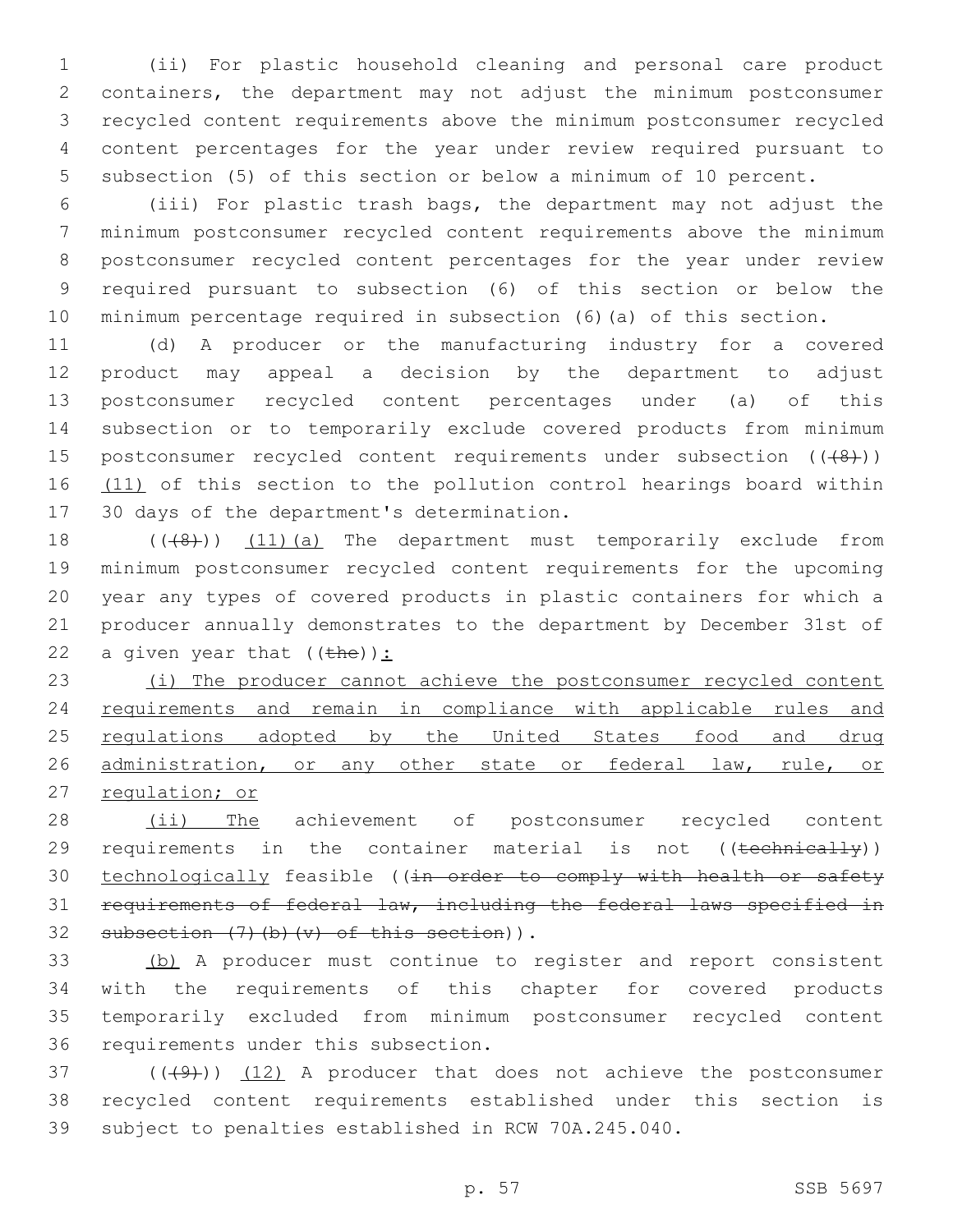1 (( $(10)$ )) (13)(a) A city, town, county, or municipal corporation may not implement local recycled content requirements for a covered product that is subject to minimum postconsumer recycled content requirements established in this section.4

 (b) A city, town, county, or municipal corporation may establish local purchasing requirements that include recycled content standards that exceed the minimum recycled content requirements established by this chapter for plastic household cleaning and personal care product containers or plastic trash bags purchased by a city, town, or 10 municipal corporation, or its contractor.

11 (((41))) (14) The department may enter into contracts for the services required to implement this chapter and related duties of the 13 department.

14 (((412))) (15) In-state distributors, wholesalers, and retailers in possession of covered products manufactured before the date that postconsumer recycled content requirements become effective may exhaust their existing stock through sales to the public.

 **Sec. 23.** RCW 70A.245.030 and 2021 c 313 s 4 are each amended to 19 read as follows:

20 (1)(a) Except as provided in (b)  $((and))_L$  (c), (d), (e), or (f) of this subsection, beginning April 1, 2024, each producer of covered products, individually or through a third party representing a group of producers, must provide an annual report to the department that includes the amount in pounds of virgin plastic and the amount in pounds of postconsumer recycled content by resin type used for each 26 category of covered products that are sold, offered for sale, or distributed in or into Washington state, including the total postconsumer recycled content resins as a percentage of total weight.

 $(1)$  The report must be submitted in a format and manner 30 prescribed by the department.

 (ii) The department may determine that producers of one or more categories of covered products must demonstrate compliance with the postconsumer recycled content requirements established in this section by providing validation documents issued by an established third-party certification entity acceptable to the department, directly or through their third-party representatives, to the department.

 (iii) A manufacturer may submit national data allocated on a per capita basis for Washington to approximate the information required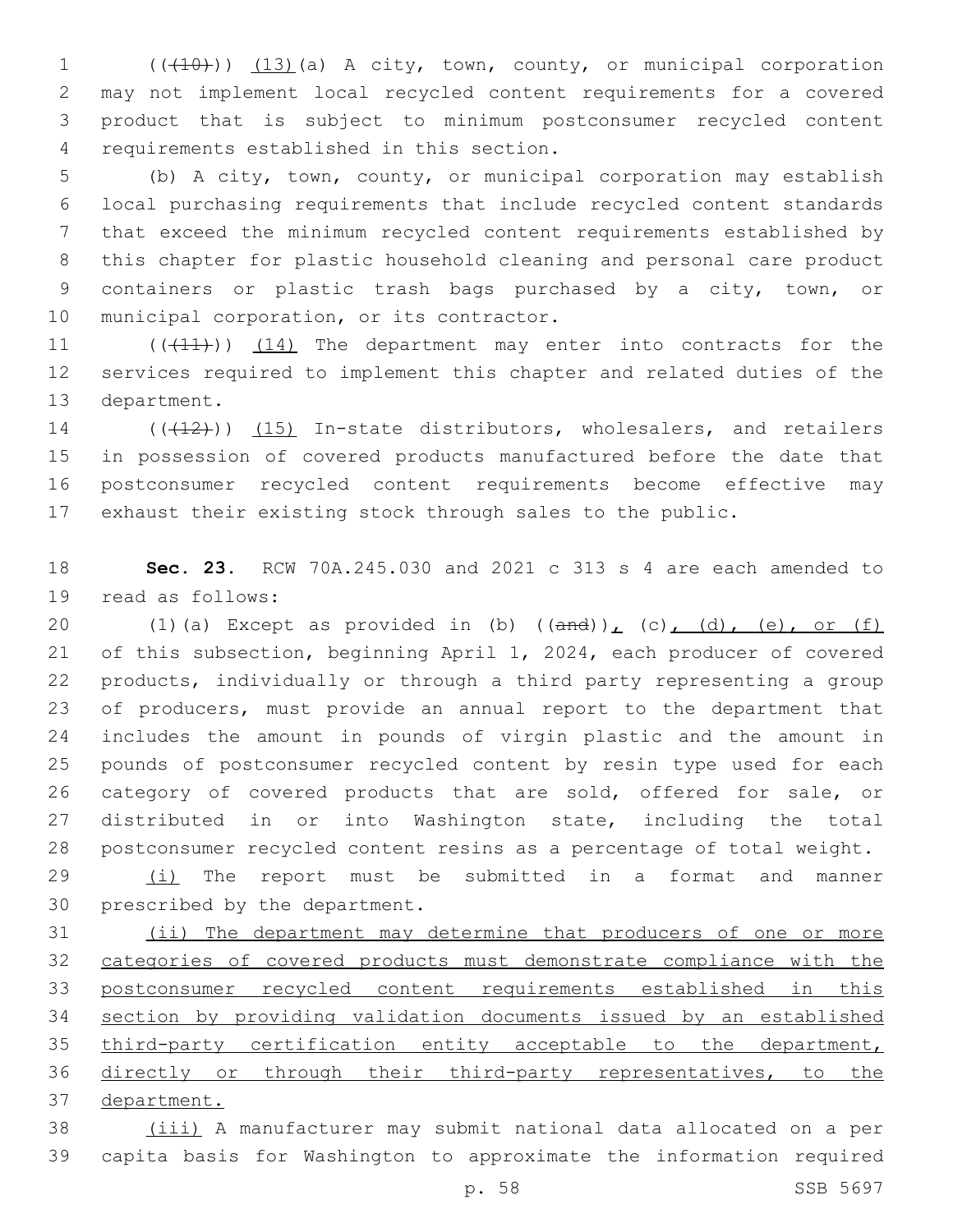in this subsection if the producer or third-party representative demonstrates to the department that state level data are not 3 available or feasible to generate.

 (b) The requirements of (a) of this subsection apply to household cleaning and personal care products in plastic containers beginning 6 April 1, 2026.

 (c) The requirements of (a) of this subsection apply to polypropylene tubs used for food products beginning April 1, 2027.

9 (d) The requirements of (a) of this subsection apply to wine in 187 milliliter plastic beverage containers and dairy milk in plastic 11 beverage containers beginning April 1, 2029.

 (( $\left(\frac{1}{2}\right)$ ) (e) The requirements of (a) of this subsection apply to single-use plastic cups beginning April 1, 2030.

 (f) The requirements of (a) of this subsection apply to PET thermoform plastic containers except for those used for durable goods beginning April 1, 2032.

 (g) The requirements of (a) of this subsection apply to PET thermoform plastic containers used for durable goods beginning April 1, 2037.

20 (h) The department must post the information reported under this subsection on its website, except as provided in subsection (2) of 22 this section.

 (2) A producer that submits information or records to the department under this chapter may request that the information or records be made available only for the confidential use of the 26 department, the director, or the appropriate division of the department. The director of the department must give consideration to the request and if this action is not detrimental to the public interest and is otherwise in accordance with the policies and purposes of chapter 43.21A RCW, the director must grant the request for the information to remain confidential as authorized in 32 RCW 43.21A.160.

 NEW SECTION. **Sec. 24.** TRUTH IN LABELING. (1) Beginning January 1, 2026, a producer may not offer for sale, sell, or distribute in or into Washington, including by means of remote sale, any covered product that makes a deceptive or misleading claim about its recyclability.

 (a) A covered product that displays a chasing arrows symbol, a chasing arrows symbol surrounding a resin identification code, or any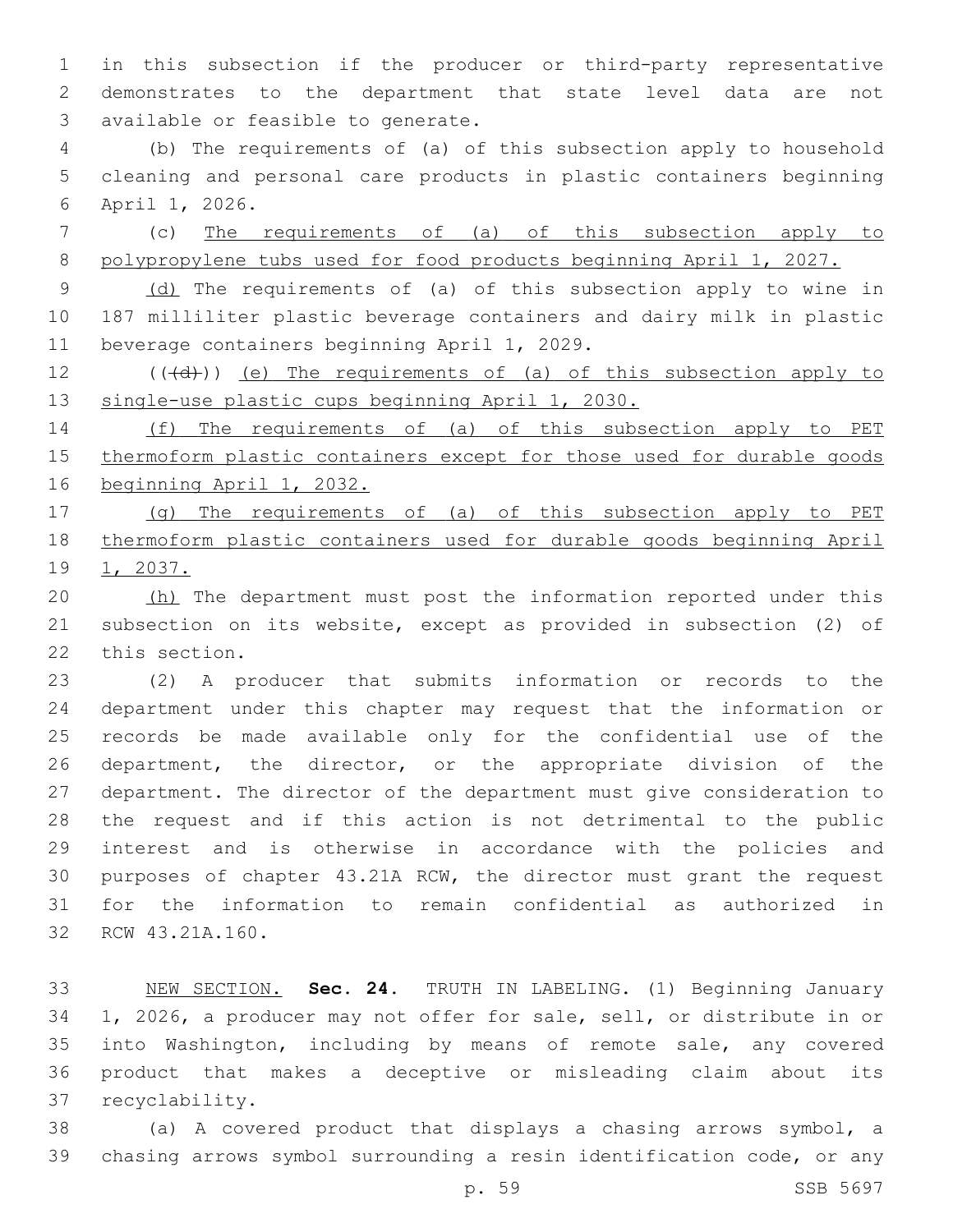other symbol or statement indicating that it is recyclable is deemed to be deceptive or misleading unless it is designated for collection in a producer responsibility organization plan approved by the department as described in section 7 of this act;4

 (b) A label is not considered a misleading or deceptive claim of recyclability if it:6

 (i) Is required by another state or by a federal law or agency at 8 the time that the claim is made;

 (ii) Is part of a widely adopted and standardized third-party 10 labeling system; or

 (iii) Uses a chasing arrows symbol in combination with a clearly visible line placed at a 45 degree angle over the chasing arrows 13 symbol to convey that an item is not recyclable.

 (2) At such time as an enforceable federal statutory or regulatory standard is implemented for labeling packaging related to recyclability, within 180 days the department shall review criteria under this chapter with federal standards or requirements and may adopt the federal criteria in lieu of the requirements of this 19 section.

 (3) Beginning July 1, 2022, a city, town, or county may not enact an ordinance restricting the distribution or sale of covered products due to displaying a chasing arrows symbol, a chasing arrows symbol surrounding a resin identification code, or any other symbol or statement indicating that it is recyclable if the covered product is, at the time that the claim is made:

 (a) Designated for collection in a producer responsibility organization plan approved by the department as described in section 28 7 of this act;

 (b) Required to display the symbol or statement by another state 30 or by a federal law or agency;

 (c) Part of a widely adopted and standardized third-party 32 labeling system; or

 (d) Using a chasing arrows symbol in combination with a clearly visible line placed at a 45 degree angle over the chasing arrows 35 symbol to convey that an item is not recyclable.

 NEW SECTION. **Sec. 25.** ROLL CARTS. (1) Beginning January 1, 2023, a manufacturer or person may only sell, offer for sale, or distribute for use in Washington plastic collection bins made from at least 25 percent postconsumer recycled content, including at least 10

p. 60 SSB 5697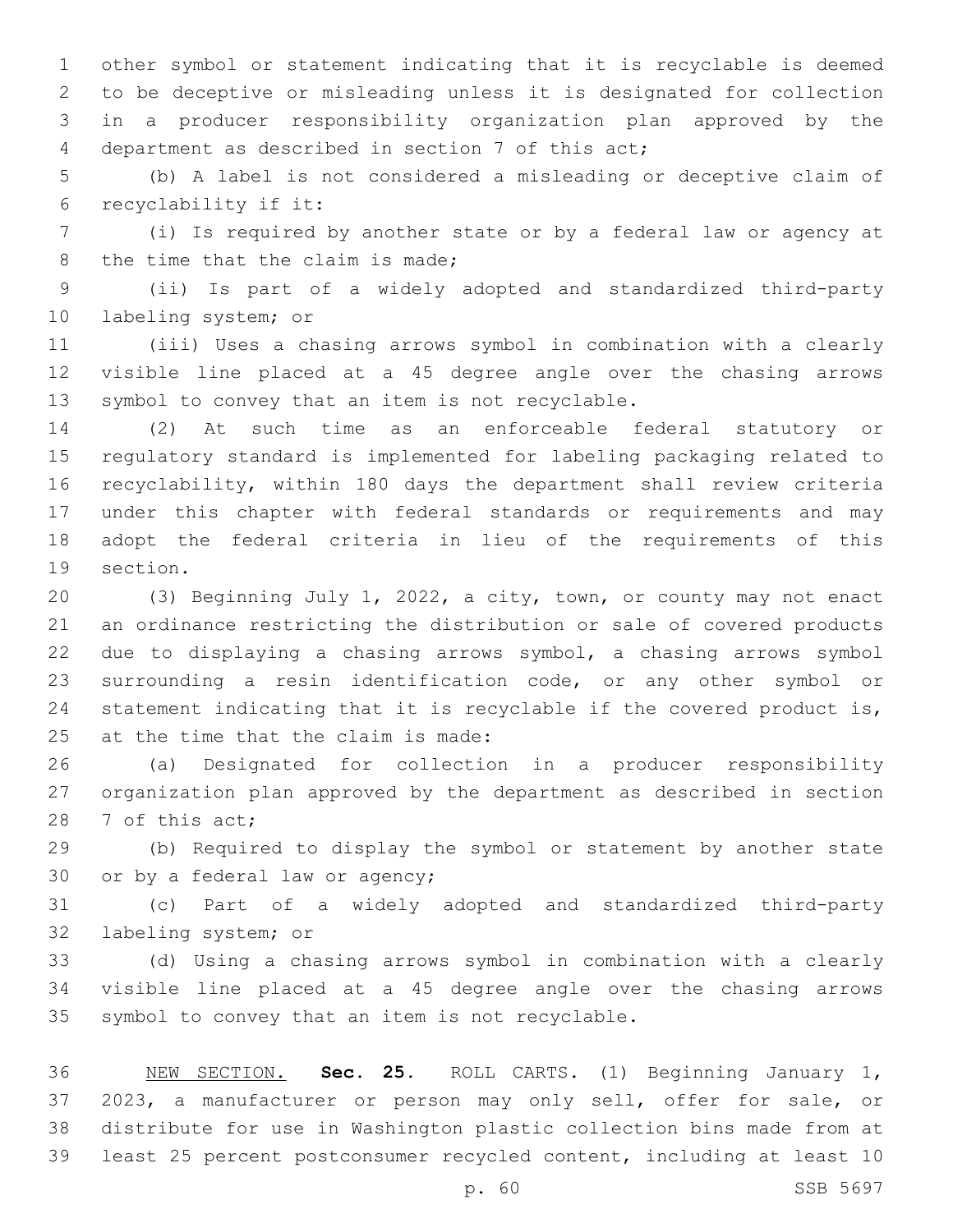percent derived from curbside recycling programs. However, a person providing solid waste collection services may distribute for use in Washington any plastic collection bins that were in use or in its inventory in Washington state prior to January 1, 2023, until the end 5 of such bins' useful life.

 (2) A person with an existing municipal contract for plastic collection bins that was in place prior to August 1, 2022, is exempt from this section until the expiration or renewal date of the contract. A new or renewed contract whose terms take effect after August 1, 2022, must be consistent with the requirements of this section. Exempt persons are encouraged to meet the requirements of this section as collection bins are replaced under existing 13 contracts.

 (3) Manufacturers of plastic collection bins, including persons that sell, offer for sale, distribute, or provide collection bins in Washington must provide written evidence or certification, upon request, to the department or any municipality, retailer, stewardship organization, solid waste collection company, or other purchaser of collection bins showing that their collection bins meet the 20 requirements of this section.

 (4) For the purposes of this section, "plastic collection bins" include plastic bins, cans, carts, toters, roll carts, or other receptacles used to collect recyclables, compostable materials, or 24 garbage used by solid waste collection services.

 NEW SECTION. **Sec. 26.** PACKAGING REGISTRATION CLEARINGHOUSE— PRODUCER REGISTRATION. (1) The department is authorized to participate in the development and ongoing operation of a regional or multistate clearinghouse for the purpose of facilitating the implementation of state laws and rules on packaging and paper products including, but not limited to, requirements established under this chapter and in chapters 70A.222, 70A.230, 70A.245, 70A.340, and 70A.350 RCW and other relevant laws.

 (2) The department may direct producers to register and submit any required data, annual reports, fees, and annual payments, and any additional information or documentation to a clearinghouse in lieu of 36 the department.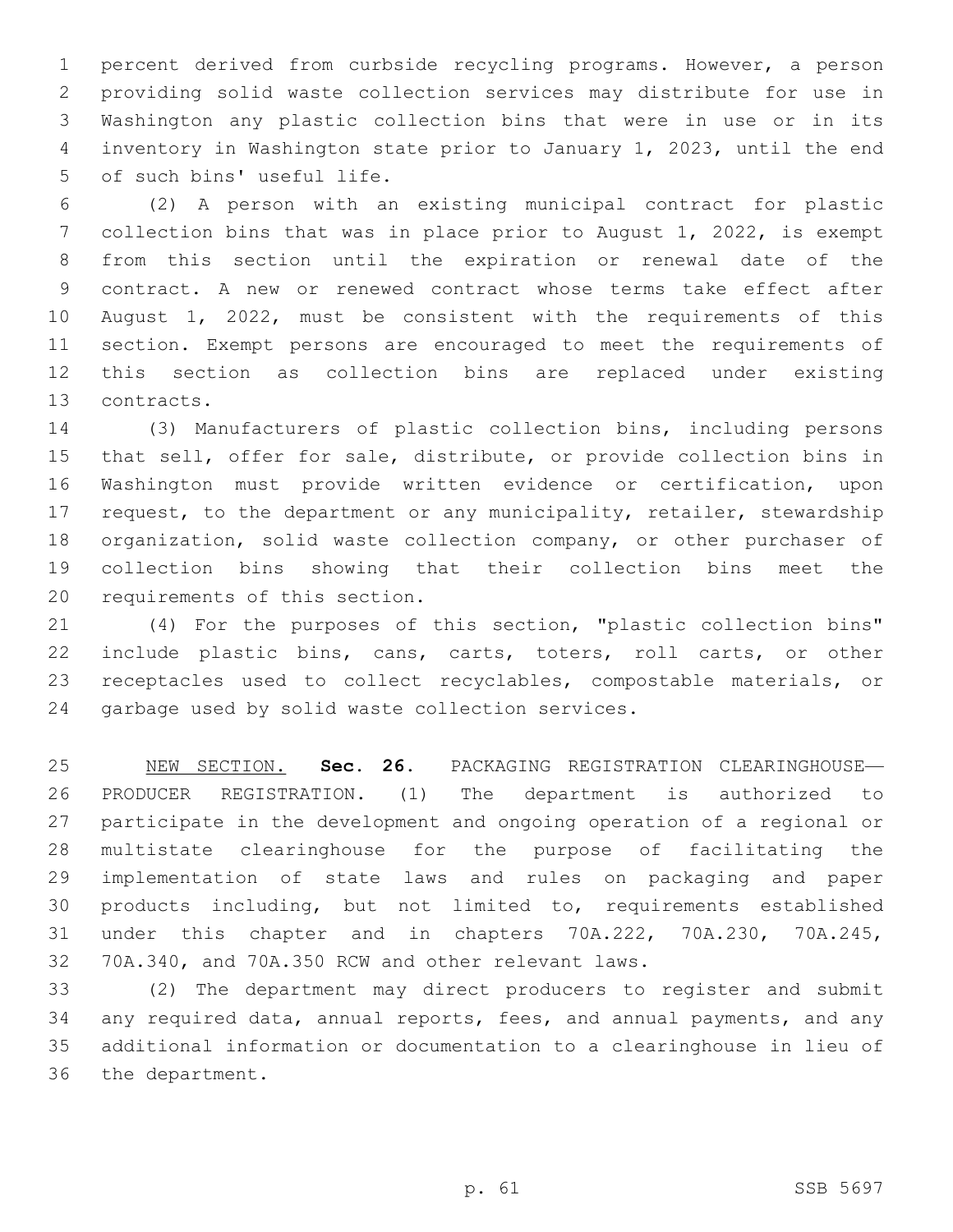NEW SECTION. **Sec. 27.** OTHER ASSISTANCE PROGRAMS. Nothing in this chapter impacts an entity's eligibility for any state or local incentive or assistance program to which they are otherwise eligible.

 NEW SECTION. **Sec. 28.** ACCOUNT. The responsible packaging management account is created in the custody of the state treasury. All receipts received by the department under this chapter must be deposited in the account. Only the director of the department or the director's designee may authorize expenditures from the account. The account is subject to the allotment procedures under chapter 43.88 RCW, but an appropriation is not required for expenditures. Expenditures from the account may be used by the department only for implementing, administering, and enforcing the requirements of this chapter.

 **Sec. 29.** RCW 43.21B.110 and 2021 c 316 s 41 and 2021 c 313 s 16 are each reenacted and amended to read as follows:

 (1) The hearings board shall only have jurisdiction to hear and decide appeals from the following decisions of the department, the director, local conservation districts, the air pollution control boards or authorities as established pursuant to chapter 70A.15 RCW, local health departments, the department of natural resources, the department of fish and wildlife, the parks and recreation commission, and authorized public entities described in chapter 79.100 RCW:

 (a) Civil penalties imposed pursuant to RCW 18.104.155, 70A.15.3160, 70A.300.090, 70A.20.050, 70A.530.040, 70A.350.070, 70A.515.060, 70A.245.040, 70A.245.050, 70A.245.070, 70A.245.080, 70A.65.200, section 4 of this act, 76.09.170, 77.55.440, 78.44.250, 88.46.090, 90.03.600, 90.46.270, 90.48.144, 90.56.310, 90.56.330, and 90.64.102.28

 (b) Orders issued pursuant to RCW 18.104.043, 18.104.060, 43.27A.190, 70A.15.2520, 70A.15.3010, 70A.300.120, 70A.350.070, 70A.245.020, 70A.65.200, section 4 of this act, 86.16.020, 88.46.070, 32 90.14.130, 90.46.250, 90.48.120, and 90.56.330.

 (c) Except as provided in RCW 90.03.210(2), the issuance, modification, or termination of any permit, certificate, or license by the department or any air authority in the exercise of its jurisdiction, including the issuance or termination of a waste disposal permit, the denial of an application for a waste disposal permit, the modification of the conditions or the terms of a waste

p. 62 SSB 5697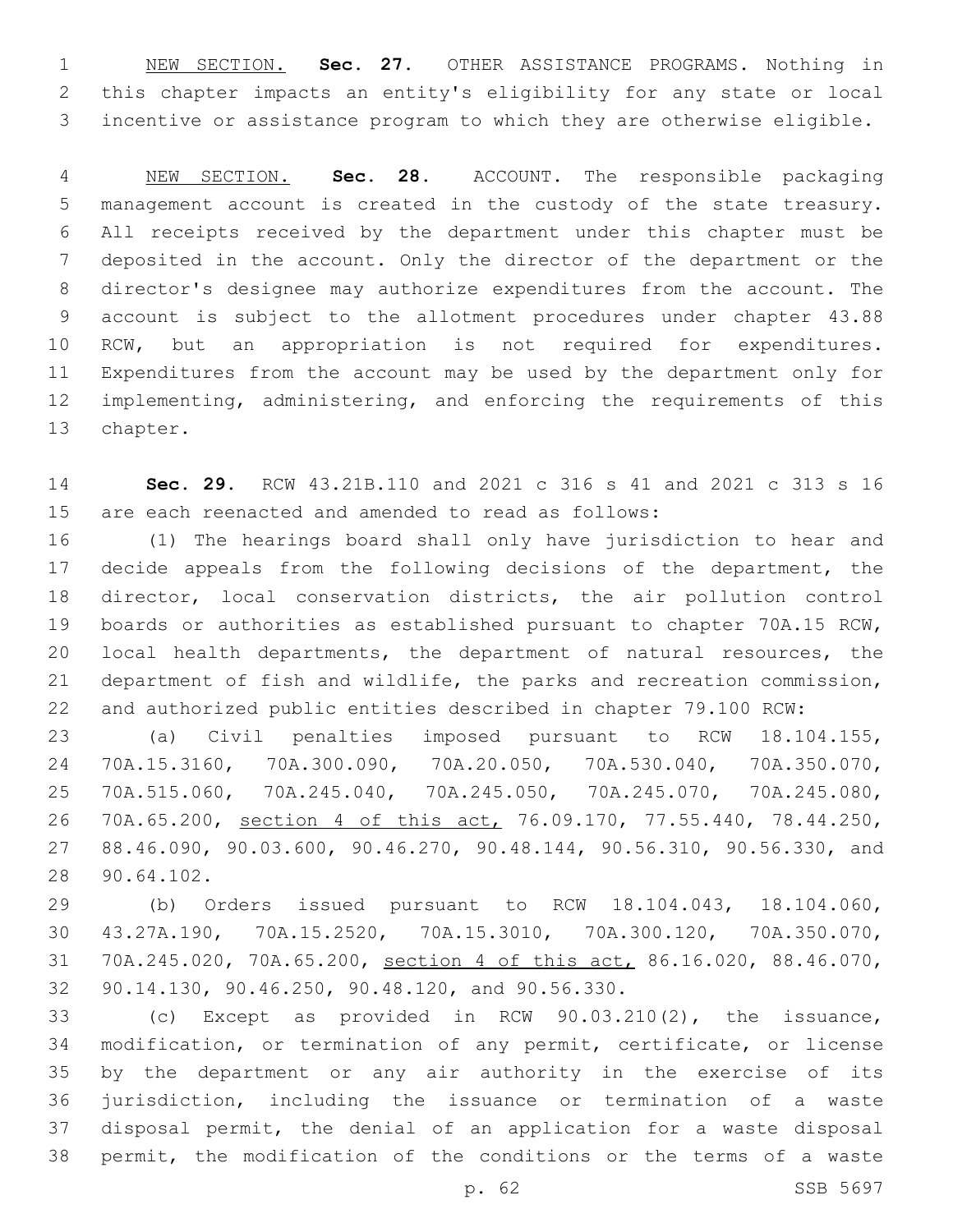disposal permit, or a decision to approve or deny an application for a solid waste permit exemption under RCW 70A.205.260.

 (d) Decisions of local health departments regarding the grant or denial of solid waste permits pursuant to chapter 70A.205 RCW.

 (e) Decisions of local health departments regarding the issuance and enforcement of permits to use or dispose of biosolids under RCW 70A.226.090.7

 (f) Decisions of the department regarding waste-derived fertilizer or micronutrient fertilizer under RCW 15.54.820, and decisions of the department regarding waste-derived soil amendments 11 under RCW 70A.205.145.

 (g) Decisions of local conservation districts related to the denial of approval or denial of certification of a dairy nutrient management plan; conditions contained in a plan; application of any 15 dairy nutrient management practices, standards, methods, and technologies to a particular dairy farm; and failure to adhere to the plan review and approval timelines in RCW 90.64.026.

 (h) Any other decision by the department or an air authority which pursuant to law must be decided as an adjudicative proceeding 20 under chapter 34.05 RCW.

 (i) Decisions of the department of natural resources, the department of fish and wildlife, and the department that are reviewable under chapter 76.09 RCW, and the department of natural resources' appeals of county, city, or town objections under RCW 76.09.050(7).25

 (j) Forest health hazard orders issued by the commissioner of 27 public lands under RCW 76.06.180.

 (k) Decisions of the department of fish and wildlife to issue, deny, condition, or modify a hydraulic project approval permit under chapter 77.55 RCW, to issue a stop work order, to issue a notice to comply, to issue a civil penalty, or to issue a notice of intent to 32 disapprove applications.

 (l) Decisions of the department of natural resources that are 34 reviewable under RCW 78.44.270.

 (m) Decisions of an authorized public entity under RCW 79.100.010 to take temporary possession or custody of a vessel or to contest the amount of reimbursement owed that are reviewable by the hearings 38 board under RCW 79.100.120.

 (n) Decisions of the department of ecology that are appealable under RCW 70A.245.020 to set recycled minimum postconsumer content

p. 63 SSB 5697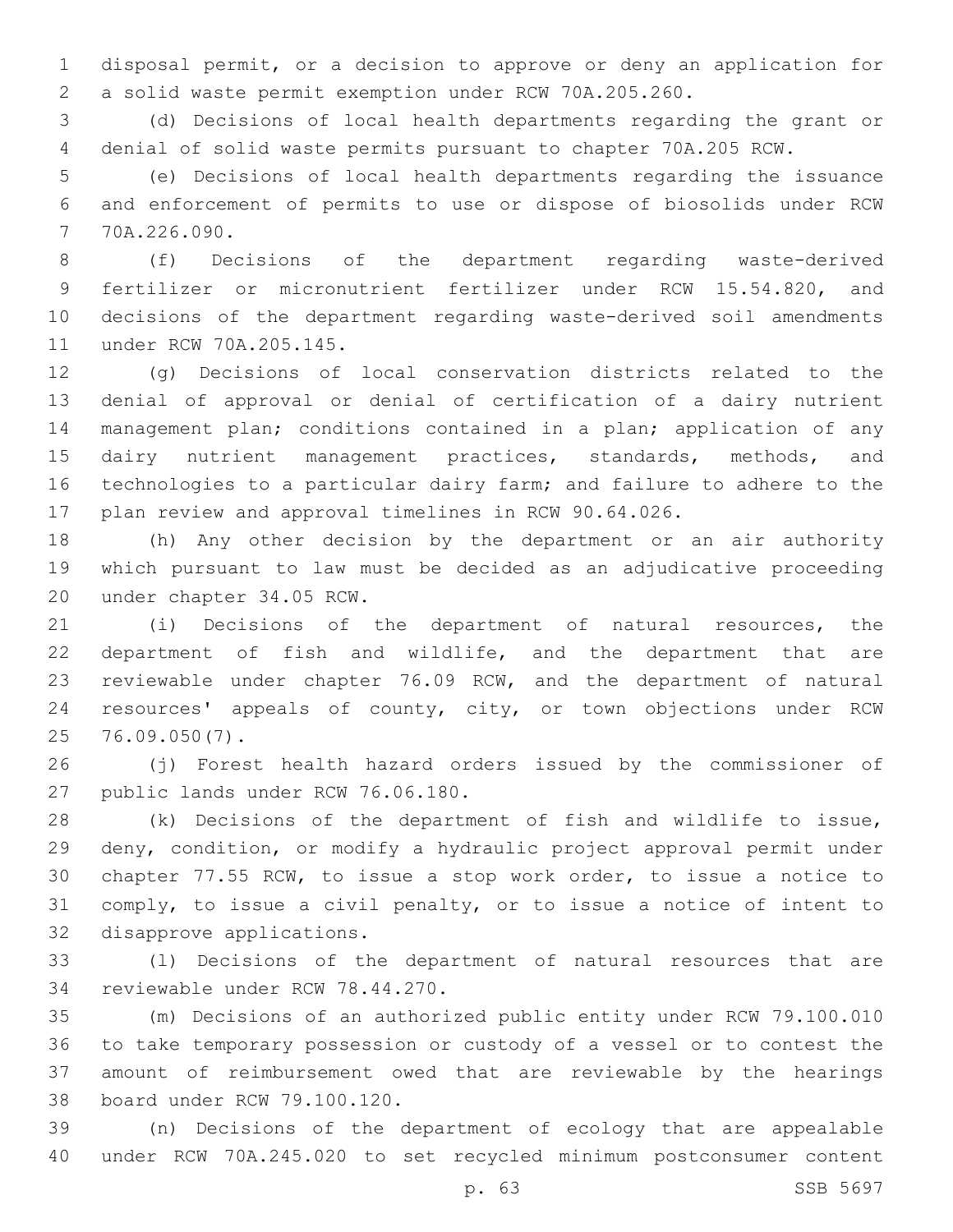for covered products or to temporarily exclude types of covered products in plastic containers from minimum postconsumer recycled 3 content requirements.

 (2) The following hearings shall not be conducted by the hearings 5 board:

 (a) Hearings required by law to be conducted by the shorelines 7 hearings board pursuant to chapter 90.58 RCW.

 (b) Hearings conducted by the department pursuant to RCW 70A.15.3010, 70A.15.3070, 70A.15.3080, 70A.15.3090, 70A.15.3100, 10 70A.15.3110, and 90.44.180.

 (c) Appeals of decisions by the department under RCW 90.03.110 12 and 90.44.220.

 (d) Hearings conducted by the department to adopt, modify, or 14 repeal rules.

 (3) Review of rules and regulations adopted by the hearings board shall be subject to review in accordance with the provisions of the 17 administrative procedure act, chapter 34.05 RCW.

 **Sec. 30.** RCW 43.21B.300 and 2021 c 316 s 42 and 2021 c 313 s 17 are each reenacted and amended to read as follows:

 (1) Any civil penalty provided in RCW 18.104.155, 70A.15.3160, 70A.205.280, 70A.300.090, 70A.20.050, 70A.245.040, 70A.245.050, 70A.245.070, 70A.245.080, 70A.65.200, section 4 of this act, 88.46.090, 90.03.600, 90.46.270, 90.48.144, 90.56.310, 90.56.330, and 90.64.102 and chapter 70A.355 RCW shall be imposed by a notice in writing, either by certified mail with return receipt requested or by personal service, to the person incurring the penalty from the department or the local air authority, describing the violation with reasonable particularity. For penalties issued by local air authorities, within thirty days after the notice is received, the person incurring the penalty may apply in writing to the authority for the remission or mitigation of the penalty. Upon receipt of the application, the authority may remit or mitigate the penalty upon whatever terms the authority in its discretion deems proper. The authority may ascertain the facts regarding all such applications in such reasonable manner and under such rules as it may deem proper and shall remit or mitigate the penalty only upon a demonstration of extraordinary circumstances such as the presence of information or factors not considered in setting the original penalty.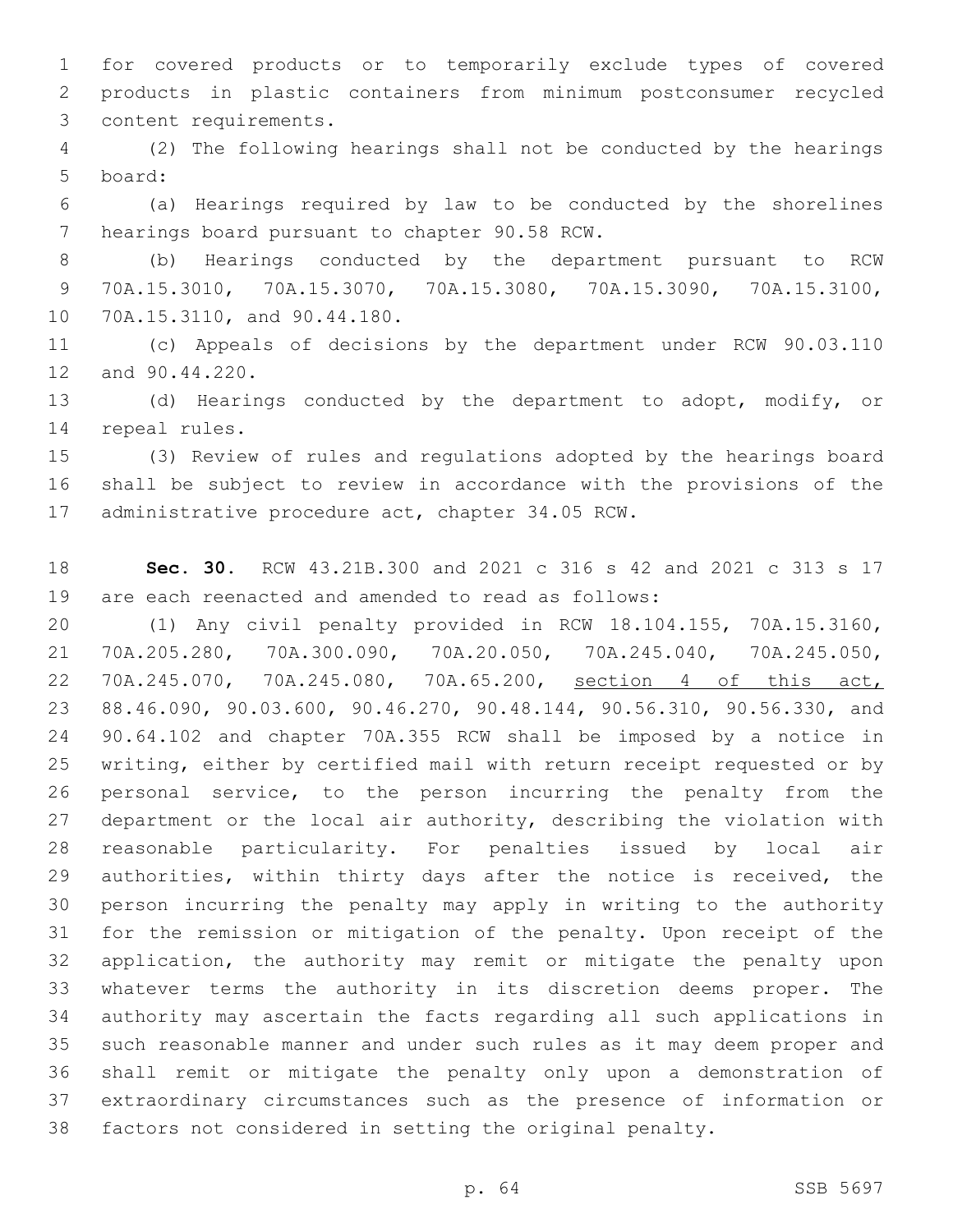(2) Any penalty imposed under this section may be appealed to the pollution control hearings board in accordance with this chapter if the appeal is filed with the hearings board and served on the department or authority thirty days after the date of receipt by the person penalized of the notice imposing the penalty or thirty days after the date of receipt of the notice of disposition by a local air authority of the application for relief from penalty.

(3) A penalty shall become due and payable on the later of:

(a) Thirty days after receipt of the notice imposing the penalty;

 (b) Thirty days after receipt of the notice of disposition by a local air authority on application for relief from penalty, if such 12 an application is made; or

 (c) Thirty days after receipt of the notice of decision of the 14 hearings board if the penalty is appealed.

 (4) If the amount of any penalty is not paid to the department within thirty days after it becomes due and payable, the attorney general, upon request of the department, shall bring an action in the name of the state of Washington in the superior court of Thurston county, or of any county in which the violator does business, to recover the penalty. If the amount of the penalty is not paid to the authority within thirty days after it becomes due and payable, the authority may bring an action to recover the penalty in the superior court of the county of the authority's main office or of any county in which the violator does business. In these actions, the procedures and rules of evidence shall be the same as in an ordinary civil 26 action.

 (5) All penalties recovered shall be paid into the state treasury and credited to the general fund except those penalties imposed pursuant to RCW 18.104.155, which shall be credited to the reclamation account as provided in RCW 18.104.155(7), RCW 70A.15.3160, the disposition of which shall be governed by that provision, RCW 70A.245.040 and 70A.245.050, which shall be credited to the recycling enhancement account created in RCW 70A.245.100, RCW 70A.300.090, which shall be credited to the model toxics control operating account created in RCW 70A.305.180, RCW 70A.65.200, which shall be credited to the climate investment account created in RCW 70A.65.250, RCW 90.56.330, which shall be credited to the coastal 38 protection fund created by RCW 90.48.390, ((and)) RCW 70A.355.070, which shall be credited to the underground storage tank account created by RCW 70A.355.090, and chapter 70A.--- RCW (the new chapter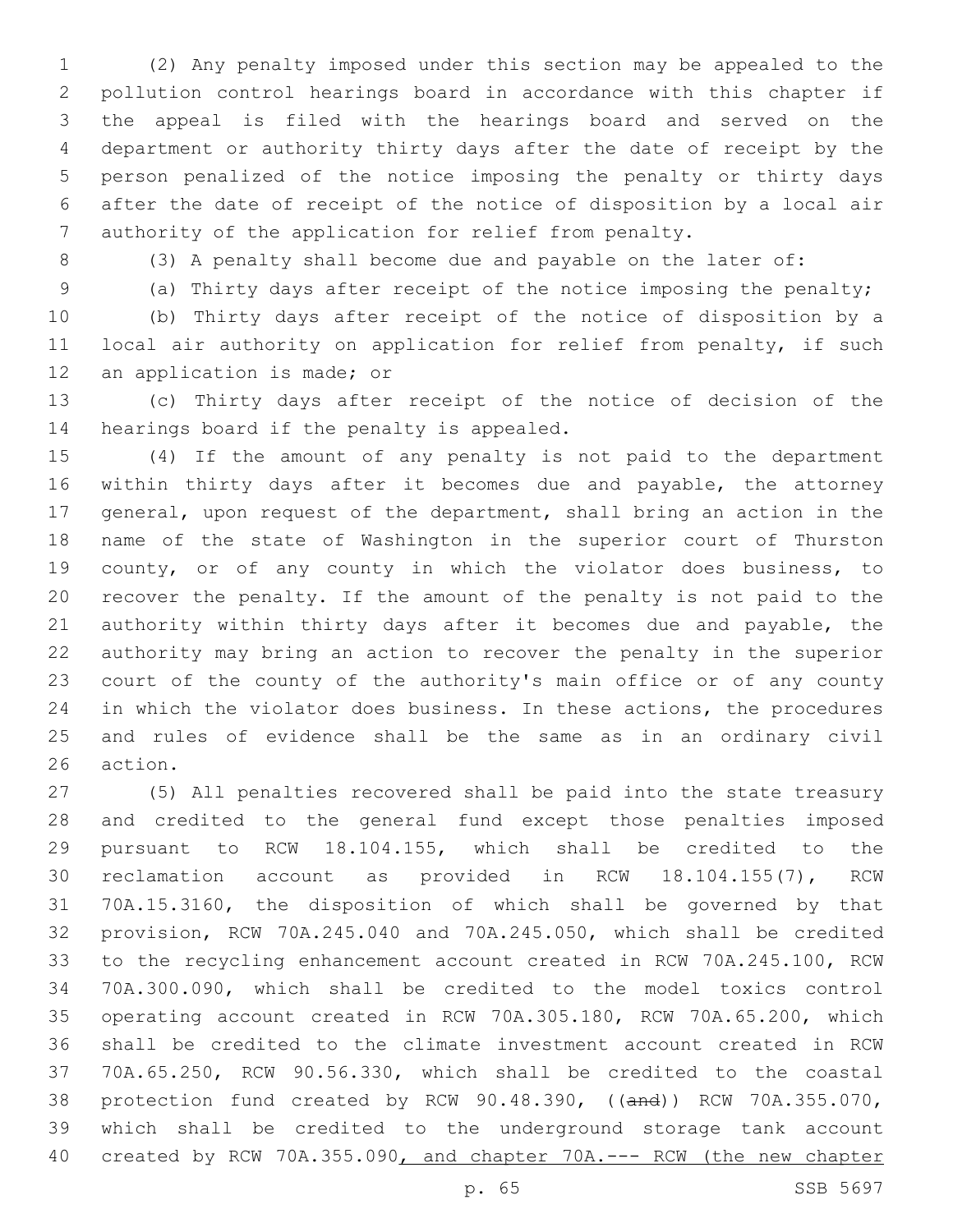created in section 41 of this act), which shall be credited to the

 responsible packaging management account created by section 28 of 3 this act.

 **Sec. 31.** RCW 70A.205.005 and 2002 c 299 s 3 are each amended to 5 read as follows:

6 The legislature finds:

 (1) Continuing technological changes in methods of manufacture, packaging, and marketing of consumer products, together with the economic and population growth of this state, the rising affluence of its citizens, and its expanding industrial activity have created new and ever-mounting problems involving disposal of garbage, refuse, and 12 solid waste materials resulting from domestic, agricultural, and 13 industrial activities.

 (2) Traditional methods of disposing of solid wastes in this state are no longer adequate to meet the ever-increasing problem. Improper methods and practices of handling and disposal of solid wastes pollute our land, air and water resources, blight our countryside, adversely affect land values, and damage the overall 19 quality of our environment.

 (3) Considerations of natural resource limitations, energy shortages, economics and the environment make necessary the development and implementation of solid waste recovery and/or 23 recycling plans and programs.

 (4) Waste reduction must become a fundamental strategy of solid waste management. It is therefore necessary to change manufacturing and purchasing practices and waste generation behaviors to reduce the amount of waste that becomes a governmental responsibility.

 (5) Source separation of waste must become a fundamental strategy of solid waste management. Collection and handling strategies should have, as an ultimate goal, the source separation of all materials 31 with resource value or environmental hazard.

 (6)(a) It should be the goal of every person and business to minimize their production of wastes and to separate recyclable or 34 hazardous materials from mixed waste.

 (b) It is the responsibility of state, county, and city governments to provide for a waste management infrastructure to fully implement waste reduction and source separation strategies and to process and dispose of remaining wastes in a manner that is environmentally safe and economically sound. It is further the

p. 66 SSB 5697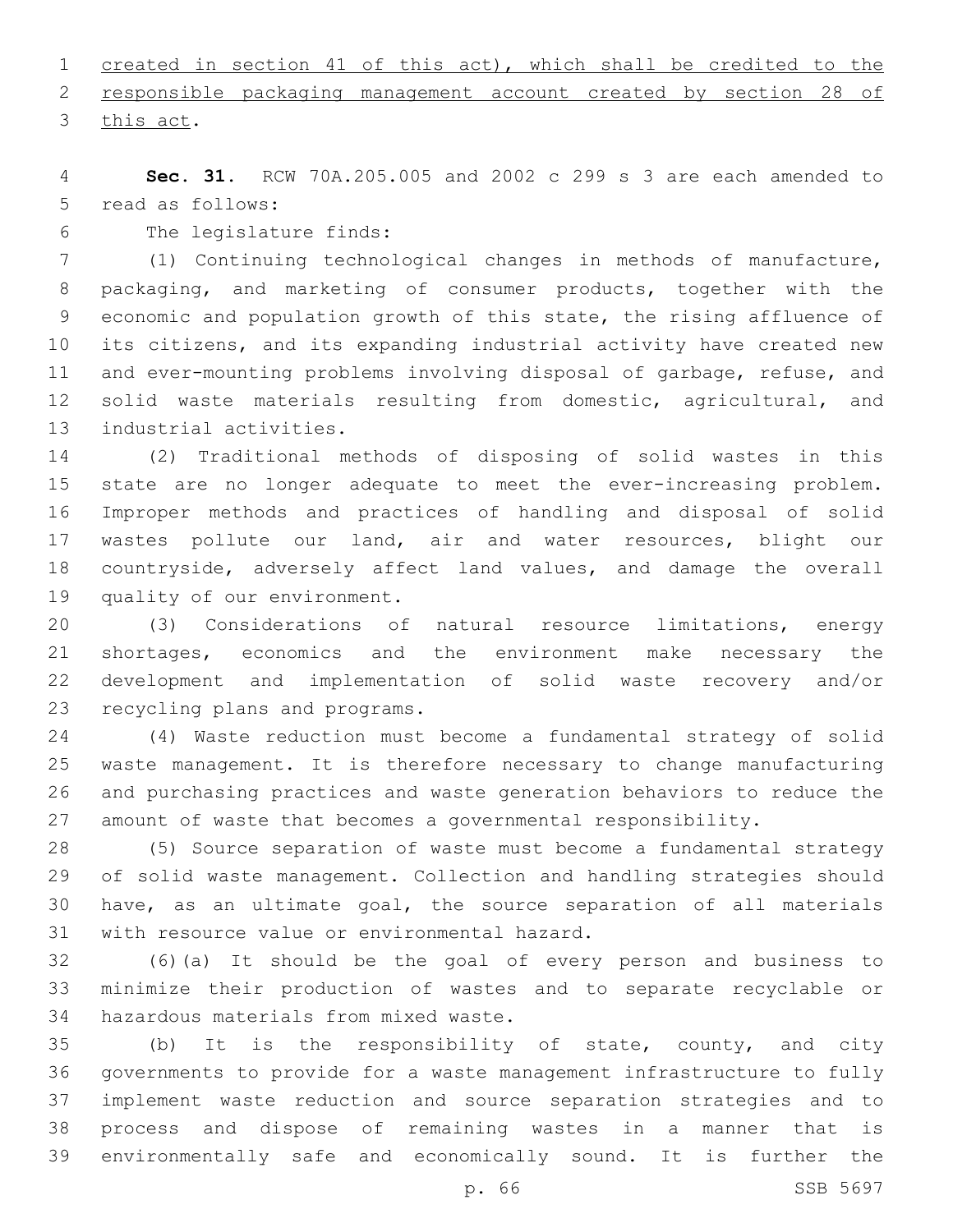responsibility of state, county, and city governments to monitor the cost-effectiveness and environmental safety of combusting separated waste, processing mixed municipal solid waste, and recycling programs.4

 (c) It is the responsibility of county and city governments to assume primary responsibility for solid waste management and to develop and implement aggressive and effective waste reduction and 8 source separation strategies.

 (d) It is the responsibility of state government to ensure that local governments are providing adequate source reduction and separation opportunities and incentives to all, including persons in both rural and urban areas, and nonresidential waste generators such as commercial, industrial, and institutional entities, recognizing the need to provide flexibility to accommodate differing population 15 densities, distances to and availability of recycling markets, and collection and disposal costs in each community; and to provide county and city governments with adequate technical resources to 18 accomplish this responsibility.

 (e) It is the responsibility of producers to help provide for the 20 responsible management of their products.

 (7) Environmental and economic considerations in solving the state's solid waste management problems requires strong consideration by local governments of regional solutions and intergovernmental 24 cooperation.

 (8) The following priorities for the collection, handling, and management of solid waste are necessary and should be followed in 27 descending order as applicable:

28 (a) Waste reduction;

 (b) Recycling, with source separation of recyclable materials as 30 the preferred method;

 (c) Energy recovery, incineration, or landfill of separated 32 waste;

 (d) Energy recovery, incineration, or landfill of mixed municipal solid wastes.34

 (9) It is the state's goal to achieve a fifty percent recycling 36 rate by 2007.

 (10) It is the state's goal that programs be established to eliminate residential or commercial yard debris in landfills by 2012 in those areas where alternatives to disposal are readily available 40 and effective.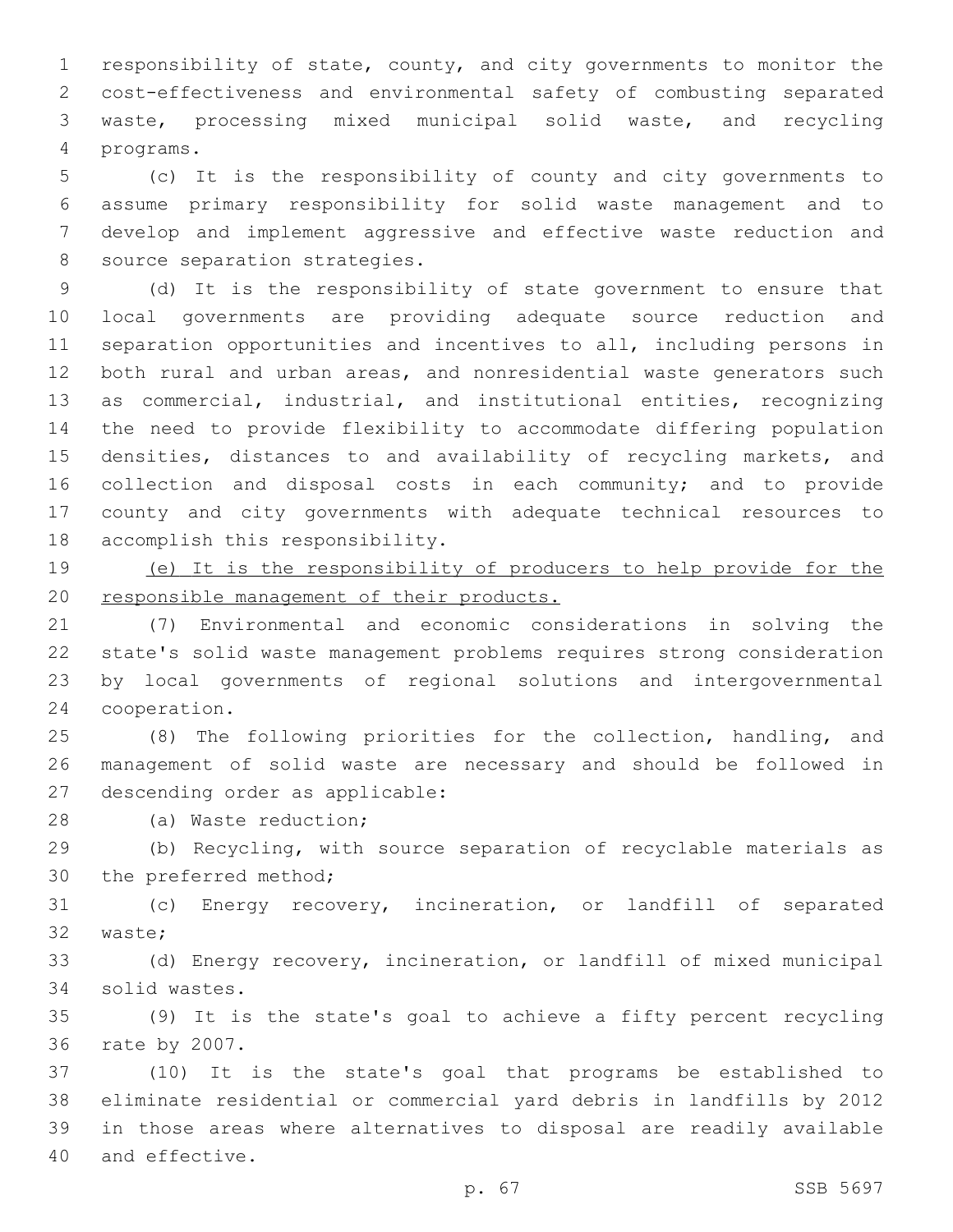(11) Steps should be taken to make recycling at least as affordable and convenient to the ratepayer as mixed waste disposal.

 (12) It is necessary to compile and maintain adequate data on the types and quantities of solid waste that are being generated and to monitor how the various types of solid waste are being managed.

 (13) Vehicle batteries should be recycled and the disposal of vehicle batteries into landfills or incinerators should be 8 discontinued.

 (14) Excessive and nonrecyclable packaging of products should be 10 avoided.

 (15) Comprehensive education should be conducted throughout the state so that people are informed of the need to reduce, source 13 separate, and recycle solid waste.

 (16) All governmental entities in the state should set an example by implementing aggressive waste reduction and recycling programs at their workplaces and by purchasing products that are made from 17 recycled materials and are recyclable.

 (17) To ensure the safe and efficient operations of solid waste disposal facilities, it is necessary for operators and regulators of landfills and incinerators to receive training and certification.

 (18) It is necessary to provide adequate funding to all levels of government so that successful waste reduction and recycling programs 23 can be implemented.

 (19) The development of stable and expanding markets for recyclable materials is critical to the long-term success of the state's recycling goals. Market development must be encouraged on a state, regional, and national basis to maximize its effectiveness. The state shall assume primary responsibility for the development of a multifaceted market development program to carry out the purposes 30 of chapter 431, Laws of 1989.

 (20) There is an imperative need to anticipate, plan for, and 32 accomplish effective storage, control, recovery, and recycling of discarded tires and other problem wastes with the subsequent 34 conservation of resources and energy.

 **Sec. 32.** RCW 70A.205.010 and 2005 c 394 s 2 are each amended to read as follows:36

 The purpose of this chapter is to establish a comprehensive statewide program for solid waste handling, and solid waste recovery and/or recycling which will prevent land, air, and water pollution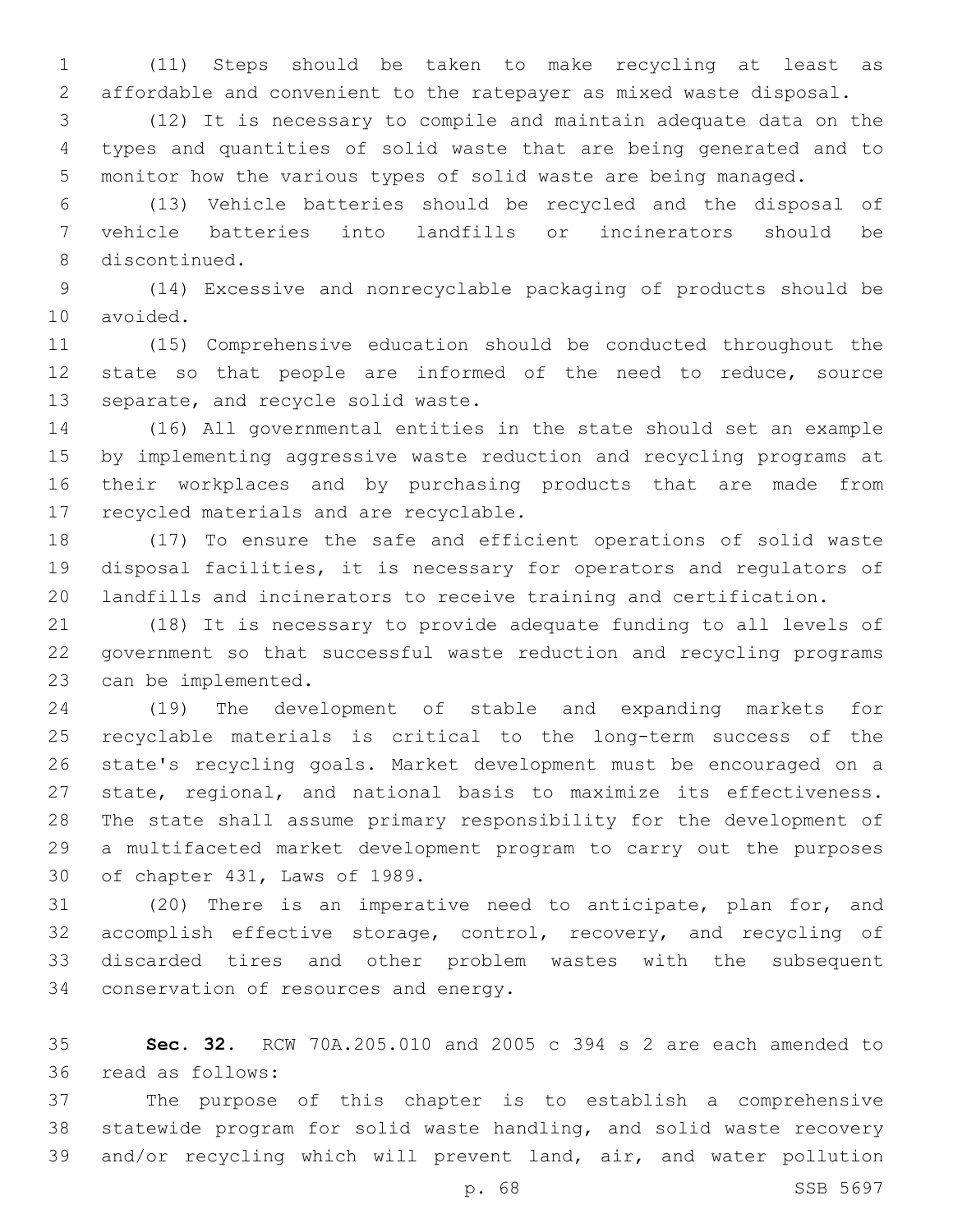and conserve the natural, economic, and energy resources of this state. To this end it is the purpose of this chapter:

 (1) To assign primary responsibility for adequate solid waste handling to local government, reserving to the state, however, those functions necessary to assure effective programs throughout the state, and sharing with producers responsibility for the management 7 of their covered products;

 (2) To provide for adequate planning for solid waste handling by 9 local government;

 (3) To provide for the adoption and enforcement of basic minimum performance standards for solid waste handling, including that all sites where recyclable materials are generated and transported from shall provide a separate container for solid waste;

 (4) To encourage the development and operation of waste recycling facilities needed to accomplish the management priority of waste recycling, to promote consistency in the requirements for such facilities throughout the state, and to ensure that recyclable materials diverted from the waste stream for recycling are routed to 19 facilities in which recycling occurs;

 (5) To provide technical and financial assistance to local governments in the planning, development, and conduct of solid waste 22 handling programs;

 (6) To encourage storage, proper disposal, and recycling of discarded vehicle tires and to stimulate private recycling programs 25 throughout the state; and

 (7) To encourage the development and operation of waste recycling facilities and activities needed to accomplish the management priority of waste recycling and to promote consistency in the permitting requirements for such facilities and activities throughout 30 the state.

 It is the intent of the legislature that local governments be encouraged to use the expertise of private industry and to contract with private industry to the fullest extent possible to carry out 34 solid waste recovery and/or recycling programs.

 **Sec. 33.** RCW 70A.205.045 and 2020 c 20 s 1163 are each amended 36 to read as follows:

 Each county and city comprehensive solid waste management plan 38 shall include the following: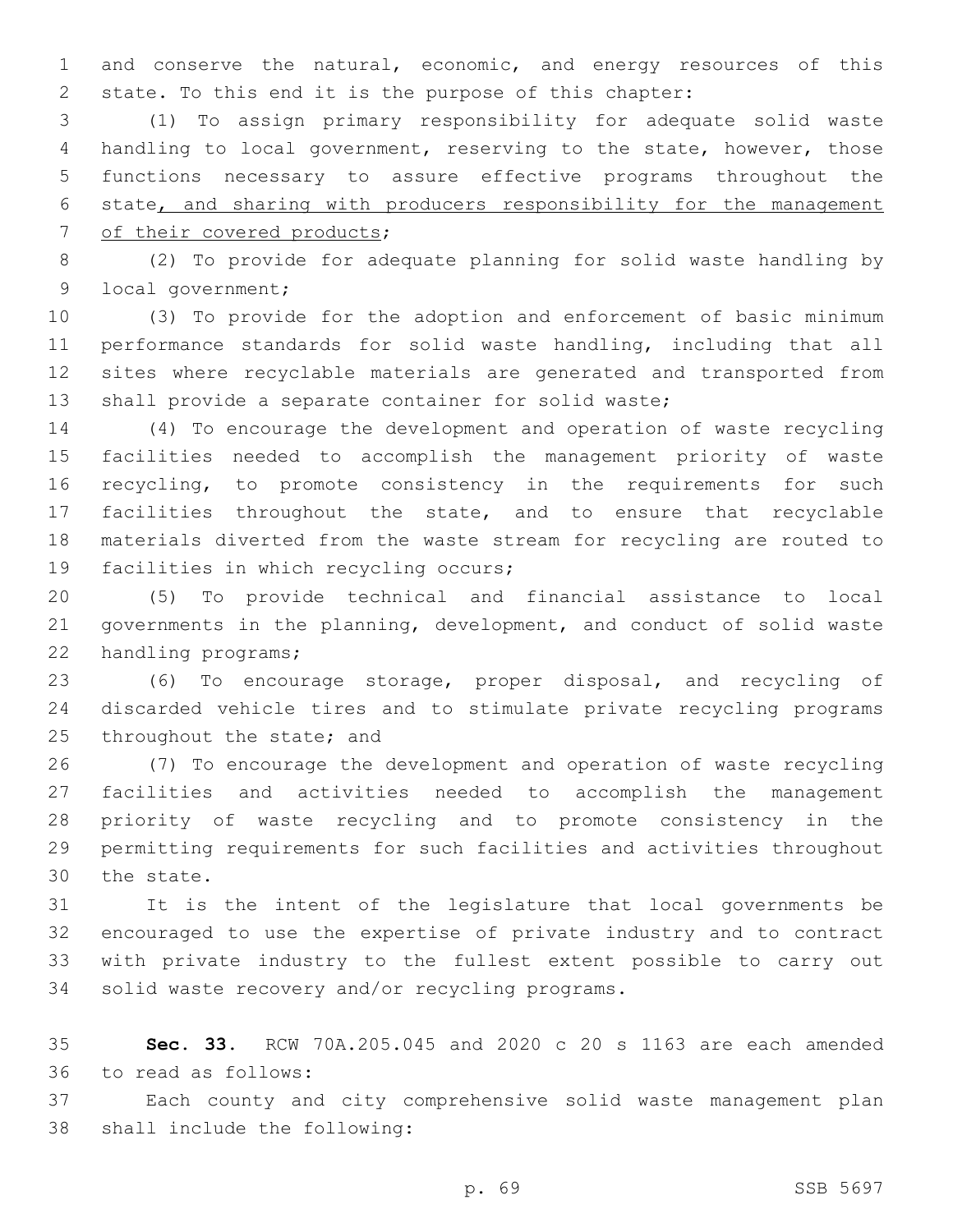(1) A detailed inventory and description of all existing solid waste handling facilities including an inventory of any deficiencies 3 in meeting current solid waste handling needs.

 (2) The estimated long-range needs for solid waste handling 5 facilities projected twenty years into the future.

 (3) A program for the orderly development of solid waste handling facilities in a manner consistent with the plans for the entire 8 county which shall:

 (a) Meet the minimum functional standards for solid waste handling adopted by the department and all laws and regulations relating to air and water pollution, fire prevention, flood control, 12 and protection of public health;

 (b) Take into account the comprehensive land use plan of each 14 jurisdiction;

 (c) Contain a six year construction and capital acquisition 16 program for solid waste handling facilities; and

 (d) Contain a plan for financing both capital costs and operational expenditures of the proposed solid waste management 19 system.

(4) A program for surveillance and control.20

 (5) A current inventory and description of solid waste collection needs and operations within each respective jurisdiction which shall 23 include:

 (a) Any franchise for solid waste collection granted by the utilities and transportation commission in the respective jurisdictions including the name of the holder of the franchise and the address of his or her place of business and the area covered by 28 the franchise;

 (b) Any city solid waste operation within the county and the 30 boundaries of such operation;

 (c) The population density of each area serviced by a city operation or by a franchised operation within the respective 33 jurisdictions;

 (d) The projected solid waste collection needs for the respective 35 jurisdictions for the next six years.

 (6) A comprehensive waste reduction and recycling element that, in accordance with the priorities established in RCW 70A.205.005, provides programs that (a) reduce the amount of waste generated, (b) provide incentives and mechanisms for source separation, and (c) establish recycling opportunities for the source separated waste.

p. 70 SSB 5697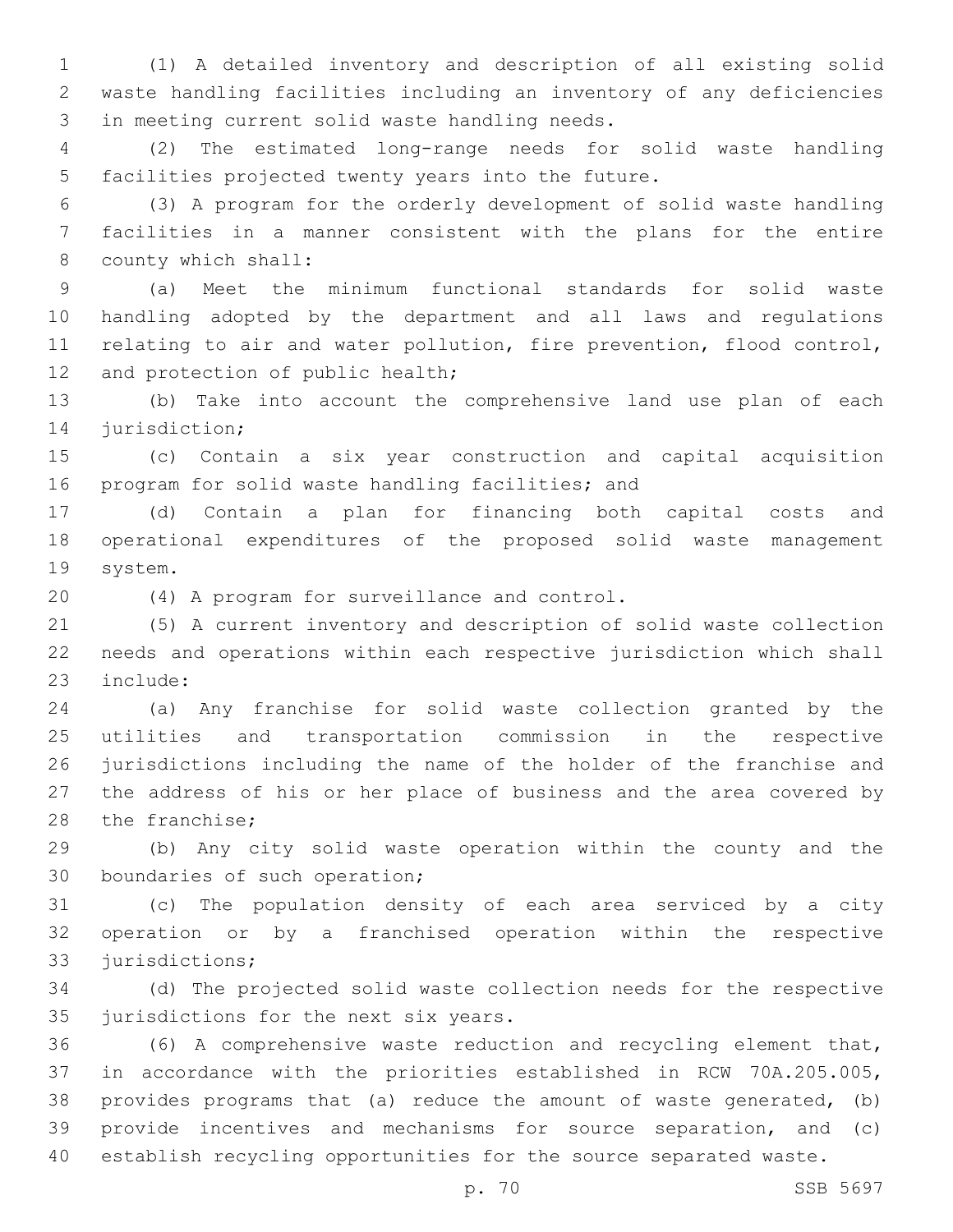(7) The waste reduction and recycling element shall include the 2 following:

 (a) Waste reduction strategies, which may include strategies to reduce wasted food and food waste that are designed to achieve the goals established in RCW 70A.205.715(1) and that are consistent with 6 the plan developed in RCW  $70A.205.715(3);$ 

(b) Source separation strategies, including:7

 (i) Programs for the collection of source separated materials 9 from residences ((in urban and rural areas)), including programs that are the responsibility of producer responsibility organizations in chapter 70A.--- RCW (the new chapter created in section 41 of this 12 act). ((In urban areas, these)) These programs shall include collection of source separated recyclable materials from single and multiple-family residences, unless the department approves an alternative program, according to the criteria in the planning guidelines. Such criteria shall include: Anticipated recovery rates and levels of public participation, availability of environmentally sound disposal capacity, access to markets for recyclable materials, unreasonable cost impacts on the ratepayer over the six-year planning period, utilization of environmentally sound waste reduction and 21 recycling technologies, and other factors as appropriate. ( $\overline{1n - r w r a}$ 22 areas, these)) These programs shall also include but not be limited to drop-off boxes, buy-back centers, or a combination of both, at each solid waste transfer, processing, or disposal site, or at locations convenient to the residents of the county. The drop-off boxes and buy-back centers may be owned or operated by public, 27 nonprofit, or private persons. Comprehensive solid waste management 28 plans that are newly developed, updated, or amended after July 1, 2026, may incorporate by reference the plans of producer responsibility organizations established in the jurisdiction under chapter 70A.--- RCW (the new chapter created in section 41 of this 32 act) to fulfill this requirement;

 (ii) Programs to monitor the collection of source separated waste at nonresidential sites where there is sufficient density to sustain 35 a program;

 (iii) Programs to collect yard waste and food waste, if the county or city submitting the plan finds that there are adequate markets or capacity for composted yard waste and food waste within or near the service area to consume the majority of the material 40 collected; and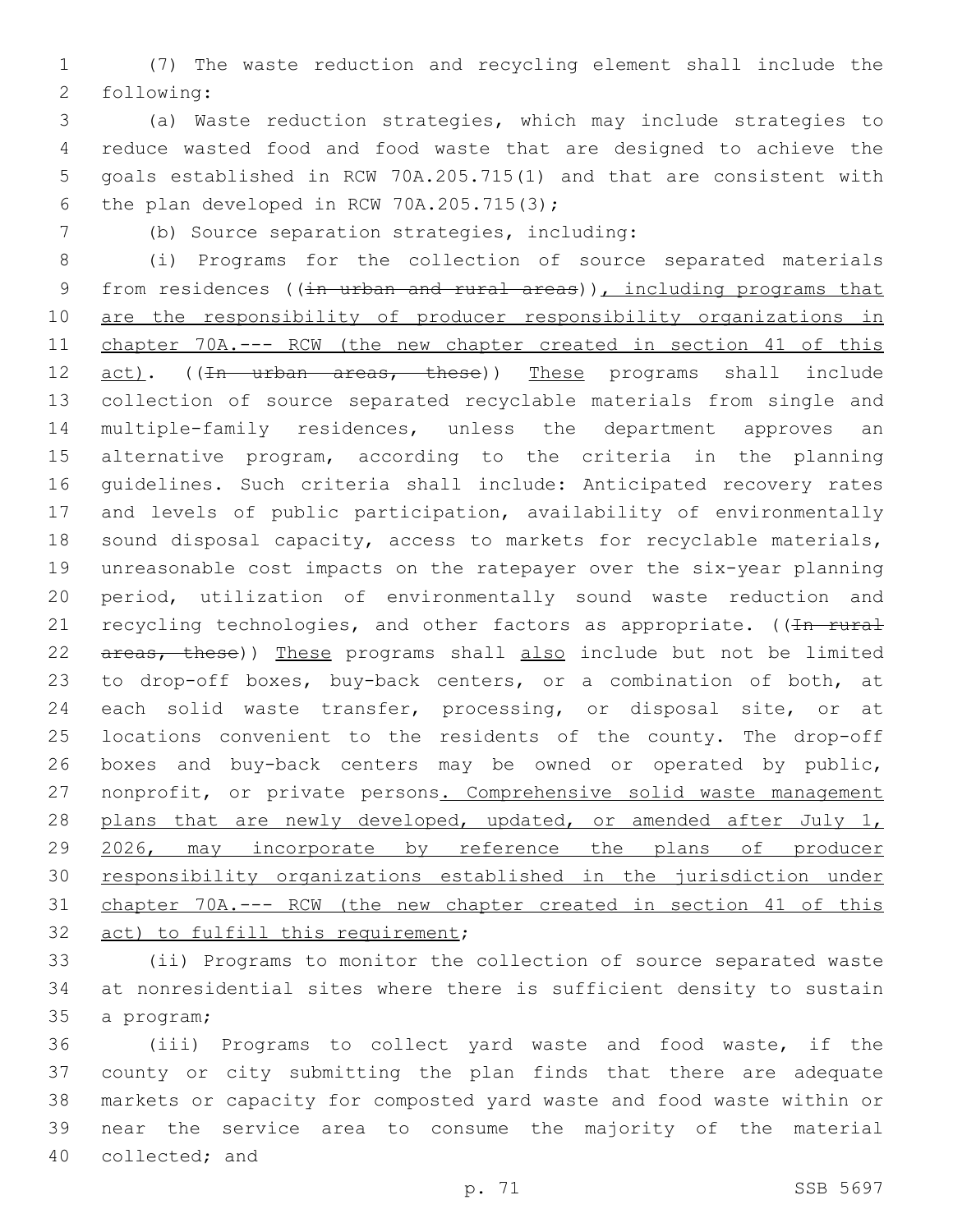(iv) Programs to educate and promote the concepts of waste 2 reduction and recycling;

 (c) Recycling strategies, including a description of markets for recyclables, a review of waste generation trends, a description of waste composition, a discussion and description of existing programs and any additional programs needed to assist public and private sector recycling, and an implementation schedule for the designation of specific materials to be collected for recycling, and for the 9 provision of recycling collection services;

 (d) Other information the county or city submitting the plan 11 determines is necessary.

 (8) An assessment of the plan's impact on the costs of solid waste collection. The assessment shall be prepared in conformance with guidelines established by the utilities and transportation commission. The commission shall cooperate with the Washington state association of counties and the association of Washington cities in 17 establishing such quidelines.

 (9) A review of potential areas that meet the criteria as 19 outlined in RCW 70A.205.110.

 (10) A contamination reduction and outreach plan. The contamination reduction and outreach plan must address reducing contamination in recycling. Except for counties with a population of twenty-five thousand or fewer, by July 1, 2021, a contamination reduction and outreach plan must be included in each solid waste management plan by a plan amendment or included when revising or updating a solid waste management plan developed under this chapter. Jurisdictions may adopt the state's contamination reduction and 28 outreach plan as developed under RCW 70A.205.070 or participate in a 29 producer responsibility organization's plan in lieu of creating their 30 own plan. In comprehensive solid waste management plans that are newly developed, updated, or amended after July 1, 2026, a 32 jurisdiction must reference the plans of producer responsibility organizations established in the jurisdiction under chapter 70A.--- RCW (the new chapter created in section 41 of this act). A recycling contamination reduction and outreach plan must include the following:

 (a) A list of actions for reducing contamination in recycling programs for single-family and multiple-family residences, commercial locations, and drop boxes depending on the jurisdictions system 39 components;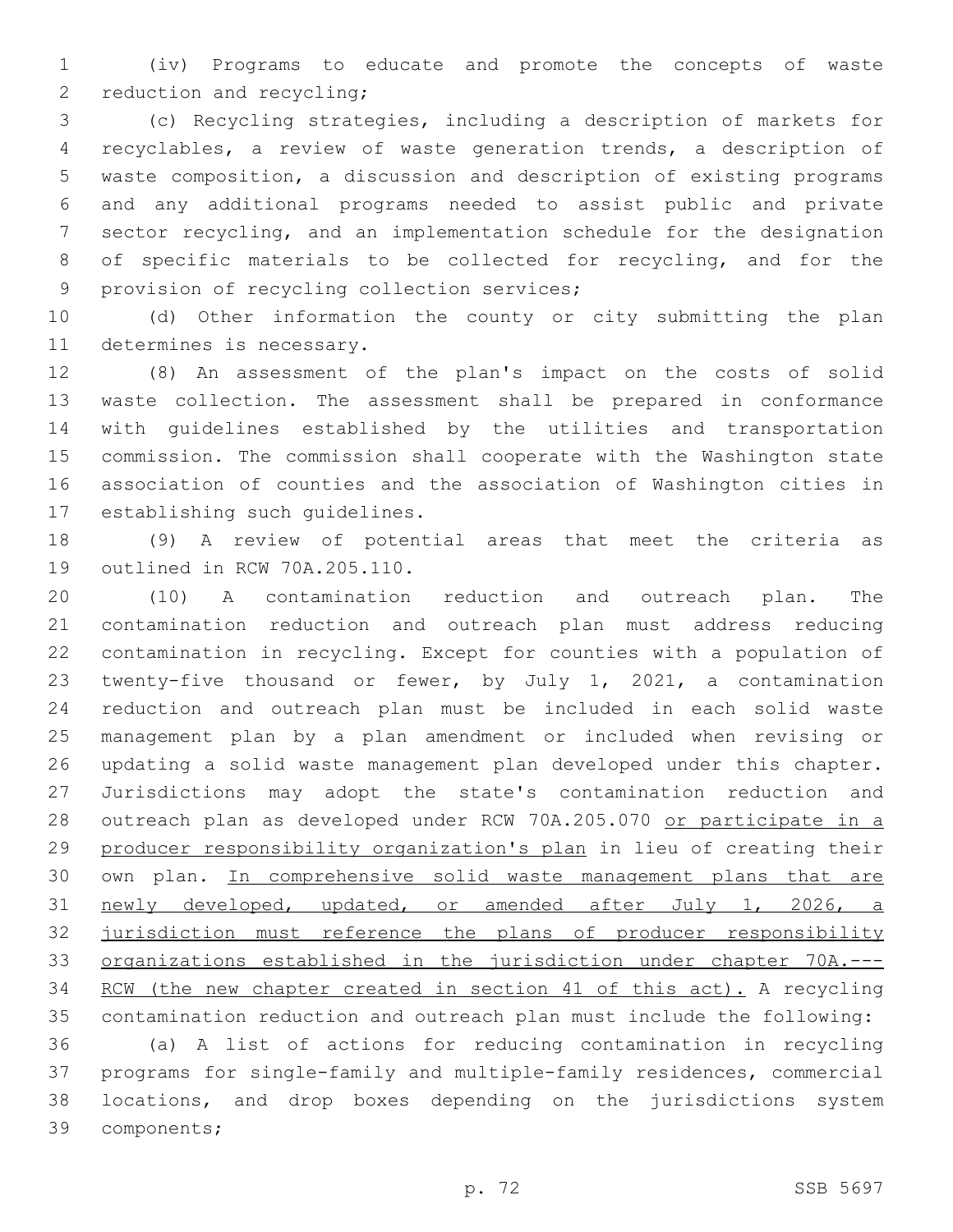1 (b) A list of key contaminants identified by the jurisdiction or 2 identified by the department;

3 (c) A discussion of problem contaminants and the contaminants' 4 impact on the collection system;

5 (d) An analysis of the costs and other impacts associated with contaminants to the recycling system; and6

 (e) An implementation schedule and details of how outreach is to be conducted. Contamination reduction education methods may include 9 sharing community-wide messaging through newsletters, articles, mailers, social media, websites, or community events, informing recycling drop box customers about contamination, and improving 12 signage.

13 **Sec. 34.** RCW 81.77.030 and 2020 c 20 s 1467 are each amended to 14 read as follows:

15 (1) The commission shall supervise and regulate every solid waste 16 collection company in this state( $(\tau)$ 

 $17$   $(1)$ ):

18 (a) By fixing and altering its rates, charges, classifications, 19 rules and regulations;

20  $((+2+))$  (b) By regulating the accounts, service, and safety of 21 operations;

22  $((+3+))$  (c) By requiring the filing of annual and other reports 23 and data;

24 (((4))) (d) By supervising and requlating such persons or 25 companies in all other matters affecting the relationship between 26 them and the public which they serve;

27 (((45)) (e) By requiring compliance with local solid waste 28 management plans and related implementation ordinances;

29 (((6)) (f) By reviewing producer responsibility organization 30 reimbursement of regulated service providers;

31 (g) By requiring certificate holders under this chapter ((81.77) RCW)) to use rate structures and billing systems consistent with the solid waste management priorities set forth under RCW 70A.205.005 and the minimum levels of solid waste collection and recycling services 35 pursuant to local comprehensive solid waste management plans and with implementation of services designated by a producer responsibility organization in an approved plan to meet the requirements of chapter 70A.--- RCW (the new chapter created in section 41 of this act). The commission may order consolidated billing and provide for reasonable

p. 73 SSB 5697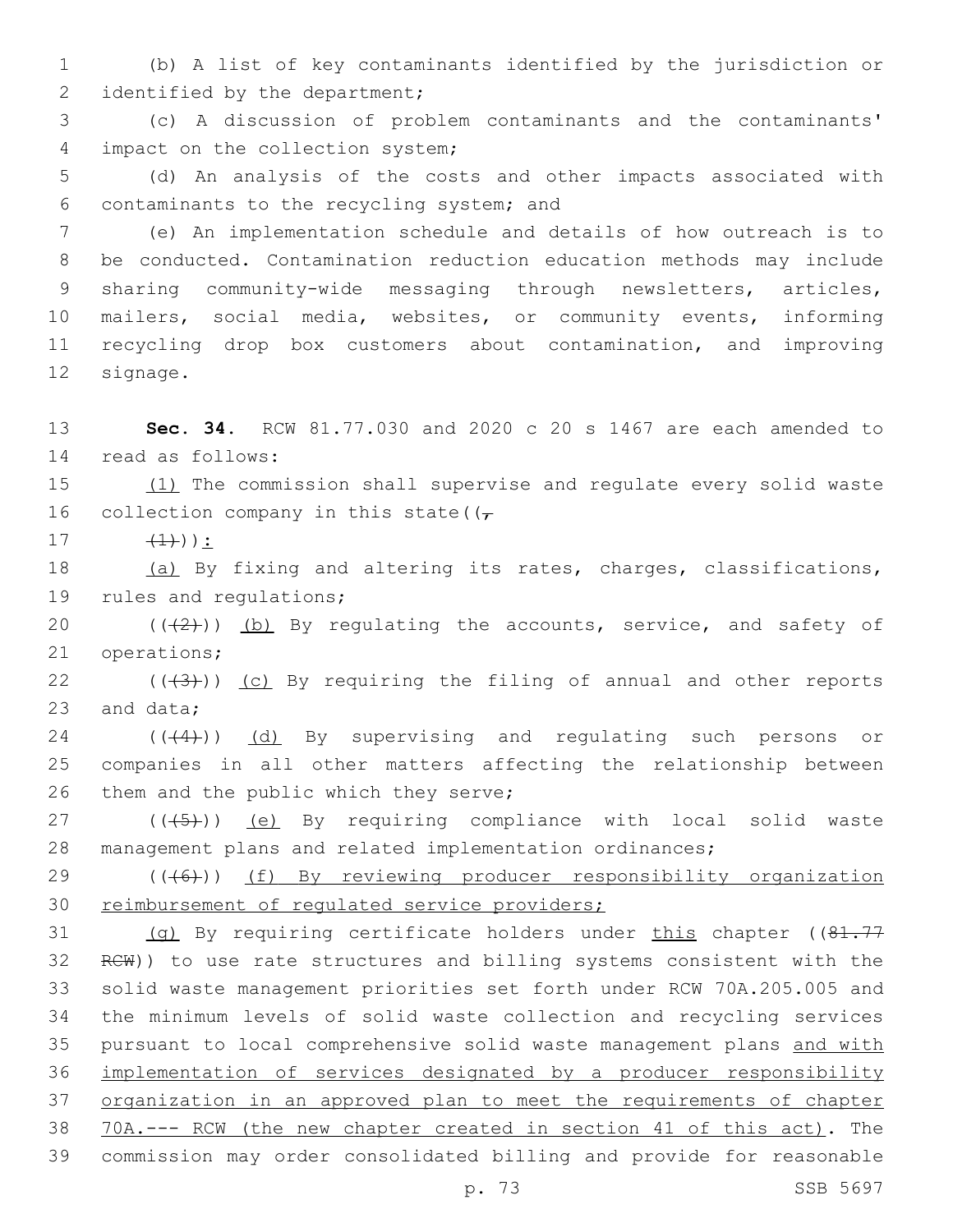and necessary expenses to be paid to the administering company if 2 more than one certificate is granted in an area.

 (2) The commission, on complaint made on its own motion or by an aggrieved party, at any time, after providing the holder of any certificate with notice and an opportunity for a hearing at which it shall be proven that the holder has willfully violated or refused to observe any of the commission's orders, rules, or regulations, or has failed to operate as a solid waste collection company for a period of at least one year preceding the filing of the complaint, may suspend, revoke, alter, or amend any certificate issued under the provisions 11 of this chapter.

 **Sec. 35.** RCW 81.77.040 and 2020 c 20 s 1468 are each amended to 13 read as follows:

 A solid waste collection company shall not operate for the hauling of solid waste for compensation without first having obtained from the commission a certificate declaring that public convenience and necessity require such operation. Operating for the hauling of solid waste for compensation includes advertising, soliciting, offering, or entering into an agreement to provide that service. To operate a solid waste collection company in the unincorporated areas of a county, the company must comply with the solid waste management plan prepared under chapter 70A.205 RCW in the company's franchise 23 area and, if applicable, the service standards established in an approved producer responsibility organization plan to meet the requirements of chapter 70A.--- RCW (the new chapter created in 26 section 41 of this act).

 Issuance of the certificate of necessity must be determined on, but not limited to, the following factors: The present service and the cost thereof for the contemplated area to be served; an estimate of the cost of the facilities to be utilized in the plant for solid waste collection and disposal, set out in an affidavit or declaration; a statement of the assets on hand of the person, firm, association, or corporation that will be expended on the purported plant for solid waste collection and disposal, set out in an affidavit or declaration; a statement of prior experience, if any, in such field by the petitioner, set out in an affidavit or declaration; and sentiment in the community contemplated to be served as to the 38 necessity for such a service.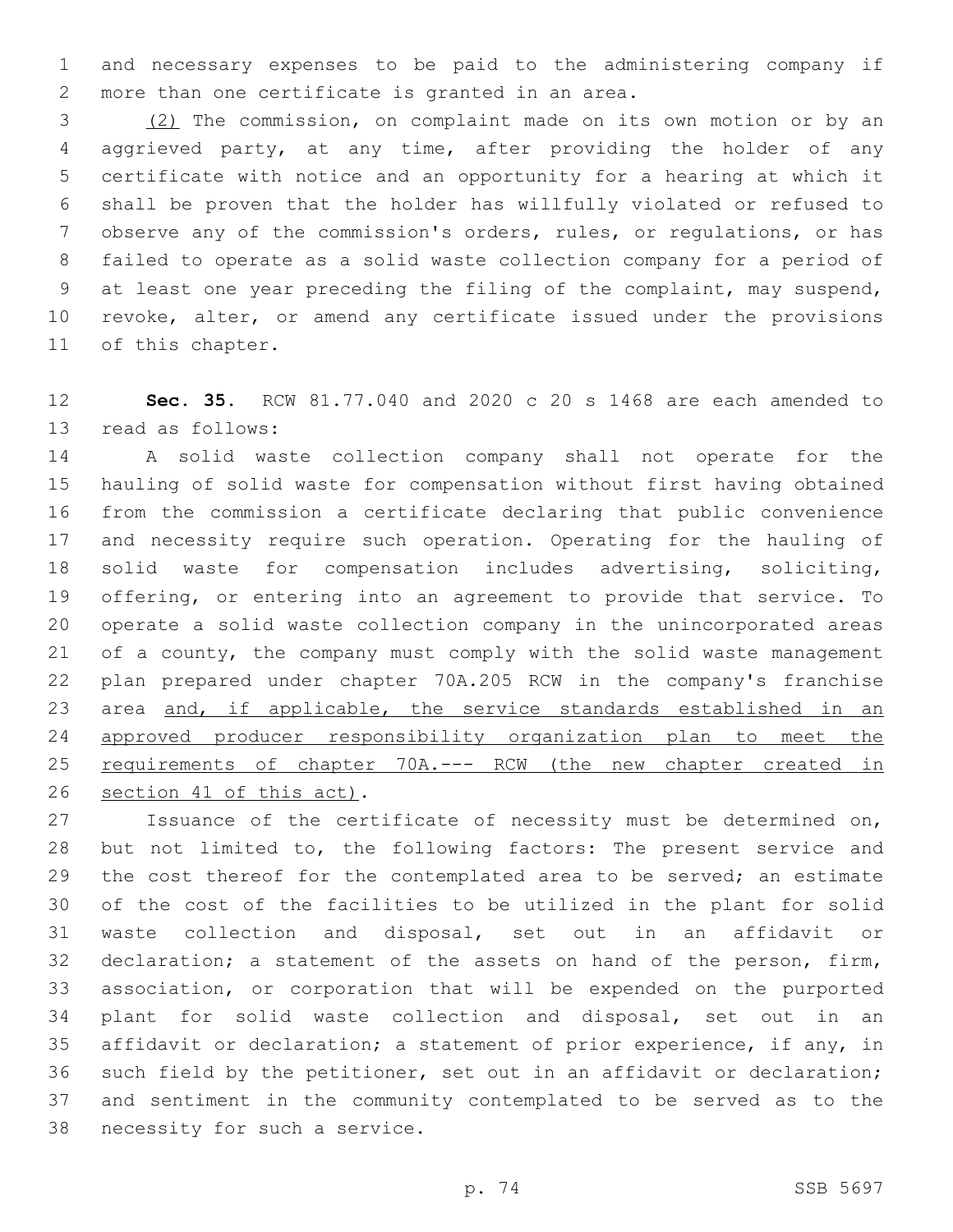When an applicant requests a certificate to operate in a territory already served by a certificate holder under this chapter, the commission may, after notice and an opportunity for a hearing, issue the certificate only if the existing solid waste collection company or companies serving the territory will not provide service to the satisfaction of the commission or if the existing solid waste 7 collection company does not object.

 In all other cases, the commission may, with or without hearing, issue certificates, or for good cause shown refuse to issue them, or issue them for the partial exercise only of the privilege sought, and may attach to the exercise of the rights granted such terms and 12 conditions as, in its judgment, the public convenience and necessity 13 may require.

 Any right, privilege, certificate held, owned, or obtained by a solid waste collection company may be sold, assigned, leased, transferred, or inherited as other property, only if authorized by 17 the commission.

 For purposes of issuing certificates under this chapter, the commission may adopt categories of solid wastes as follows: Garbage, refuse, recyclable materials, and demolition debris. A certificate may be issued for one or more categories of solid waste. Certificates issued on or before July 23, 1989, shall not be expanded or 23 restricted by operation of this chapter.

 **Sec. 36.** RCW 81.77.160 and 1997 c 434 s 1 are each amended to 25 read as follows:

 (1) The commission, in fixing and altering collection rates 27 charged by every solid waste collection company under this section, shall include in the base for the collection rates:

 (a) All charges for the disposal of solid waste at the facility or facilities designated by a local jurisdiction under a local comprehensive solid waste management plan or ordinance; and

 (b) All known and measurable costs related to implementation of the approved county or city comprehensive solid waste management plan or to implementation of services designated by a producer responsibility organization in an approved plan to meet the requirements of chapter 70A.--- RCW (the new chapter created in 37 section 41 of this act).

 (2) If a solid waste collection company files a tariff to recover the costs specified under this section, and the commission suspends

p. 75 SSB 5697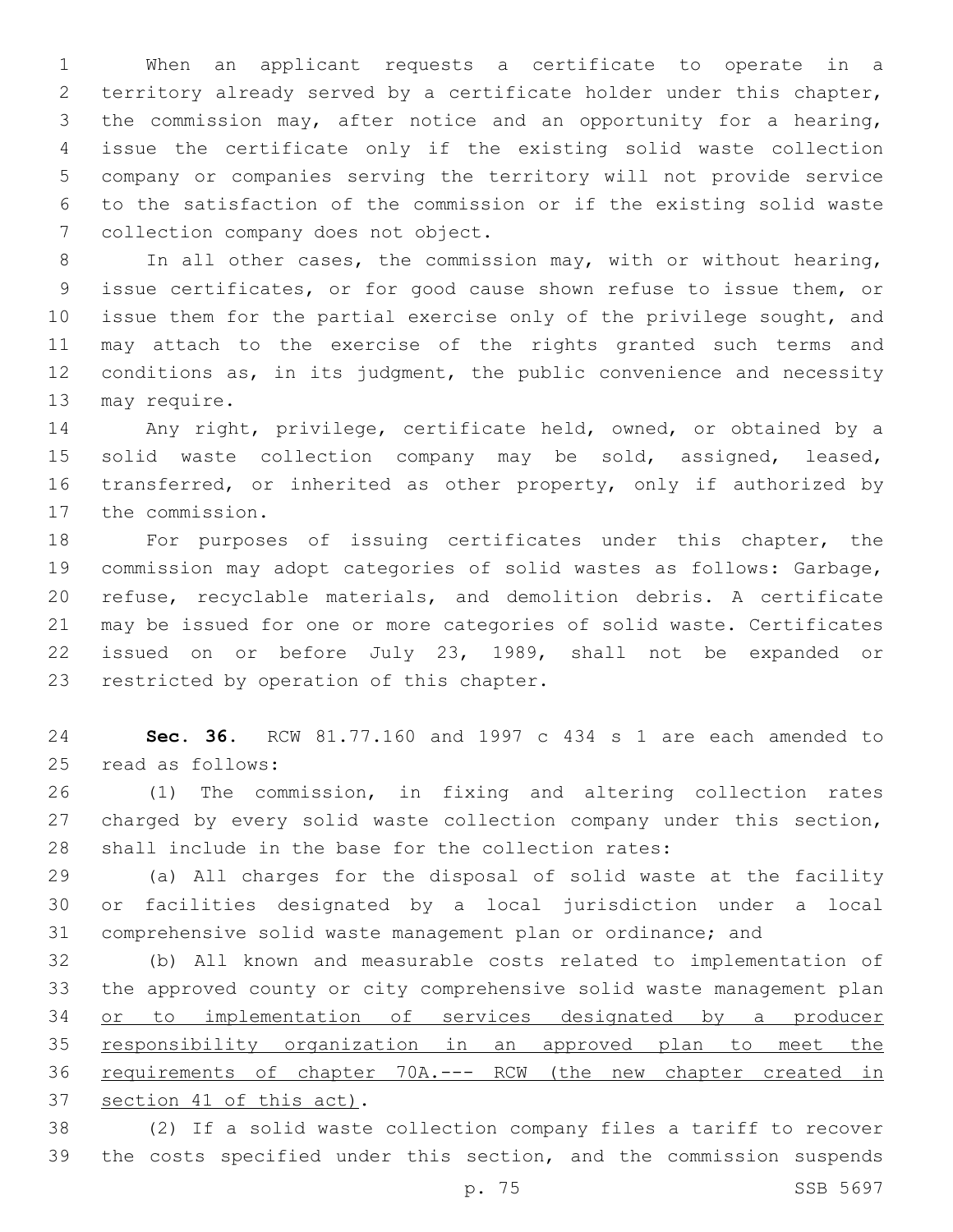the tariff, the portion of the tariff covering costs specified in this section shall be placed in effect by the commission at the request of the company on an interim basis as of the originally filed effective date, subject to refund, pending the commission's final order. The commission may adopt rules to implement this section.

 (3) This section applies to a solid waste collection company that has an affiliated interest under chapter 81.16 RCW with a facility, if the total cost of disposal, including waste transfer, transport, and disposal charges, at the facility is equal to or lower than any 10 other reasonable and currently available option.

 **Sec. 37.** RCW 81.77.185 and 2010 c 154 s 3 are each amended to 12 read as follows:

 (1) The commission shall allow solid waste collection companies 14 collecting recyclable materials other than covered products collected 15 under an approved plan in chapter 70A.--- RCW (the new chapter 16 created in section 41 of this act) to retain up to fifty percent of the revenue paid to the companies for the material if the companies submit a plan to the commission that is certified by the appropriate local government authority as being consistent with the local government solid waste plan and that demonstrates how the revenues will be used to increase recycling. The remaining revenue shall be 22 passed to residential customers.

 (2) By December 2, 2005, the commission shall provide a report to 24 the legislature that evaluates:

 (a) The effectiveness of revenue sharing as an incentive to 26 increase recycling in the state; and

(b) The effect of revenue sharing on costs to customers.

 NEW SECTION. **Sec. 38.** APPLICATION OF CHAPTER—COLLECTION AND TRANSPORTATION OF RECYCLABLE MATERIALS BY RECYCLING COMPANIES OR NONPROFIT ENTITIES—REUSE OR RECLAMATION. (1) Nothing in this chapter prevents a recycling company or nonprofit entity from collecting and transporting recyclable materials from a buy-back center, drop box, or from a commercial or industrial generator of recyclable materials that does not include materials generated from single and multiple- family residences upon agreement with a solid waste collection company.

 (2) Nothing in this chapter may be construed as prohibiting a commercial or industrial generator of commercial recyclable materials

p. 76 SSB 5697